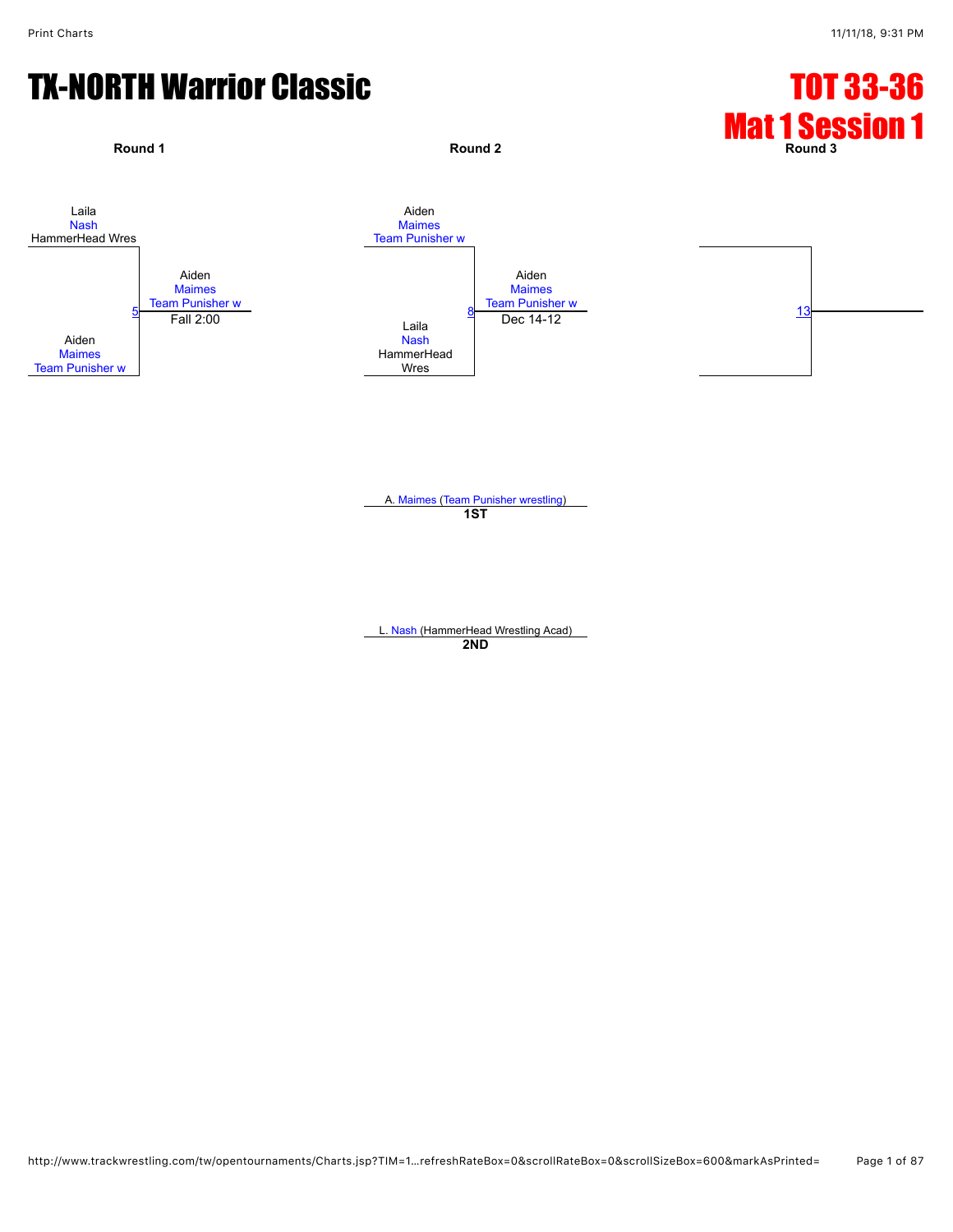#### TX-NORTH Warrior Classic **TX-NORTH** Warrior Classic



**WRESTLERS**

P. [Mouras](javascript:viewProfile(918979132)) (Wichita Falls Wrestling A)

D. Brooks (Coppell Stars Wrestling C)

PenelopePene **[Mouras](javascript:viewProfile(918979132))** Wichita Falls W<br>Ryan [Alvarado](javascript:viewProfile(909854132)) Apex Grappling Jackson 1 Longview Wrestl **Coppell Stars Witter Stars Witter Coppell Stars Witter Coppell Stars Witter Stars Wi**<br>
Ryan 6 Europe 11 Longview Wrestl [Alvarado](javascript:viewProfile(909854132)) Apex Grappling Fall 0:19 Deacon [11](javascript:openBoutSheet(5,) Fall 0:00 Fall 0:19 Fall 0:17 Deacon Brooks Coppell Stars W Jackson **[Hunter](javascript:viewProfile(920351132))** Longview Wrestl Ryan 2 Coppell Stars W **Department Connect Start Connect Act Start Connect Act Start Connect Act Start Connect Act Start Connect Act Start Apex Grappling [Hunter](javascript:viewProfile(920351132))** Longview Wrestl <u>Fall 0:36</u> Jackson<br>Fall 0:36 Jackson  $\frac{12}{\text{Fall 0:29}}$  $\frac{12}{\text{Fall 0:29}}$  $\frac{12}{\text{Fall 0:29}}$  ackson  $\frac{7}{\text{Full 0:36}}$  Fall 0:36 Jackson  $\frac{12}{\text{Fall 2:34}}$  Fall 2:34



**1ST**

J. [Hunter](javascript:viewProfile(920351132)) (Longview Wrestling Club) D. Brooks (Coppell Stars Wrestling C) **2ND**

R. [Alvarado](javascript:viewProfile(909854132)) (Apex Grappling Academy) R. Alvarado (Apex Grappling Academy) **3RD**

> P. [Mouras](javascript:viewProfile(918979132)) (Wichita Falls Wrestling A) **4TH**

# **Round 1 Round 1 Round 2 Round 2 Round 2** *Round 1 Round 1 Round 1 Round 1 Round 1 Round 1 Round 1 Round 1 Round 1 Round 1 Round 1 Round 1 Round 1 Round 1 Ro*



Longview Wrestl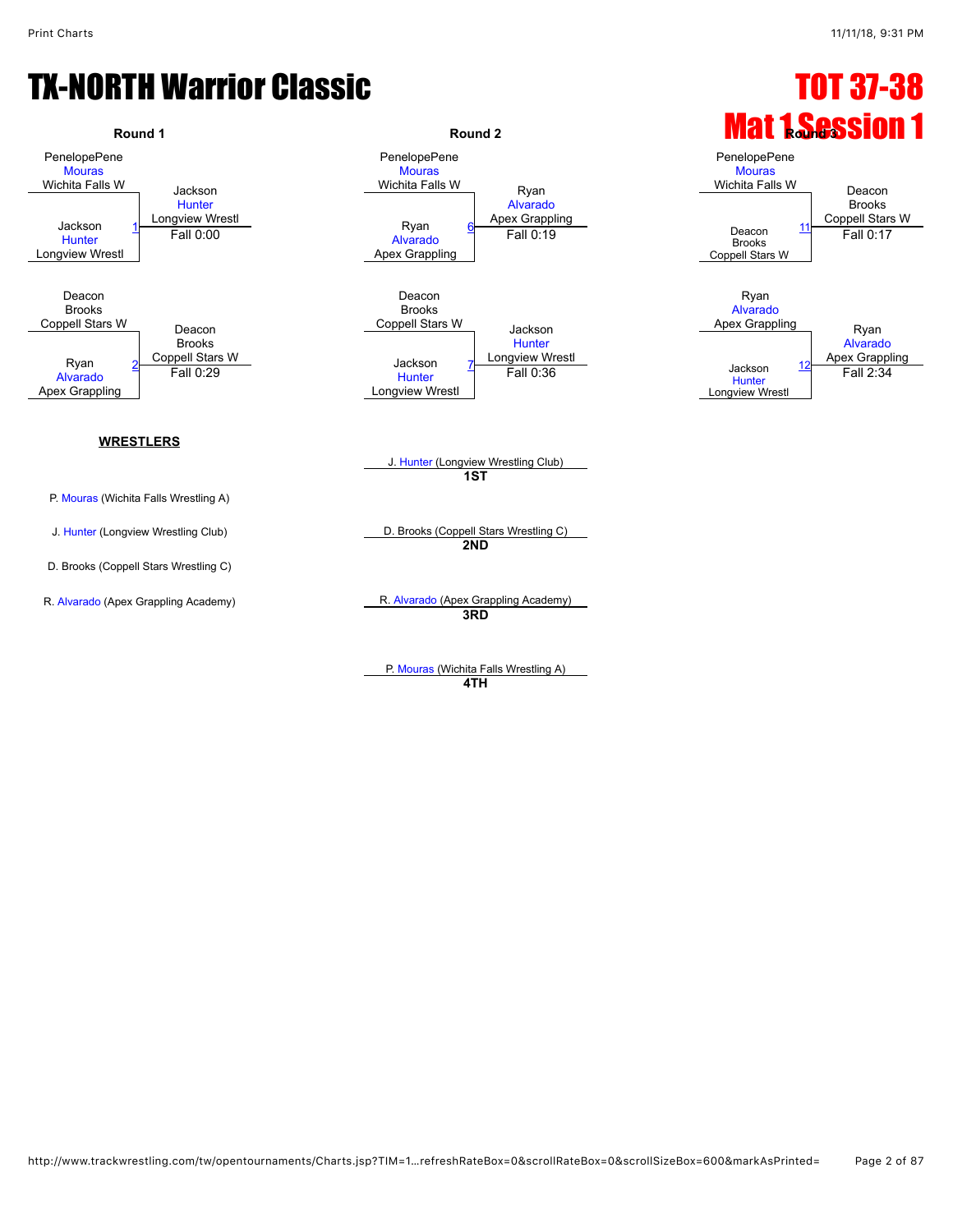#### **TX-NORTH Warrior Classic Community Classic Community Community Community Community Community Community Community Community Community Community Community Community Community Community Community Community Community Communit**



C. [Arriaga](javascript:viewProfile(1891999096)) (Apex Grappling Academy) **3RD**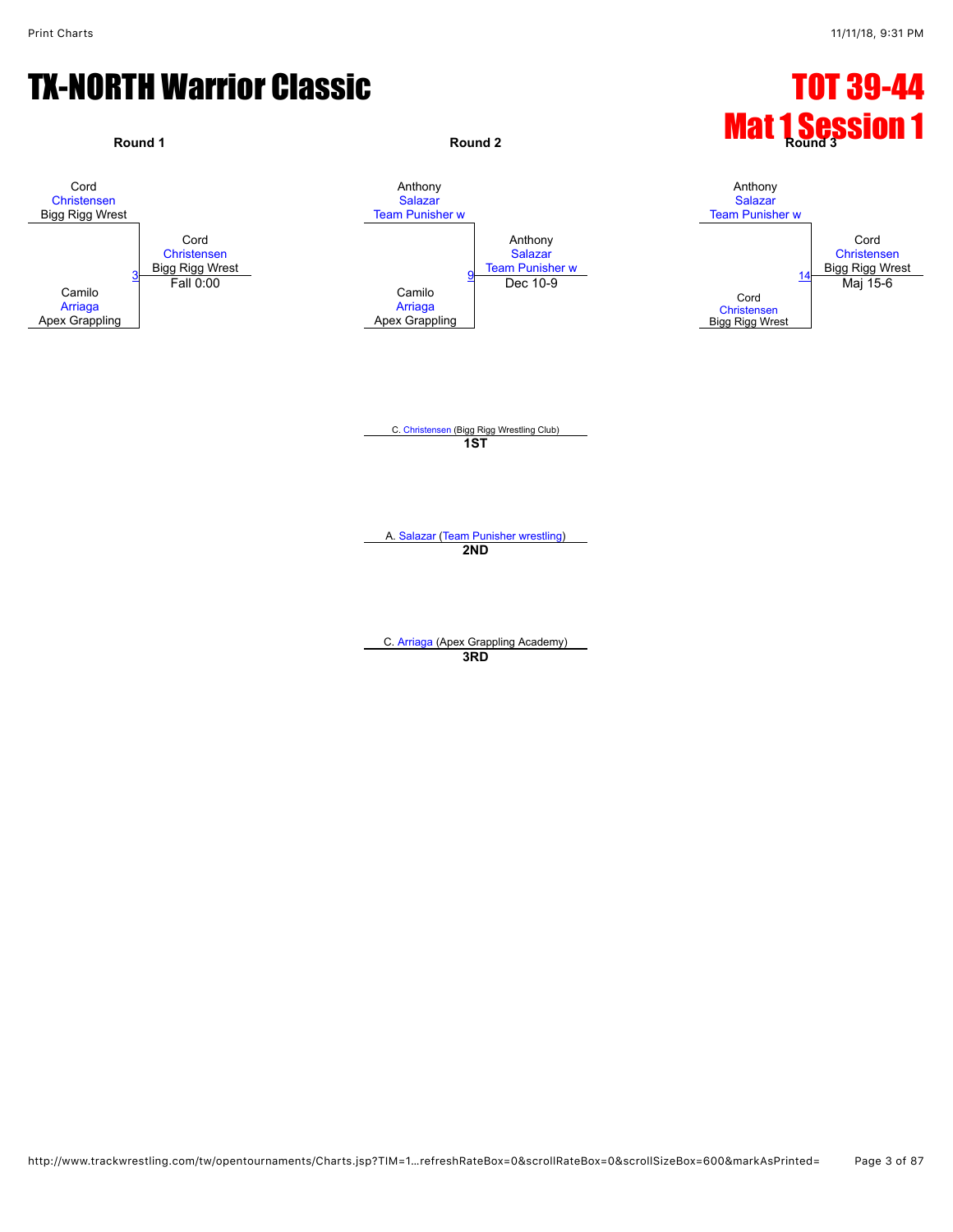#### **TX-NORTH Warrior Classic Community Classic Community Community Community Community Community Community Community**

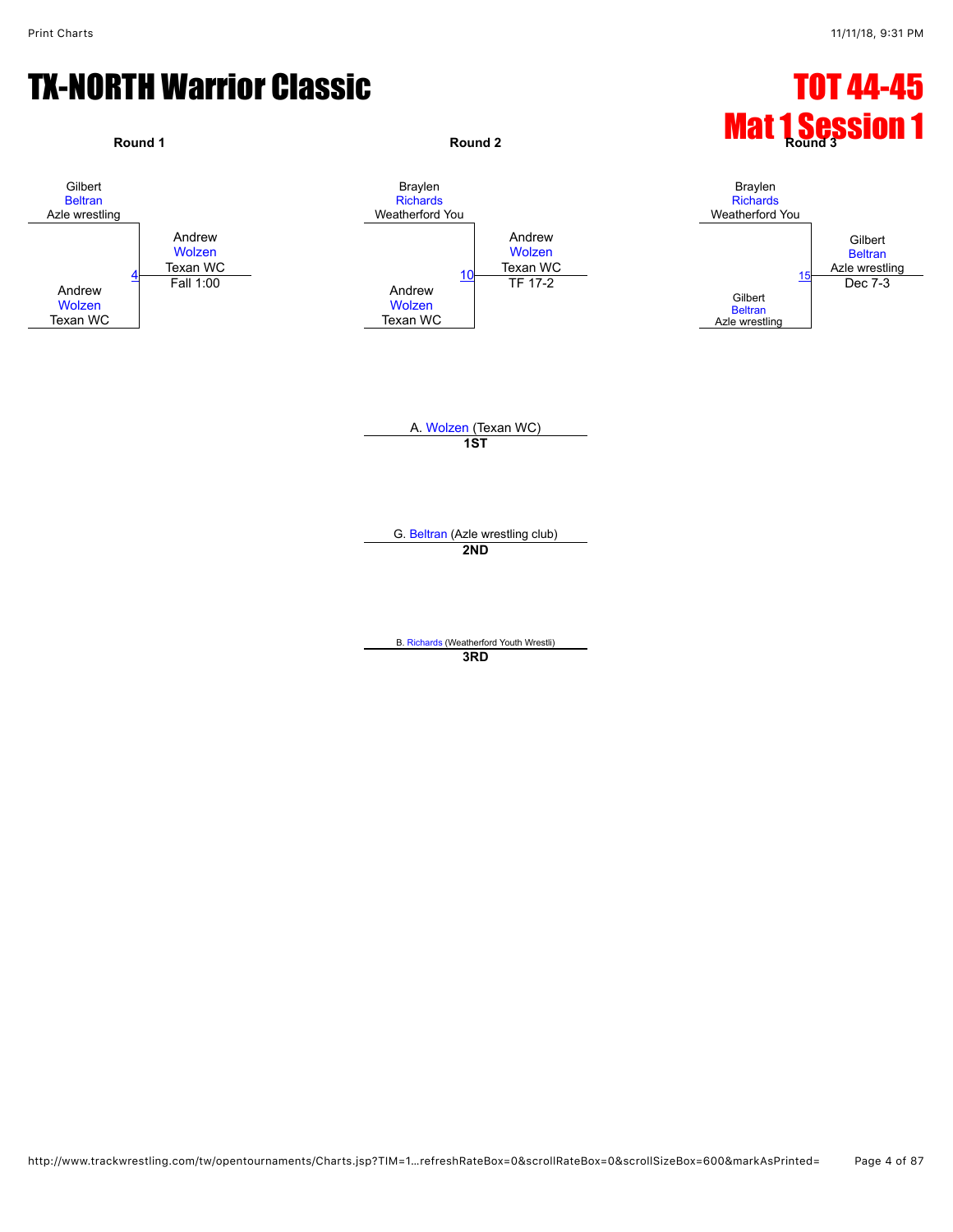#### **TX-NORTH Warrior Classic Community Classic Community Community Community Community Community Community Community**

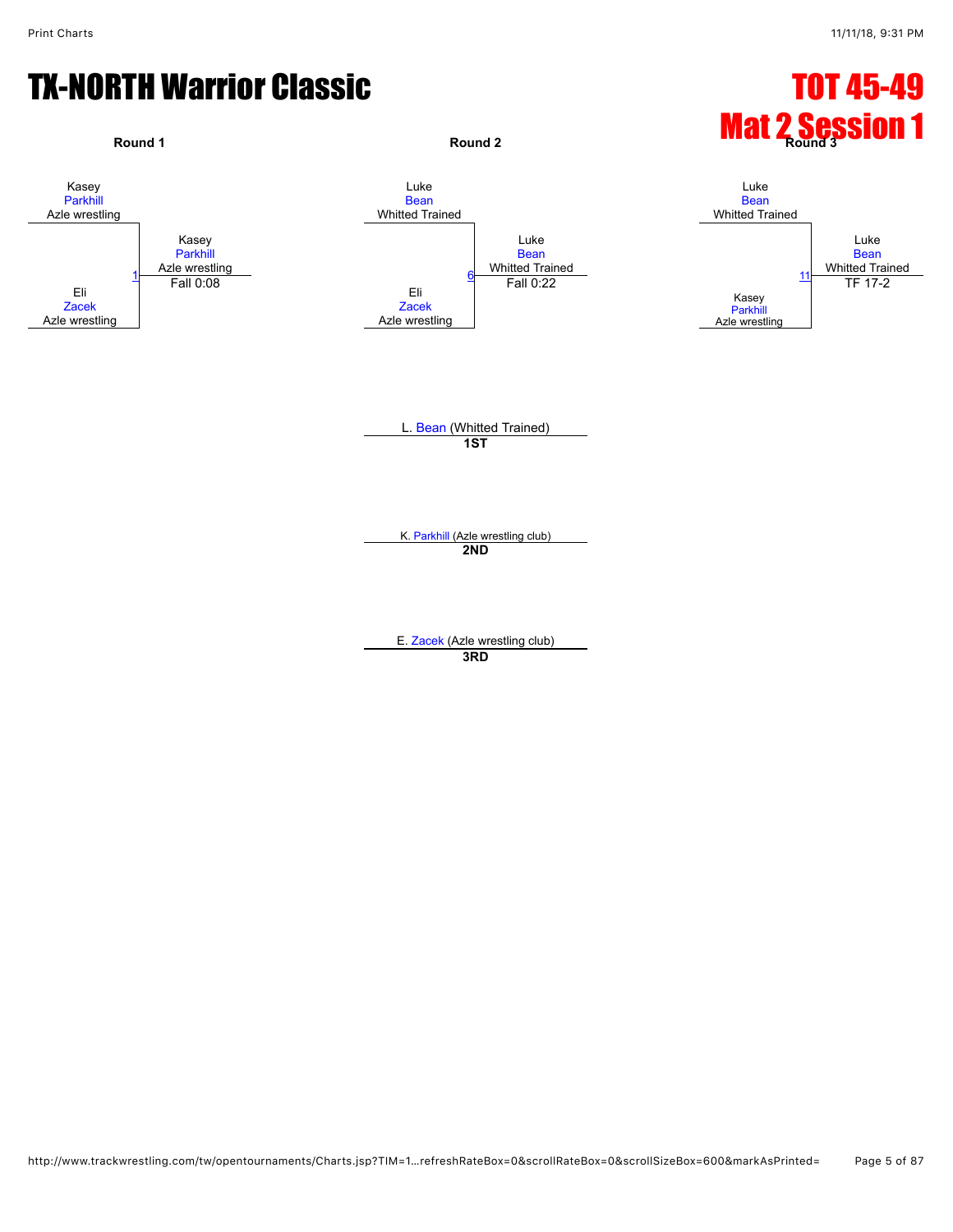#### **TX-NORTH Warrior Classic Community Classic Community Community Community Community Community Community Community**



W. [Durham](javascript:viewProfile(921361132)) (Spartan Mat Club)

**3RD**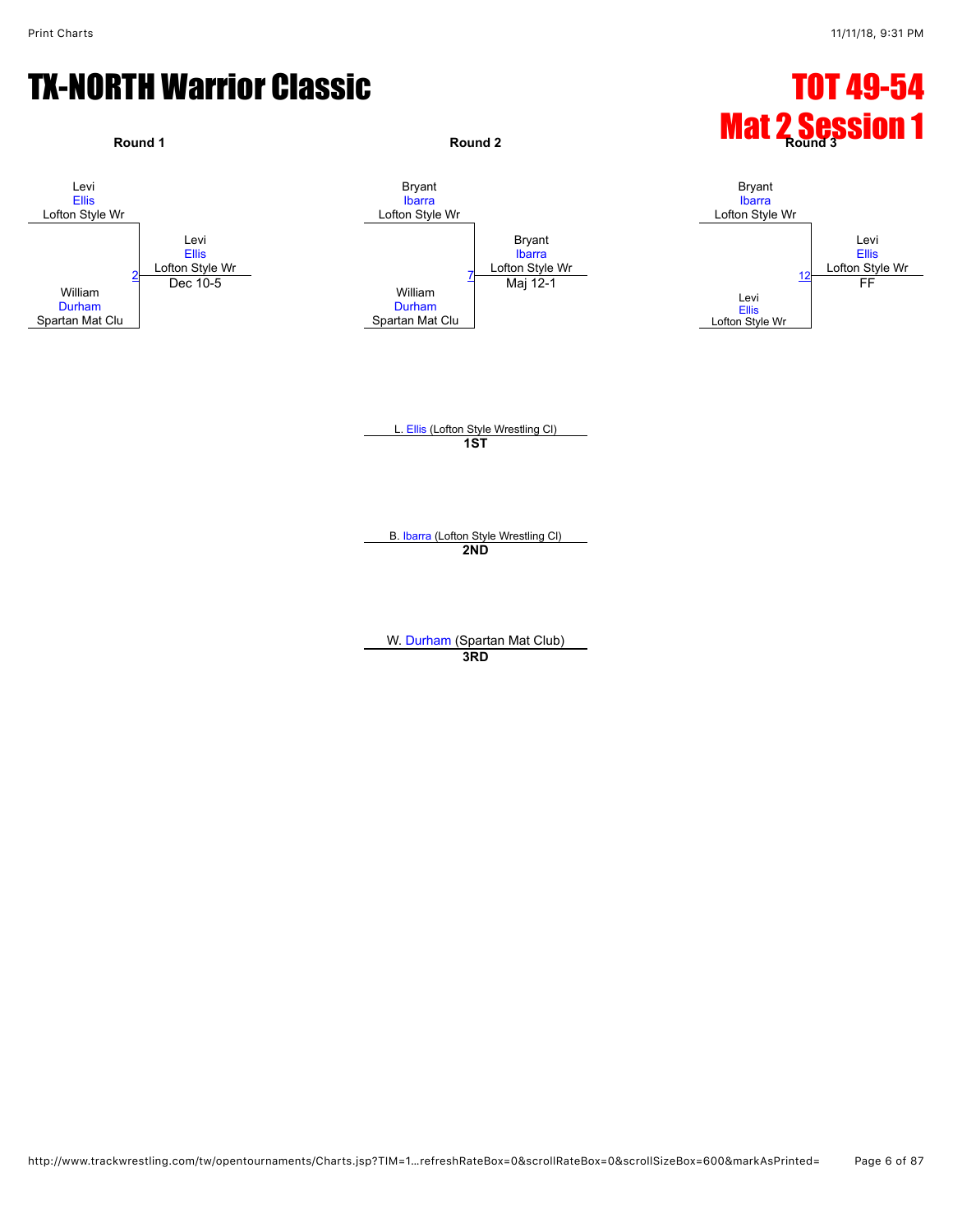# TX-NORTH Warrior Classic **D1 Rookie/Novice 38-42**



**3RD**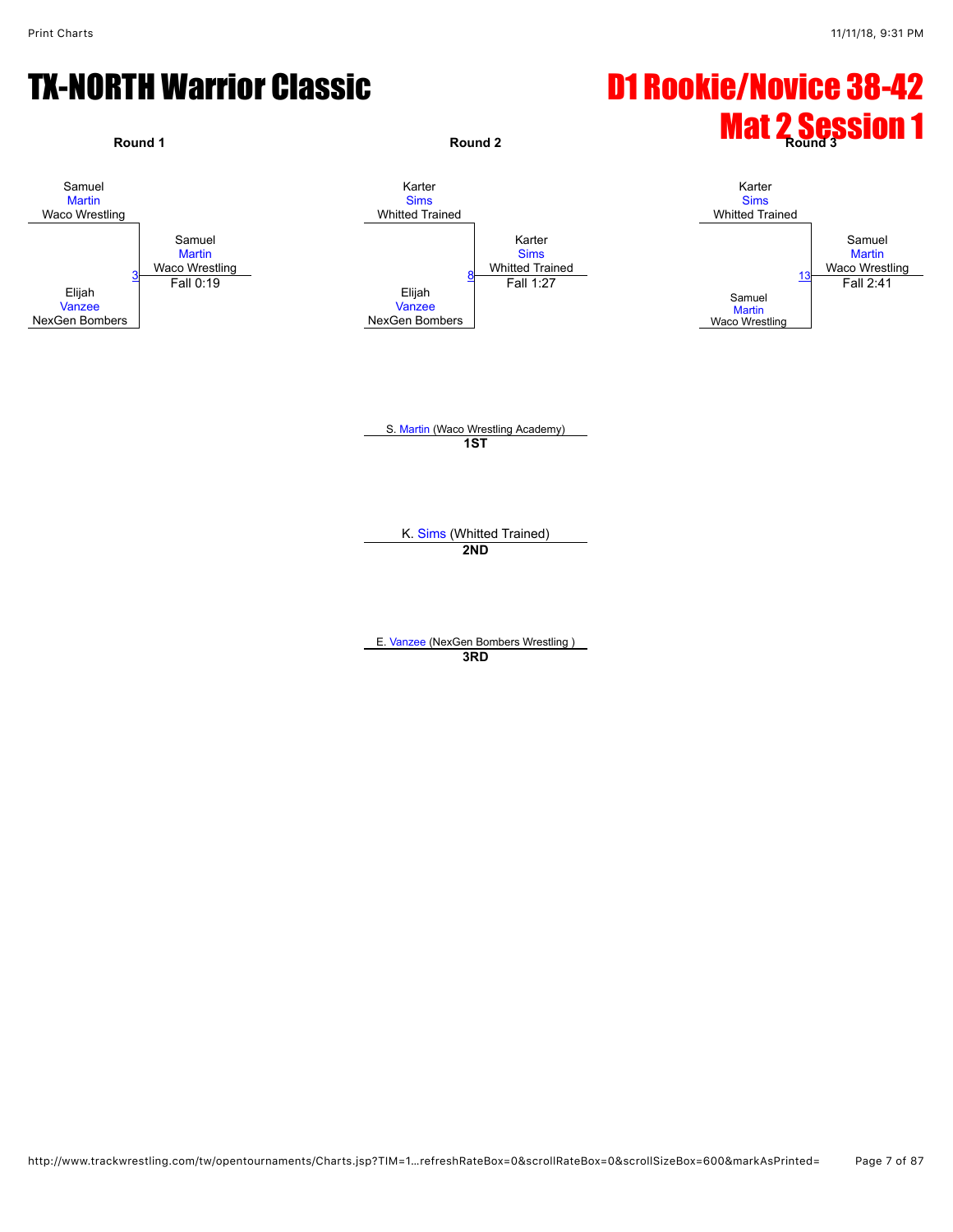#### TX-NORTH Warrior Classic **D1 Rookie/Novice 44-46**



M. [Brown Ton](javascript:viewProfile(919471132)) (Best Trained Wrestling) **3RD**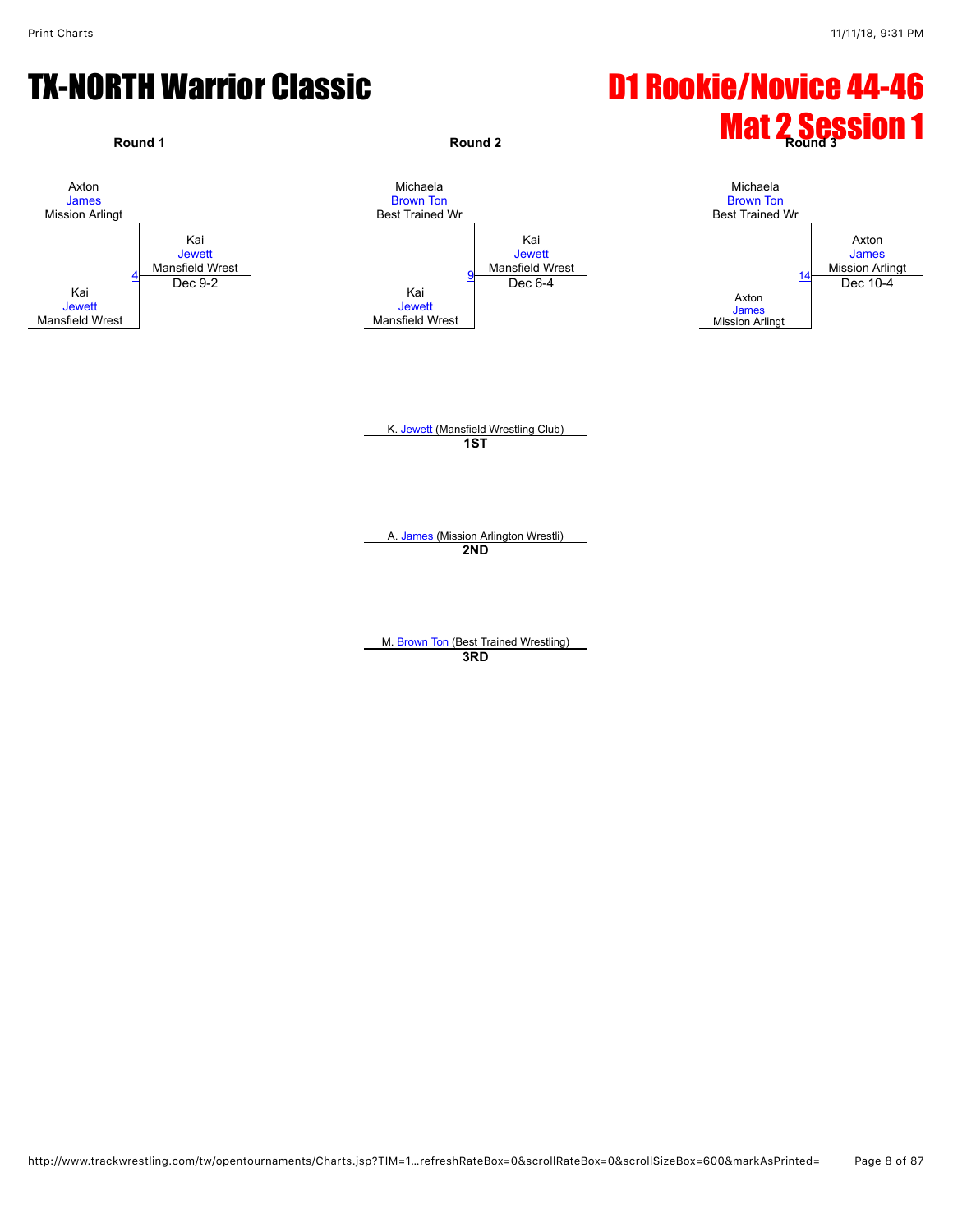# TX-NORTH Warrior Classic **D1 Rookie/Novice 48-52**



L. [Greenfield](javascript:viewProfile(919006132)) (Scots Wrestling Club) **3RD**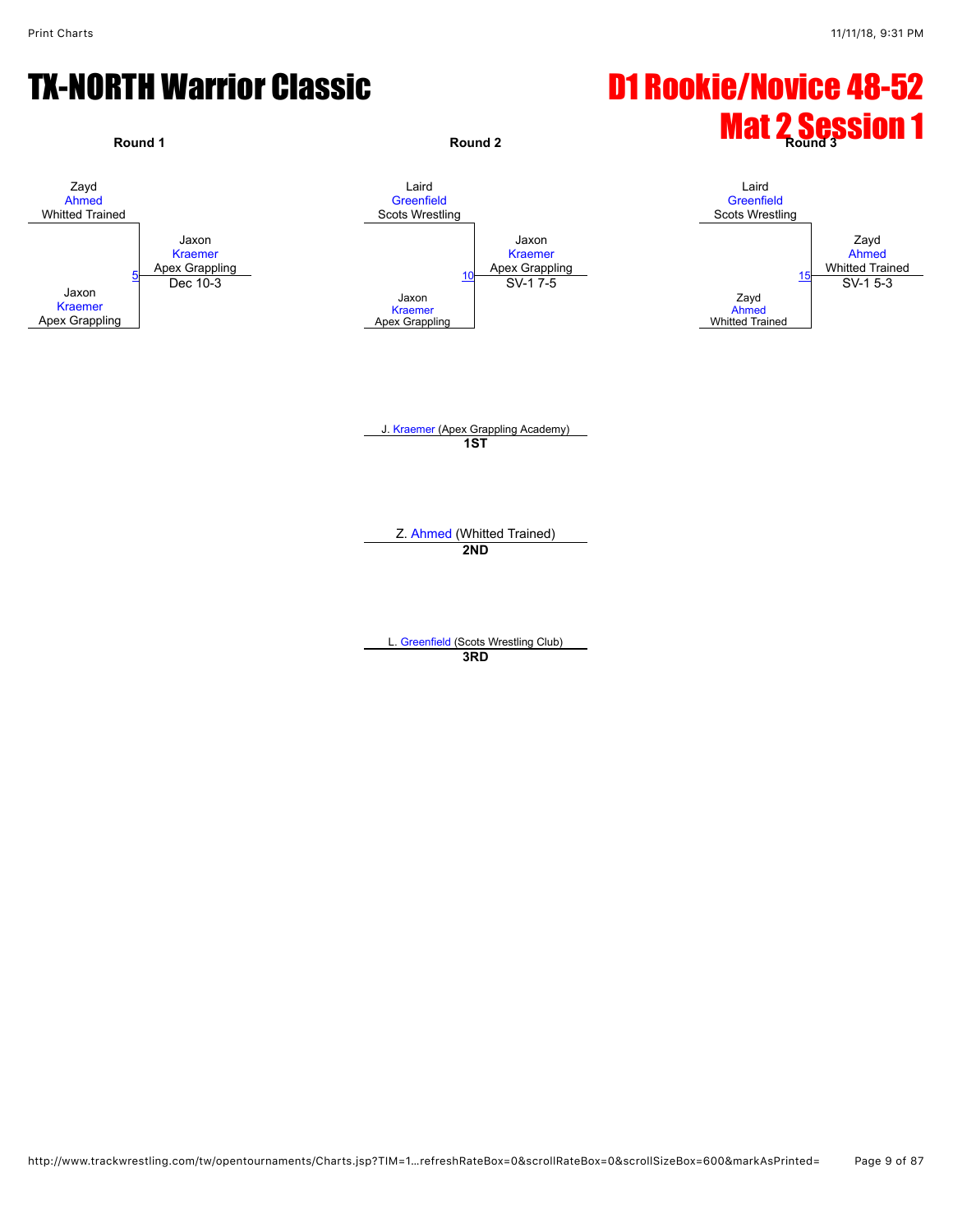# TX-NORTH Warrior Classic **D1 Rookie/Novice 52-54**



**4TH**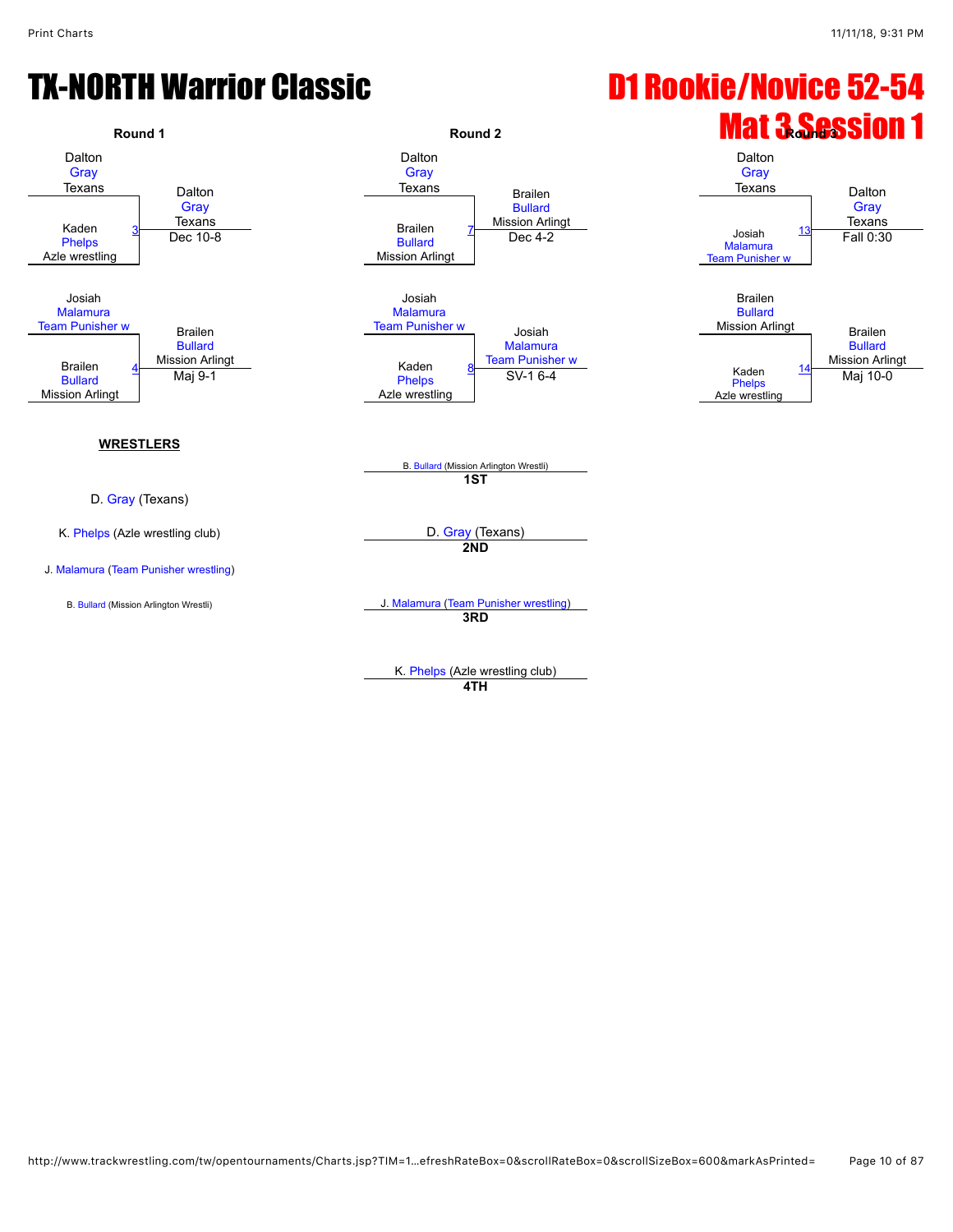# TX-NORTH Warrior Classic D1 Rookie/Novice 54-57

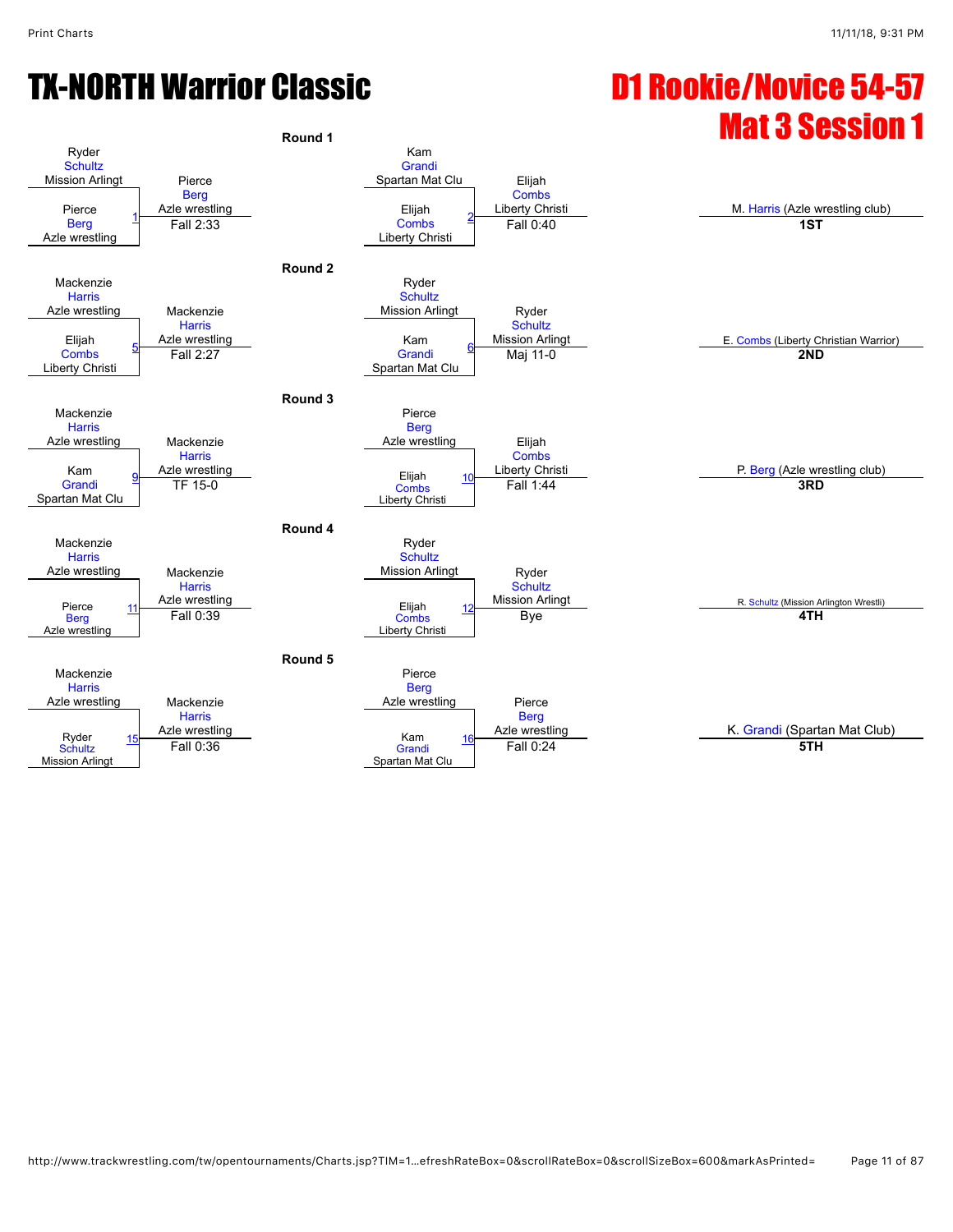# TX-NORTH Warrior Classic D1 Rookie/Novice 58-61

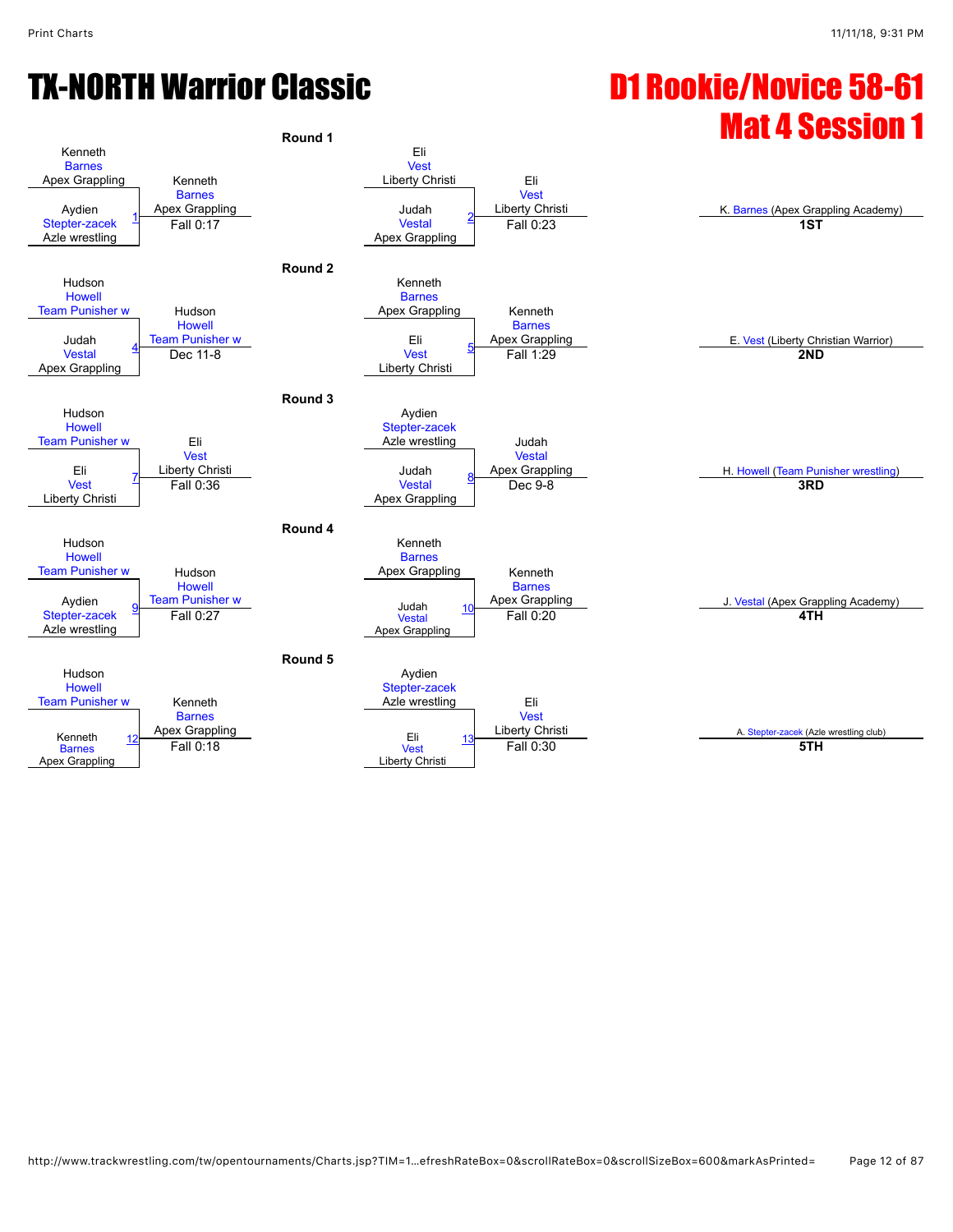# TX-NORTH Warrior Classic **D1 Rookie/Novice 61-64**

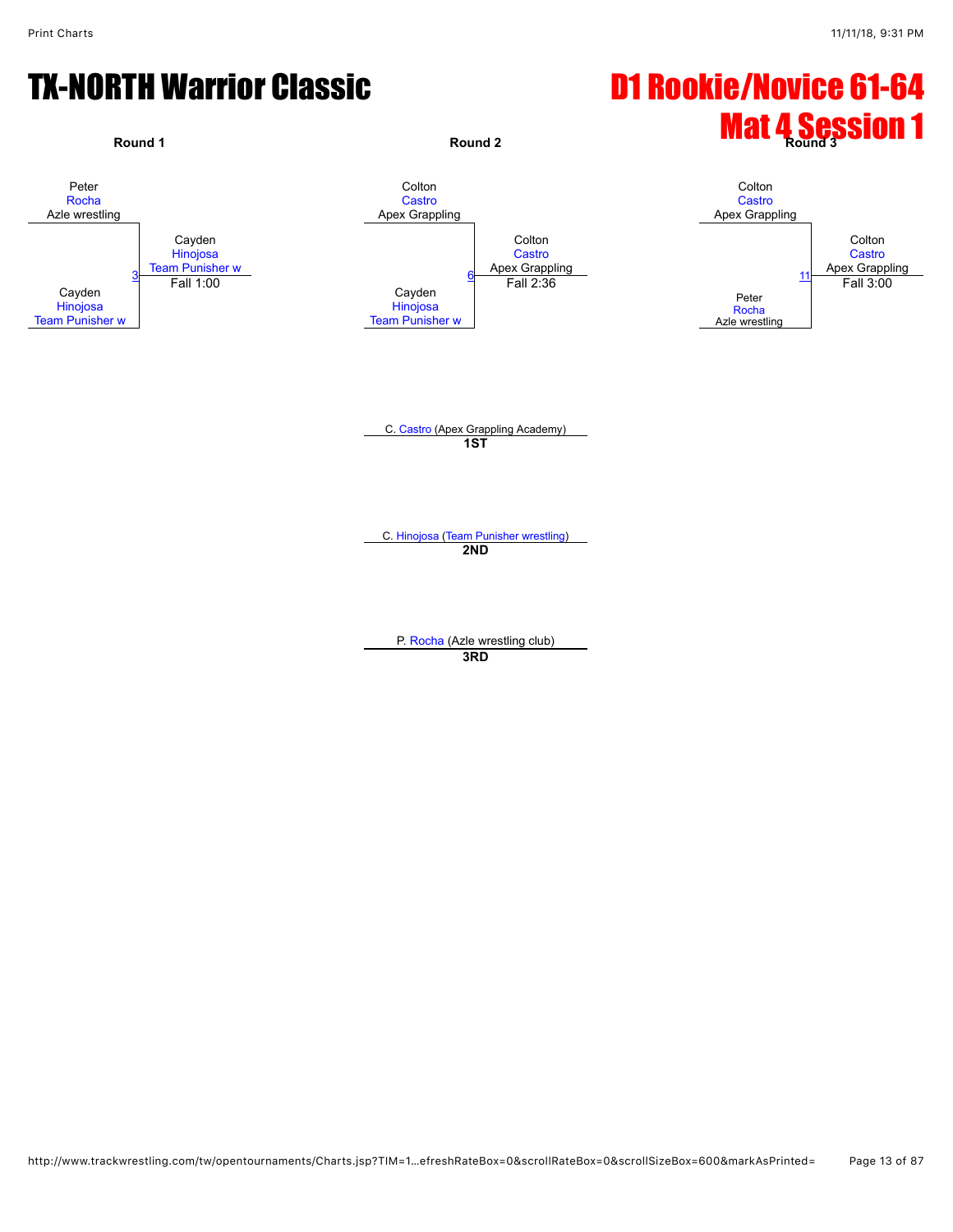# TX-NORTH Warrior Classic **D1 Rookie/Novice 65-69**



M. [Hall](javascript:viewProfile(1555863096)) (Texan WC) **4TH**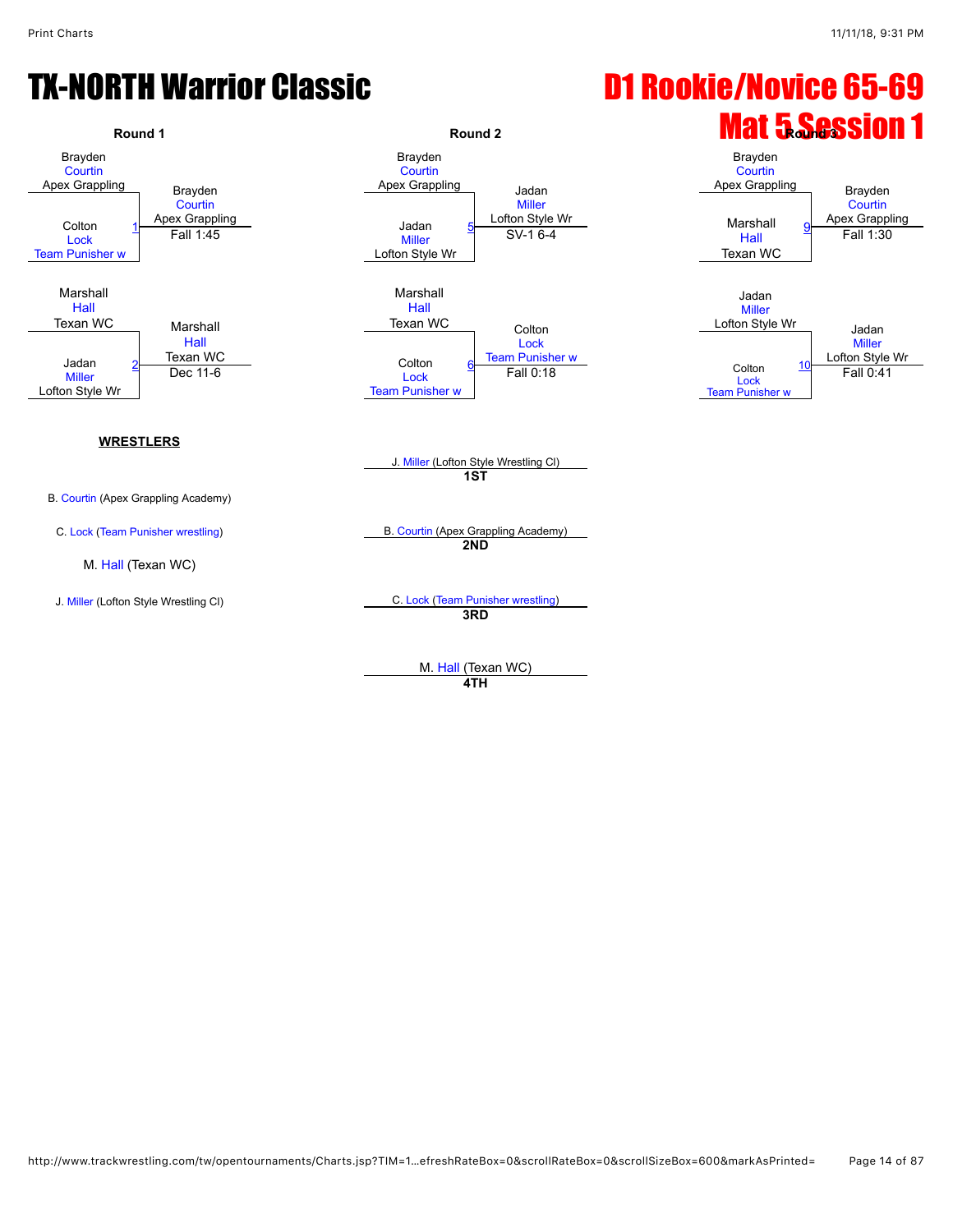# TX-NORTH Warrior Classic **D2 Rookie/Novice 45-52**



H. [Shamkhi](javascript:viewProfile(920831132)) (Whitted Trained) **1ST**

M. [Brown Ton](javascript:viewProfile(919471132)) (Best Trained Wrestling) **2ND**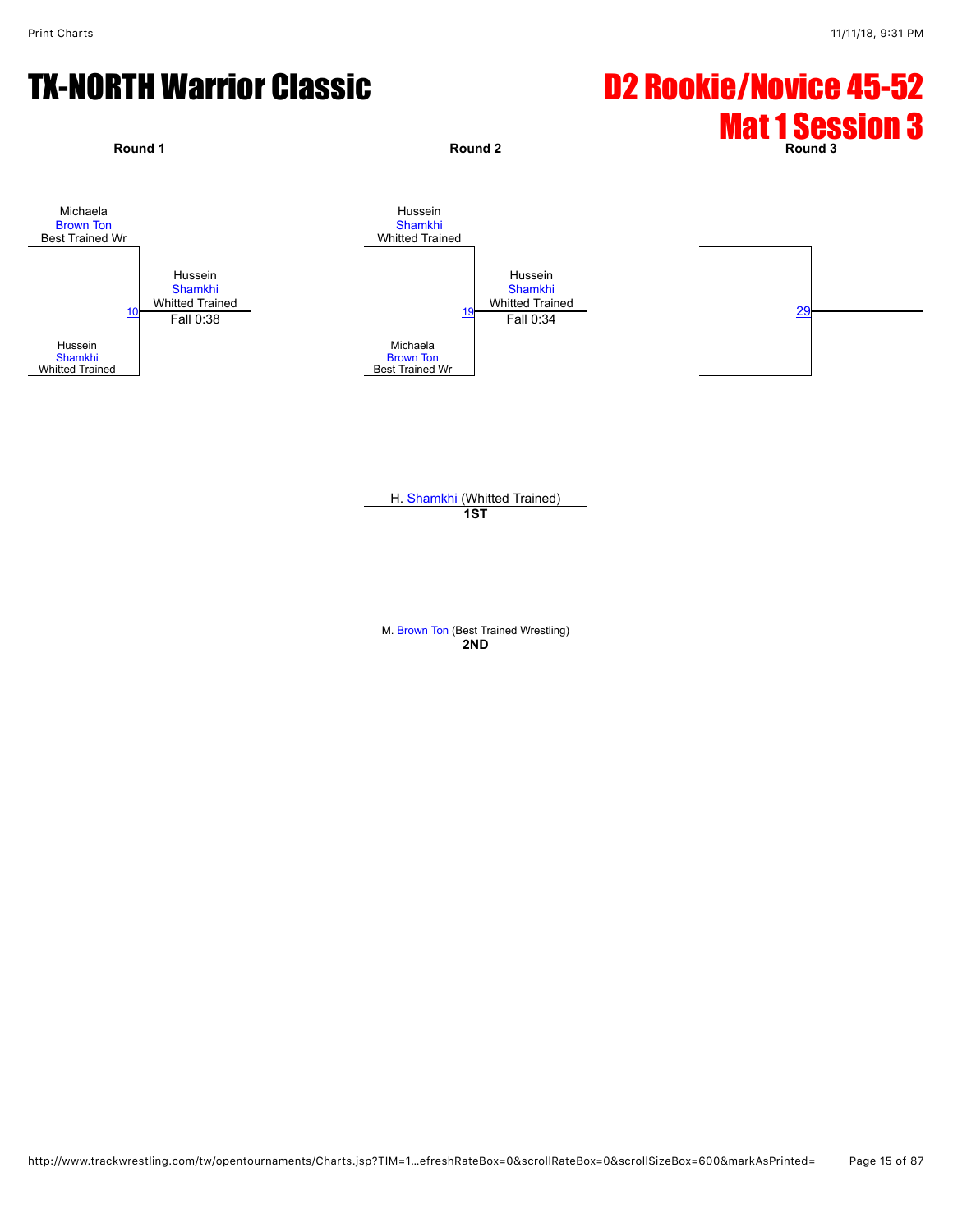#### TX-NORTH Warrior Classic **D2 Rookie/Novice 52-56**

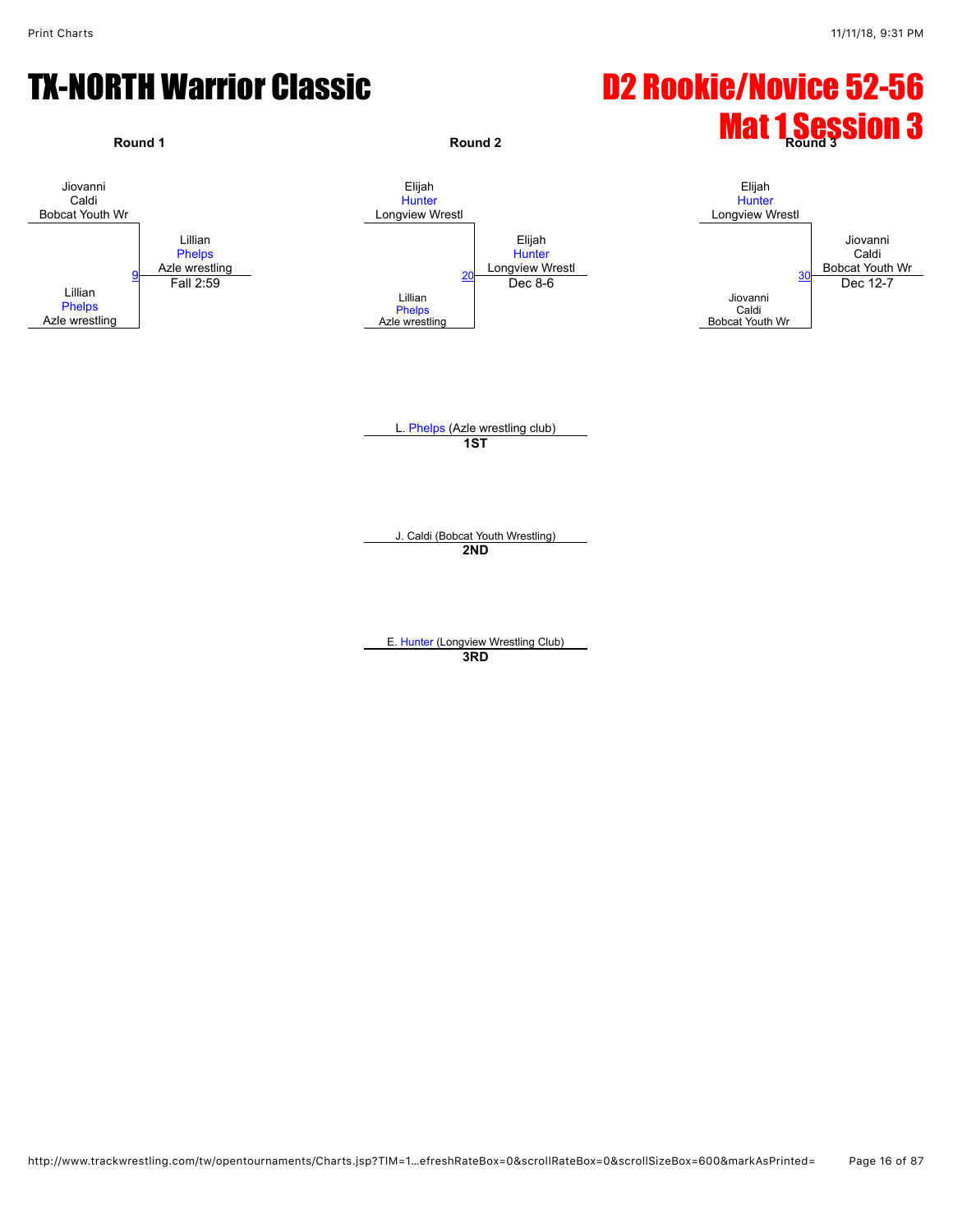# TX-NORTH Warrior Classic **D2 Rookie/Novice 56-57**



T. [Windham](javascript:viewProfile(51884076)) (Whitted Trained) **4TH**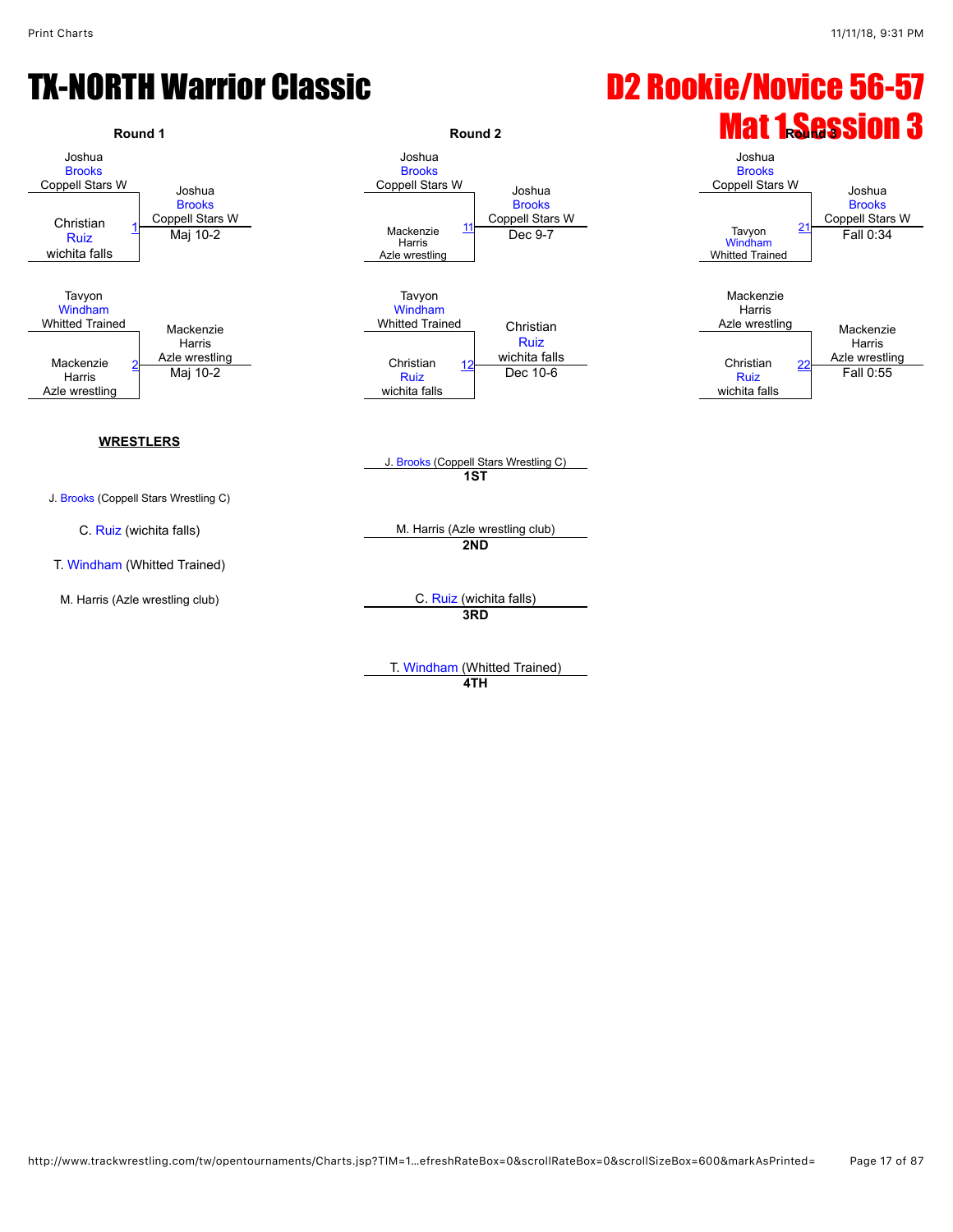# TX-NORTH Warrior Classic **D2 Rookie/Novice 56-61**



J. [Porras](javascript:viewProfile(1190368096)) (Whitted Trained)

**4TH**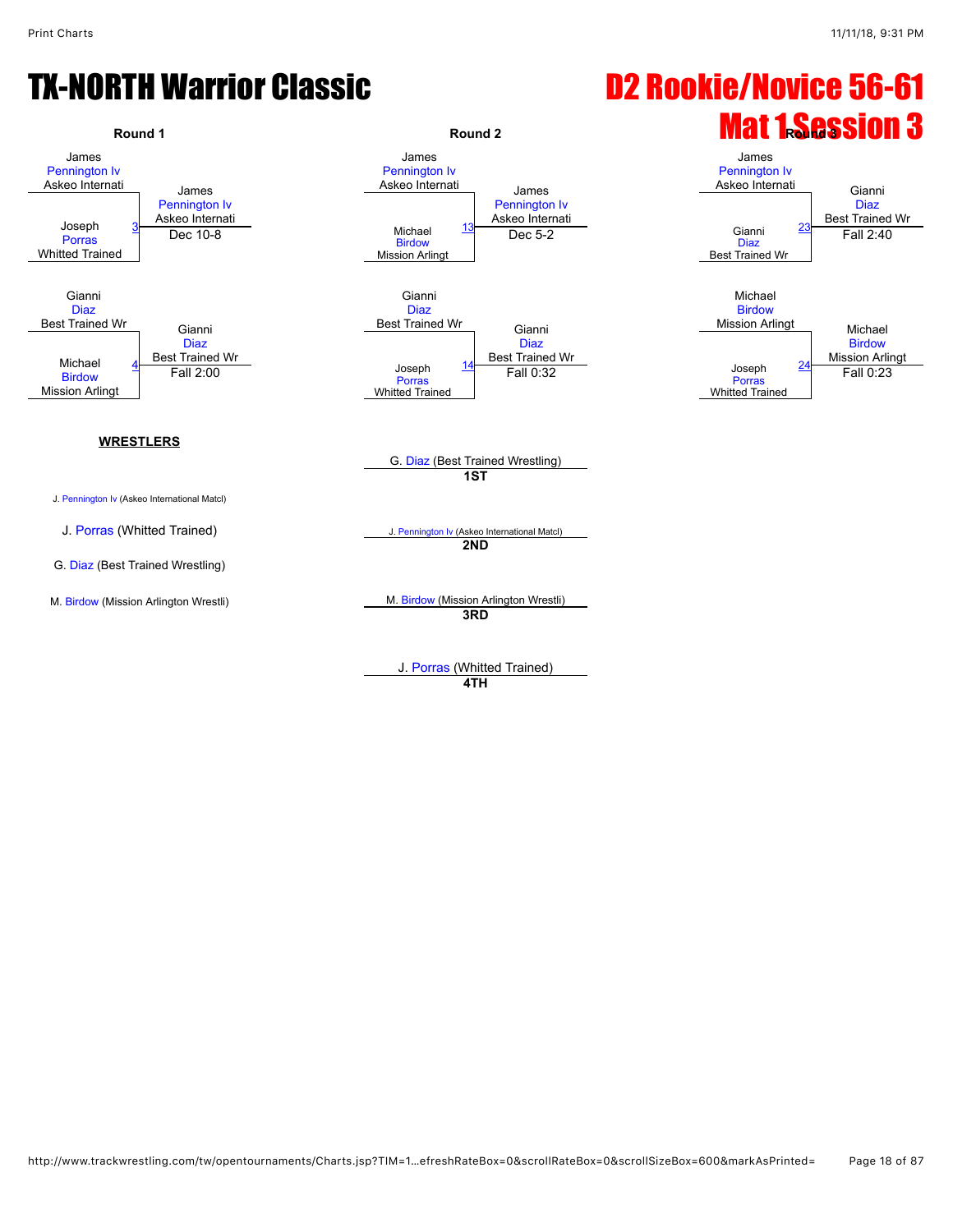# TX-NORTH Warrior Classic **D2 Rookie/Novice 62-66**



T. [Douthitt](javascript:viewProfile(920282132)) (Texan WC) **4TH**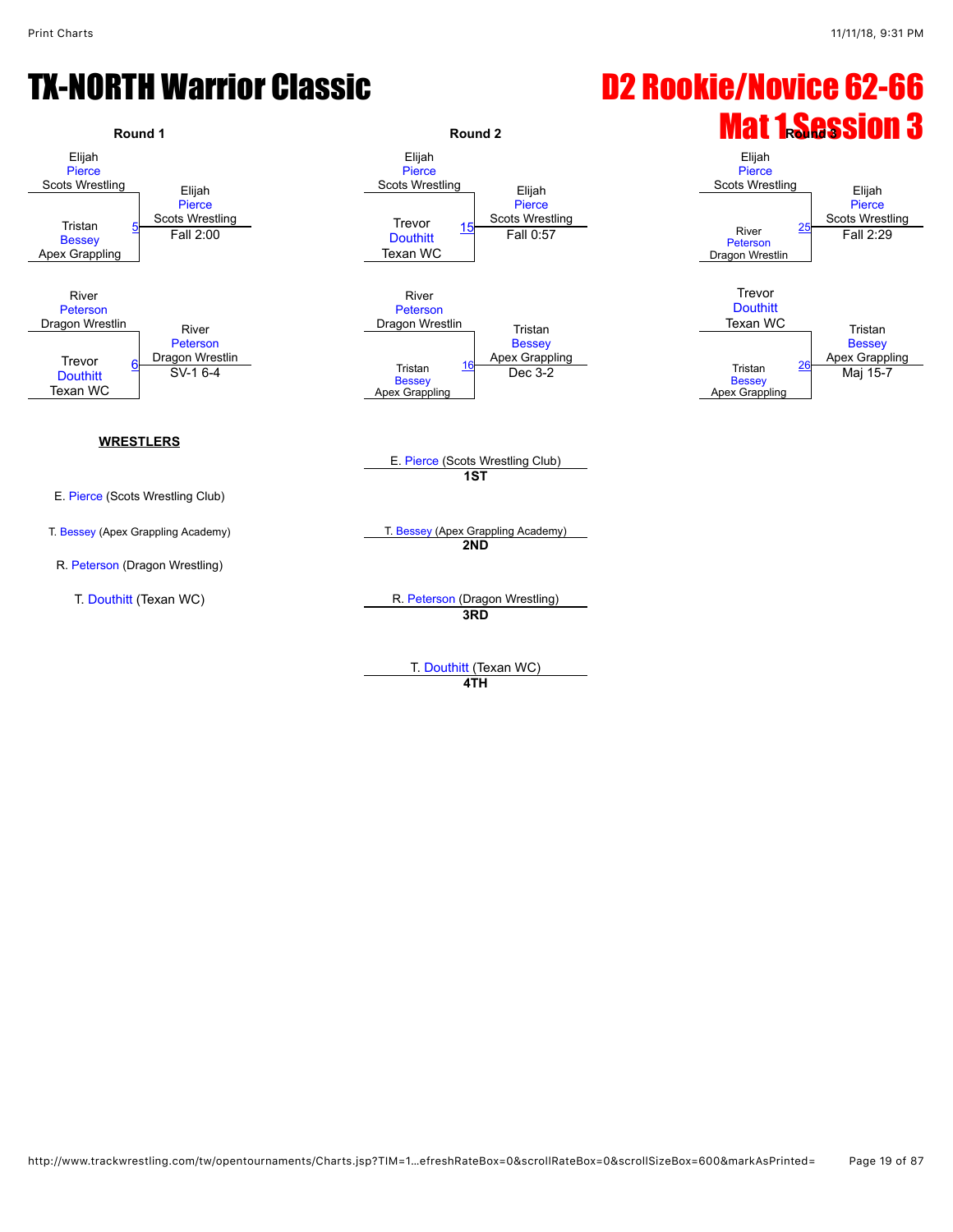# TX-NORTH Warrior Classic **D2 Rookie/Novice 68-72**



Z. [Morris](javascript:viewProfile(1170697096)) (Azle wrestling club) **4TH**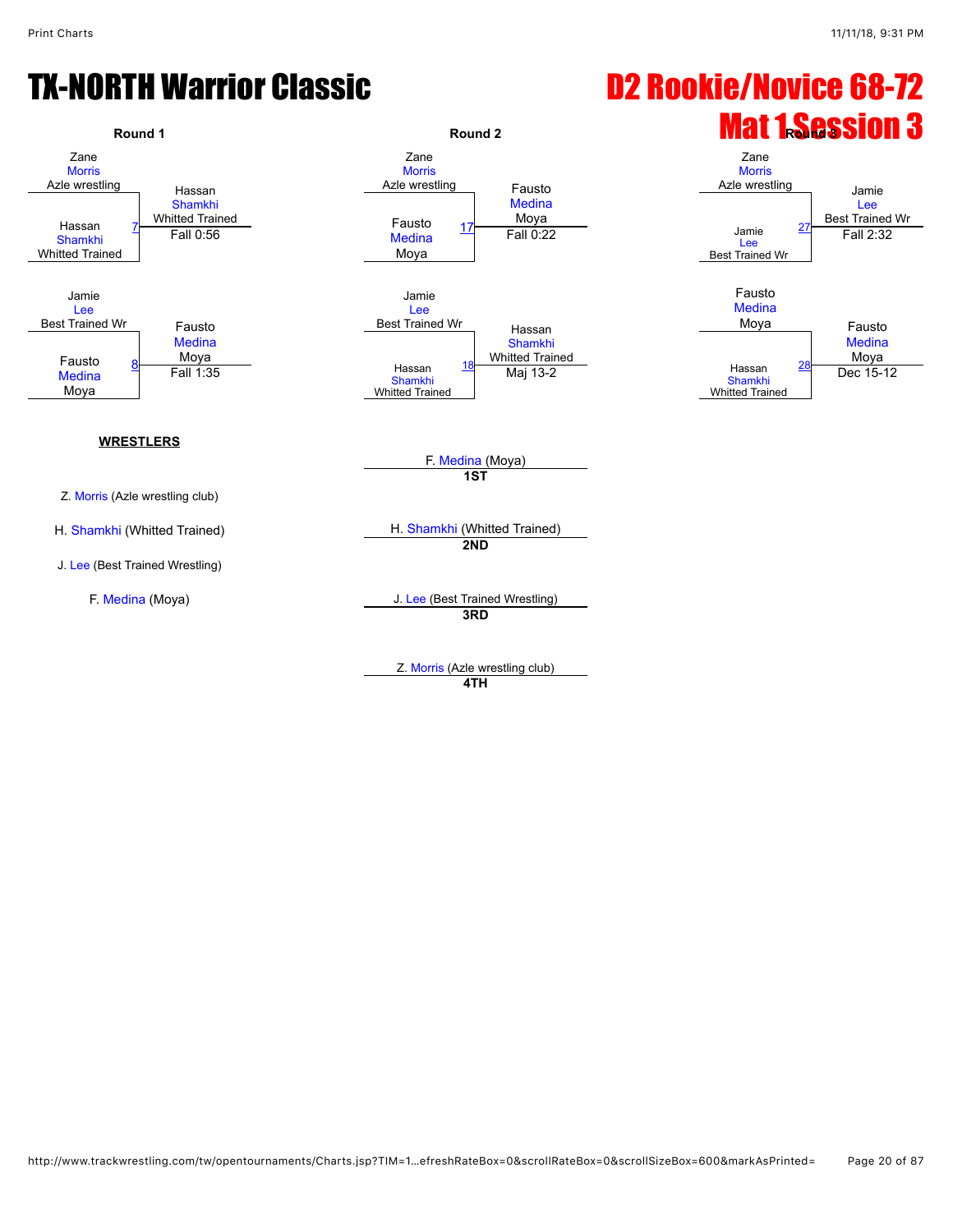# TX-NORTH Warrior Classic **D2 Rookie/Novice 69-72**



A. [Morante](javascript:viewProfile(920568132)) ([Team Punisher wrestling](javascript:viewClub(232076))) **4TH**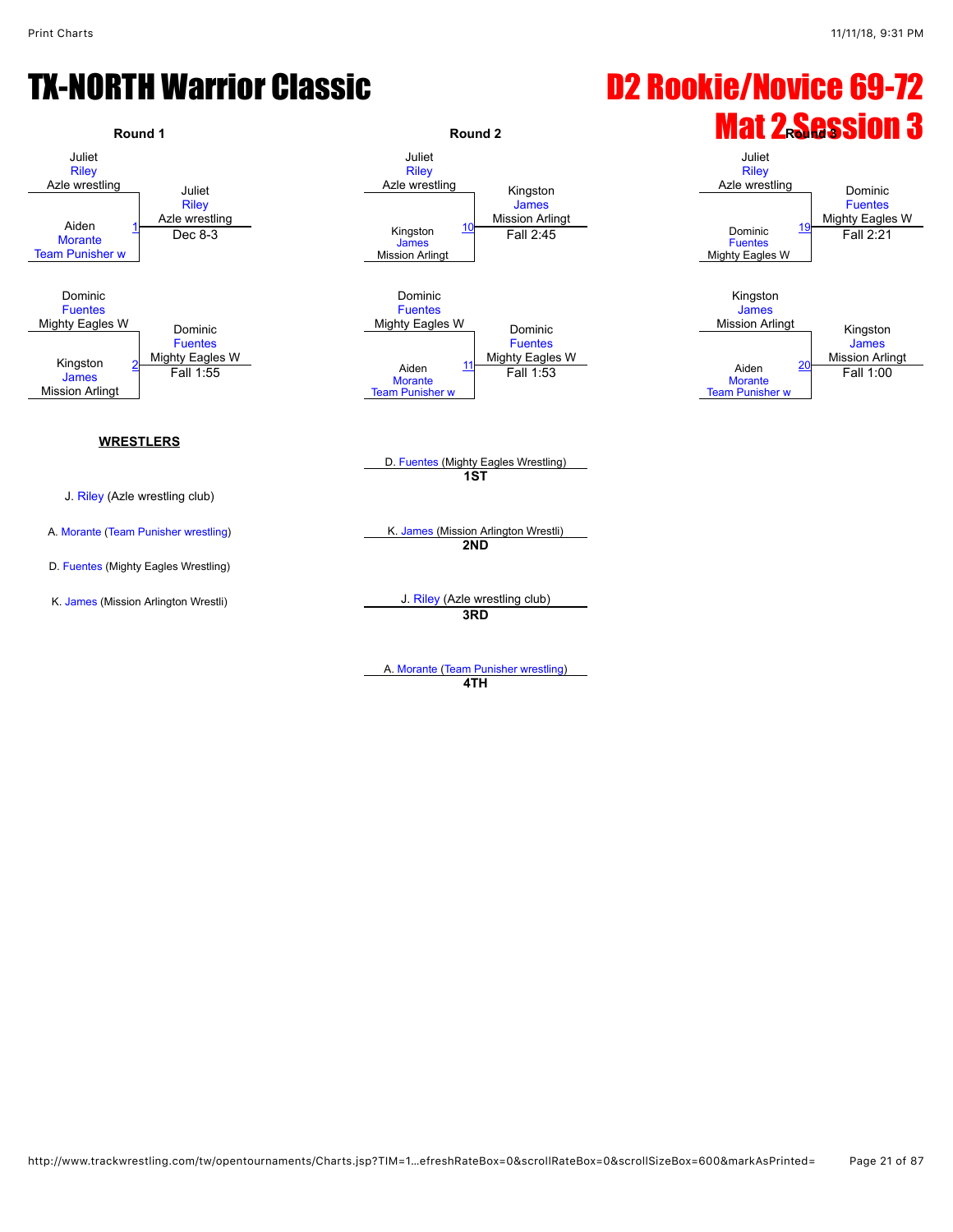# TX-NORTH Warrior Classic **D2 Rookie/Novice 71-73**



**3RD**

S. [Branch](javascript:viewProfile(1814954096)) (Apex Grappling Academy) **4TH**

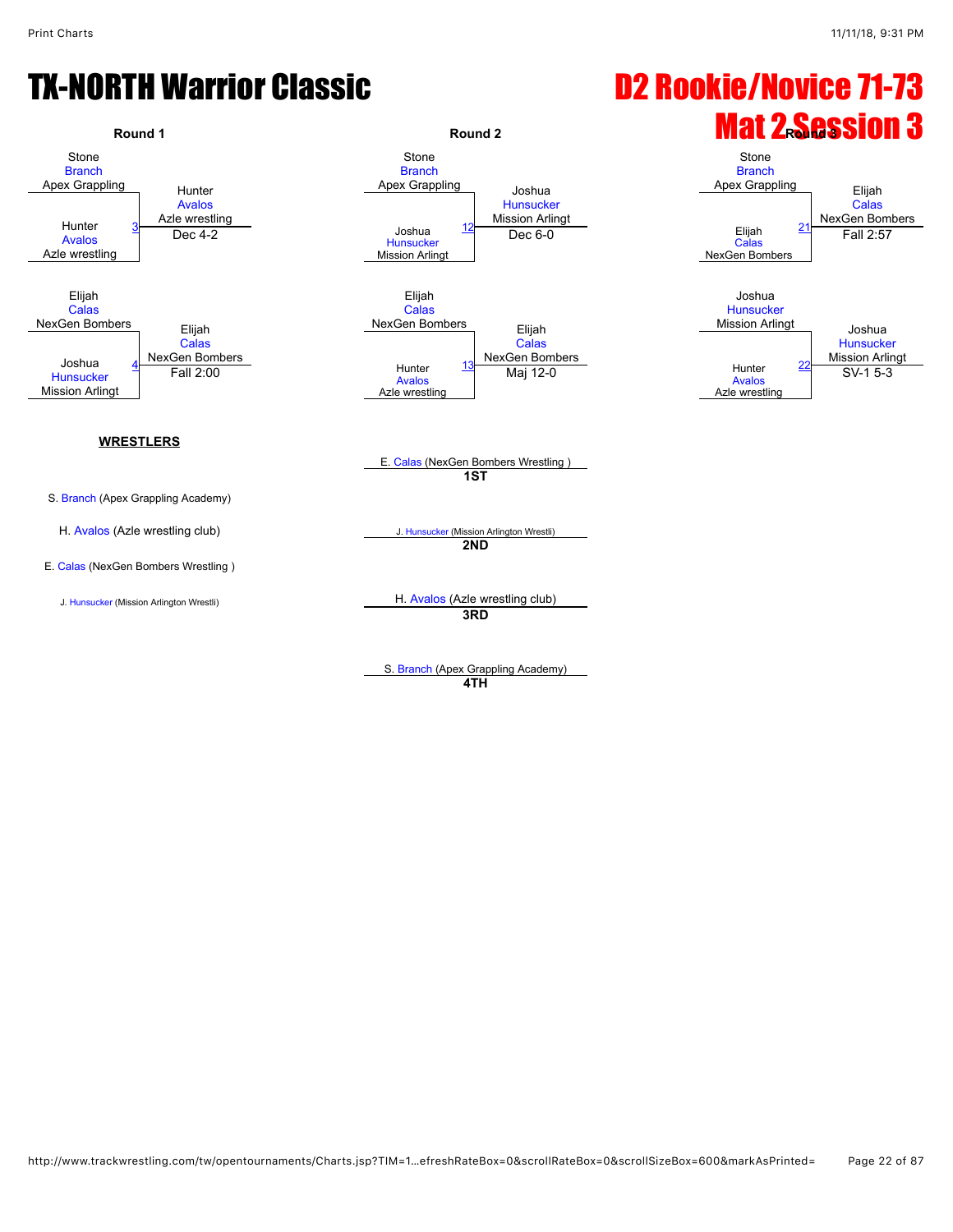# TX-NORTH Warrior Classic **D2 Rookie/Novice 75-81**



**1ST**

T. [Hicks](javascript:viewProfile(920817132)) (Azle wrestling club) **2ND**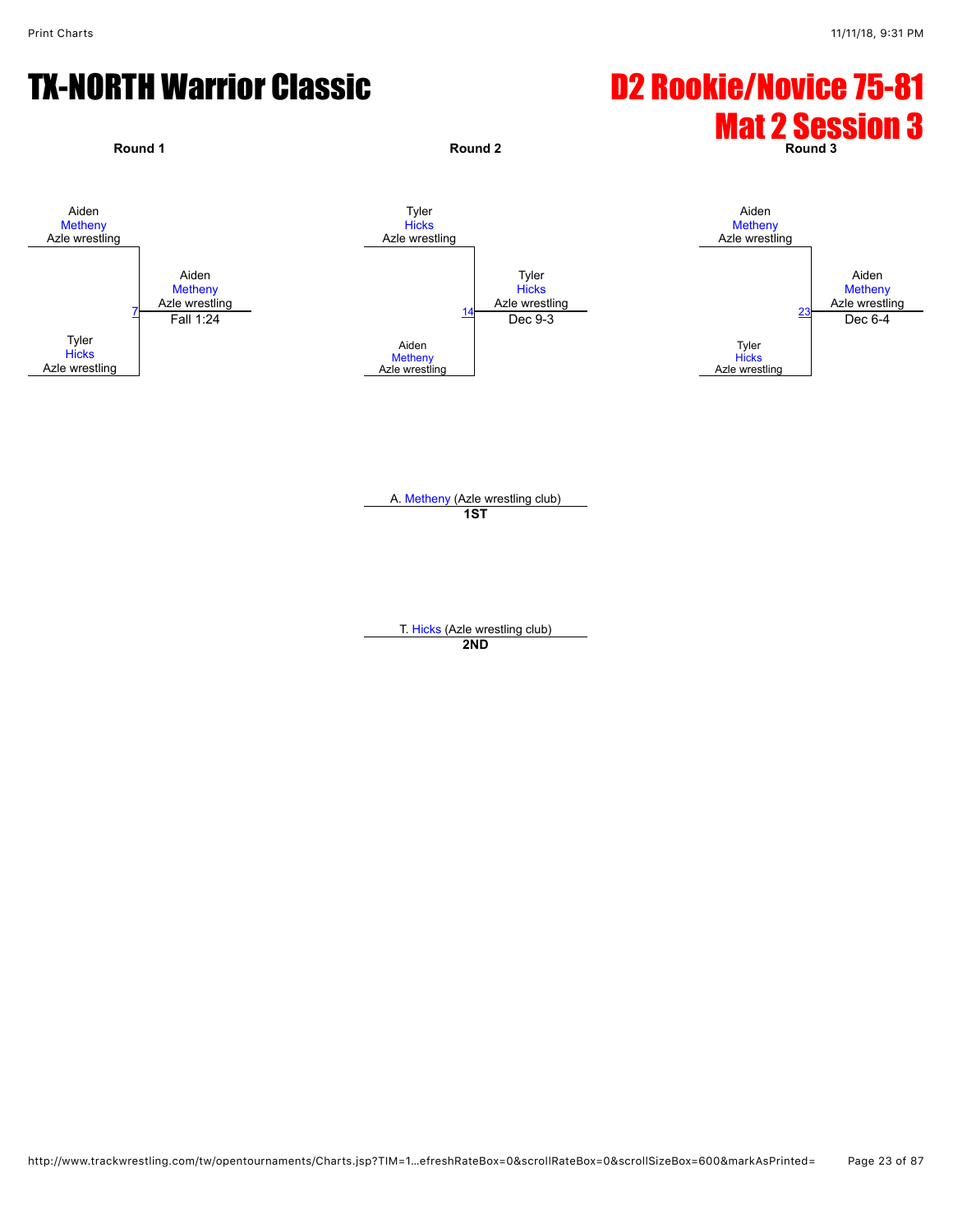# TX-NORTH Warrior Classic **D2 Rookie/Novice 118-118**



N. [Bryan](javascript:viewProfile(1891590096)) (Azle wrestling club) **1ST**

J. [Robledo](javascript:viewProfile(1119600096)) (Moya Wrestling) **2ND**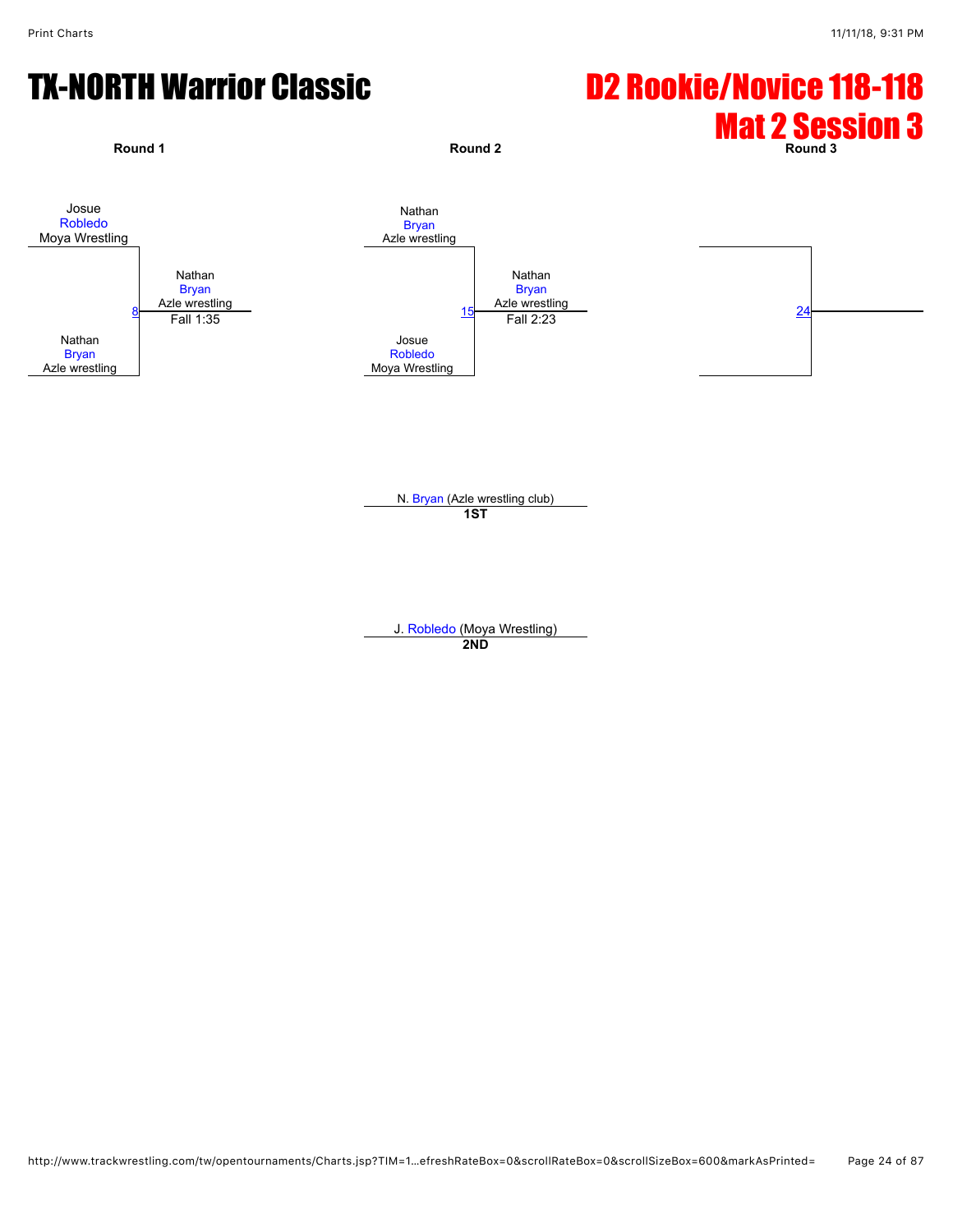# TX-NORTH Warrior Classic **D2 Rookie/Novice 160-160**



Bye **2ND**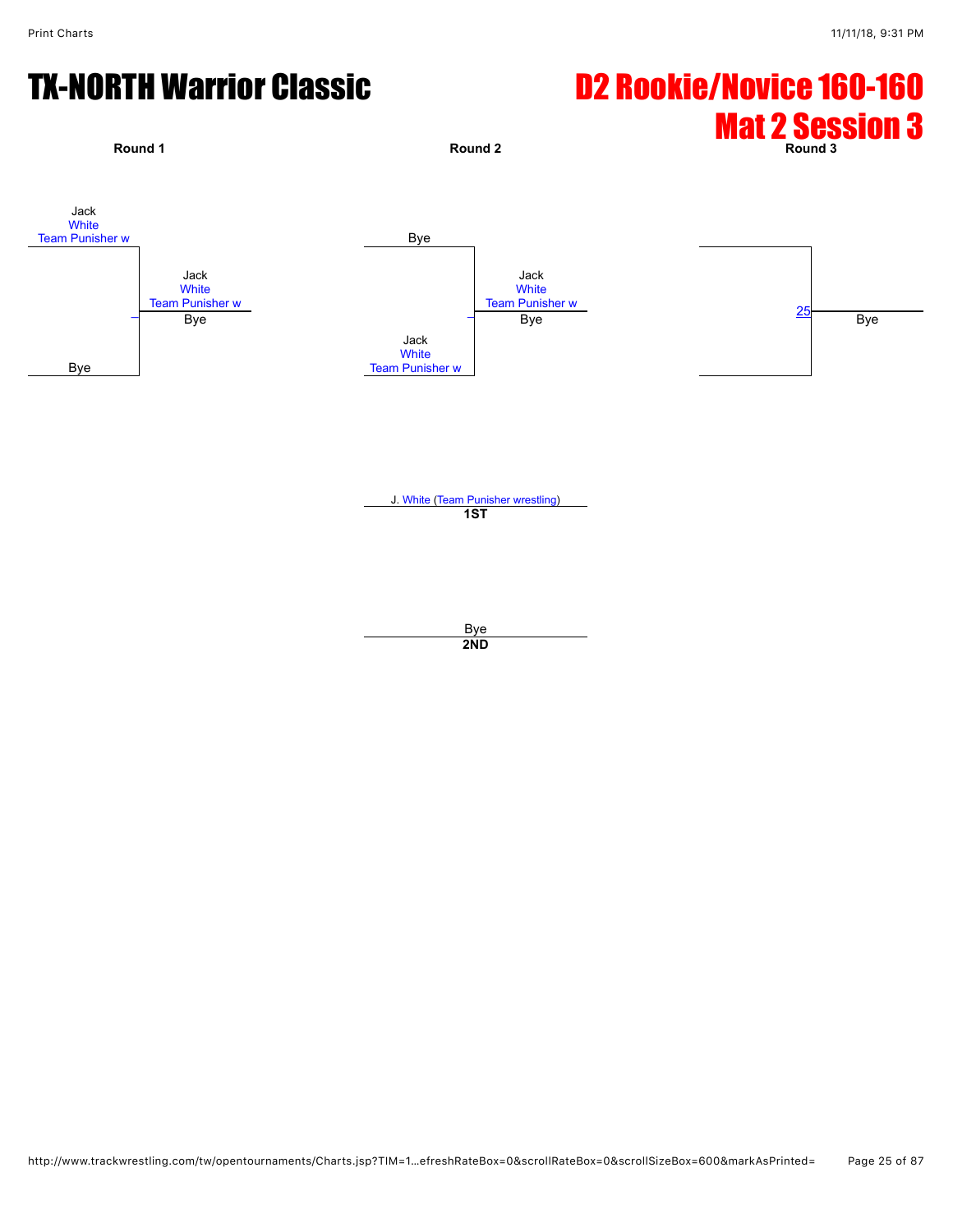# TX-NORTH Warrior Classic **D3 Rookie/Novice 49-56**



C. [Porras](javascript:viewProfile(1190367096)) (Team Carrion) **3RD**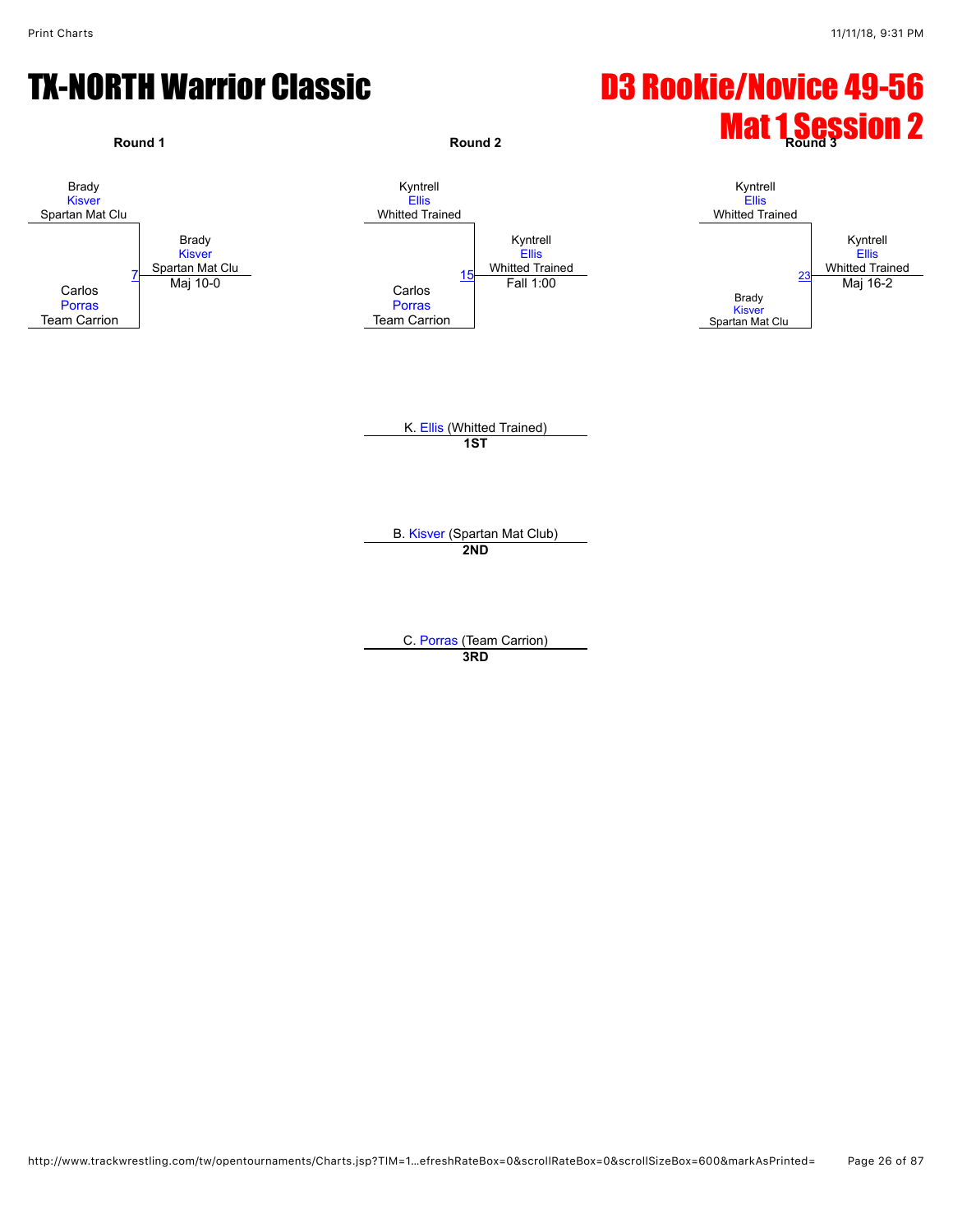# TX-NORTH Warrior Classic D3 Rookie/Novice 57-66



K. [Moreland](javascript:viewProfile(1891626096)) (Azle wrestling club) **4TH**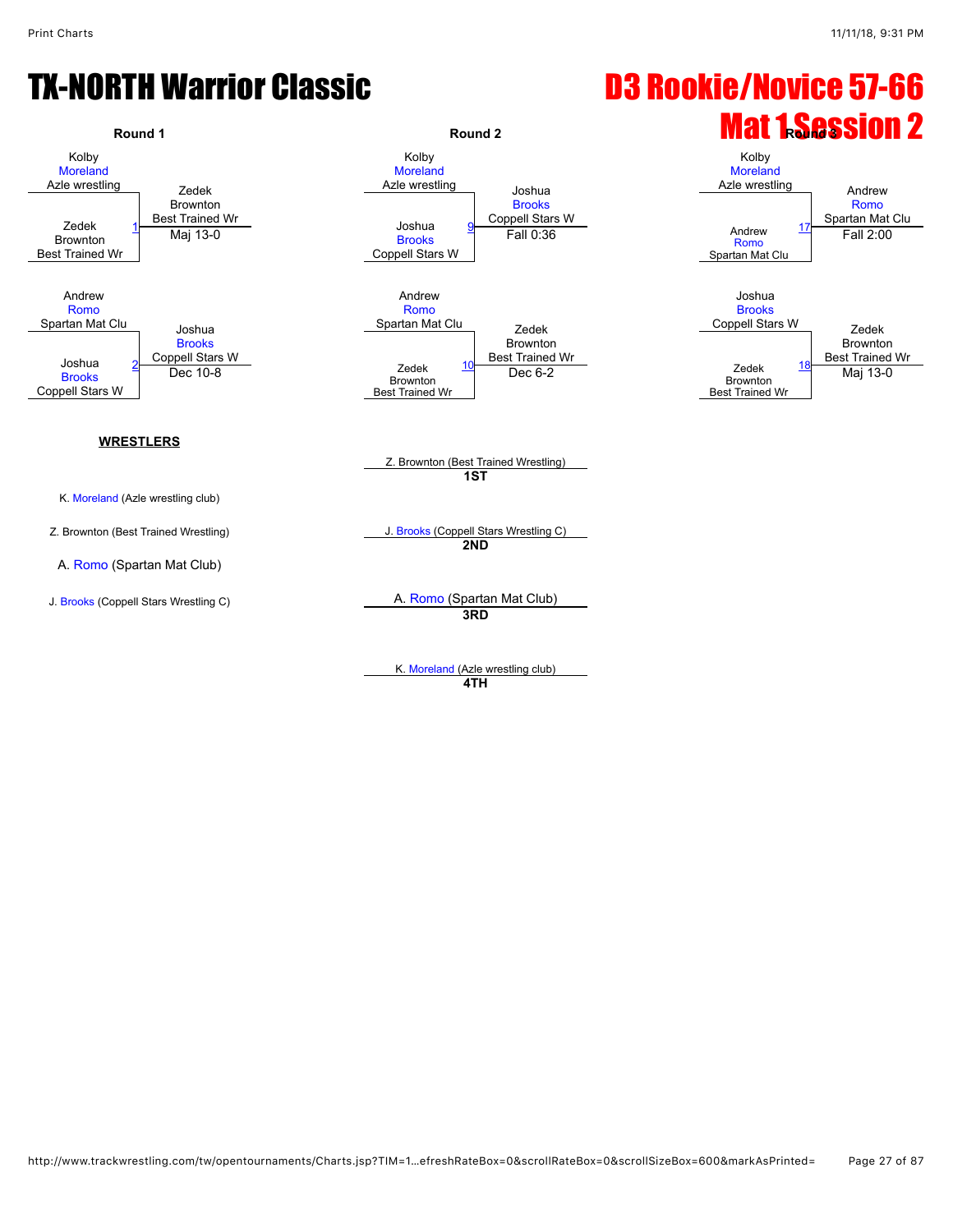# TX-NORTH Warrior Classic **D3 Rookie/Novice 68-73**

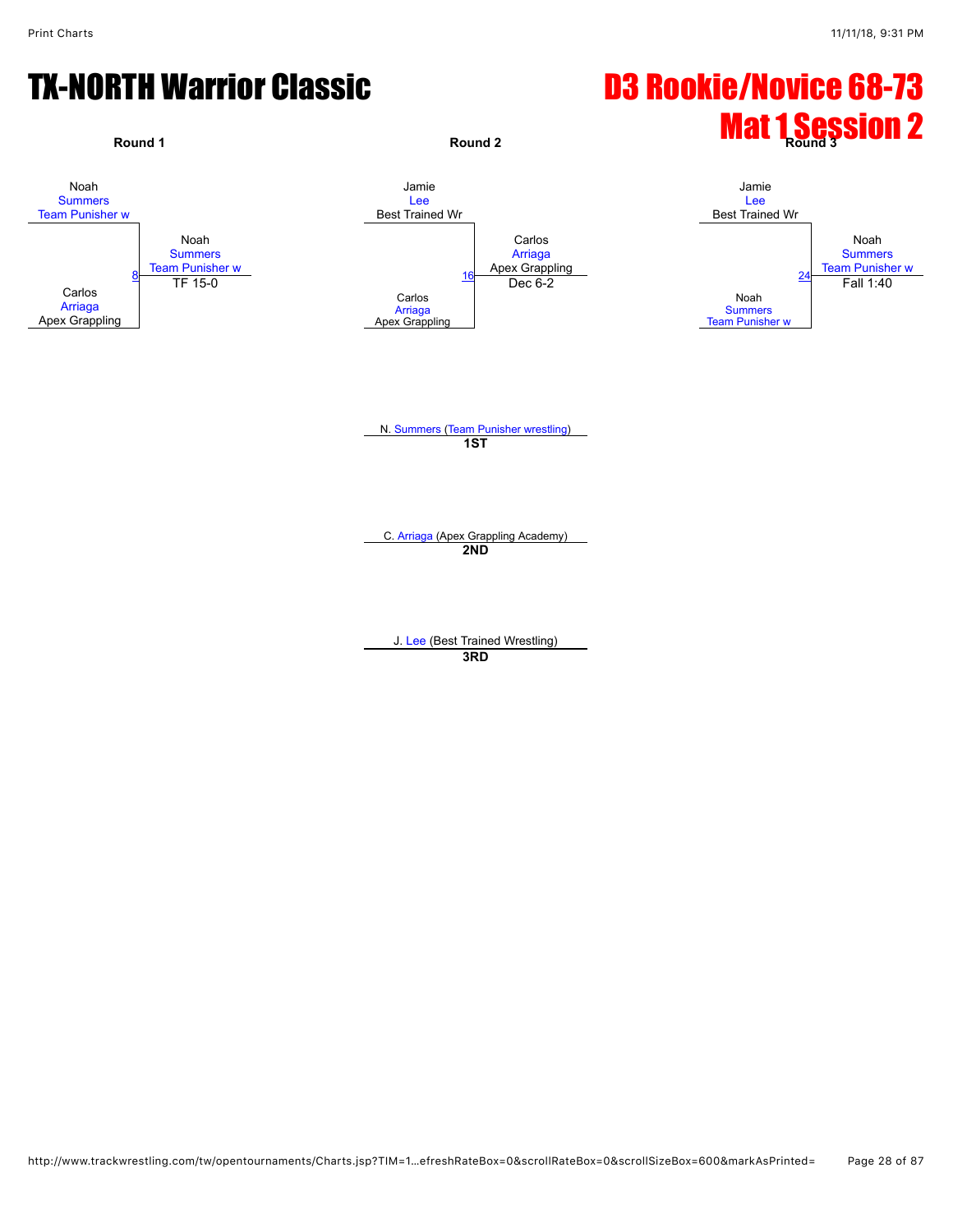# TX-NORTH Warrior Classic **Cassic Canadian Construction Construction** D3 Rookie/Novice 75-77



L. [Doherty](javascript:viewProfile(1836656096)) (Texan WC) **4TH**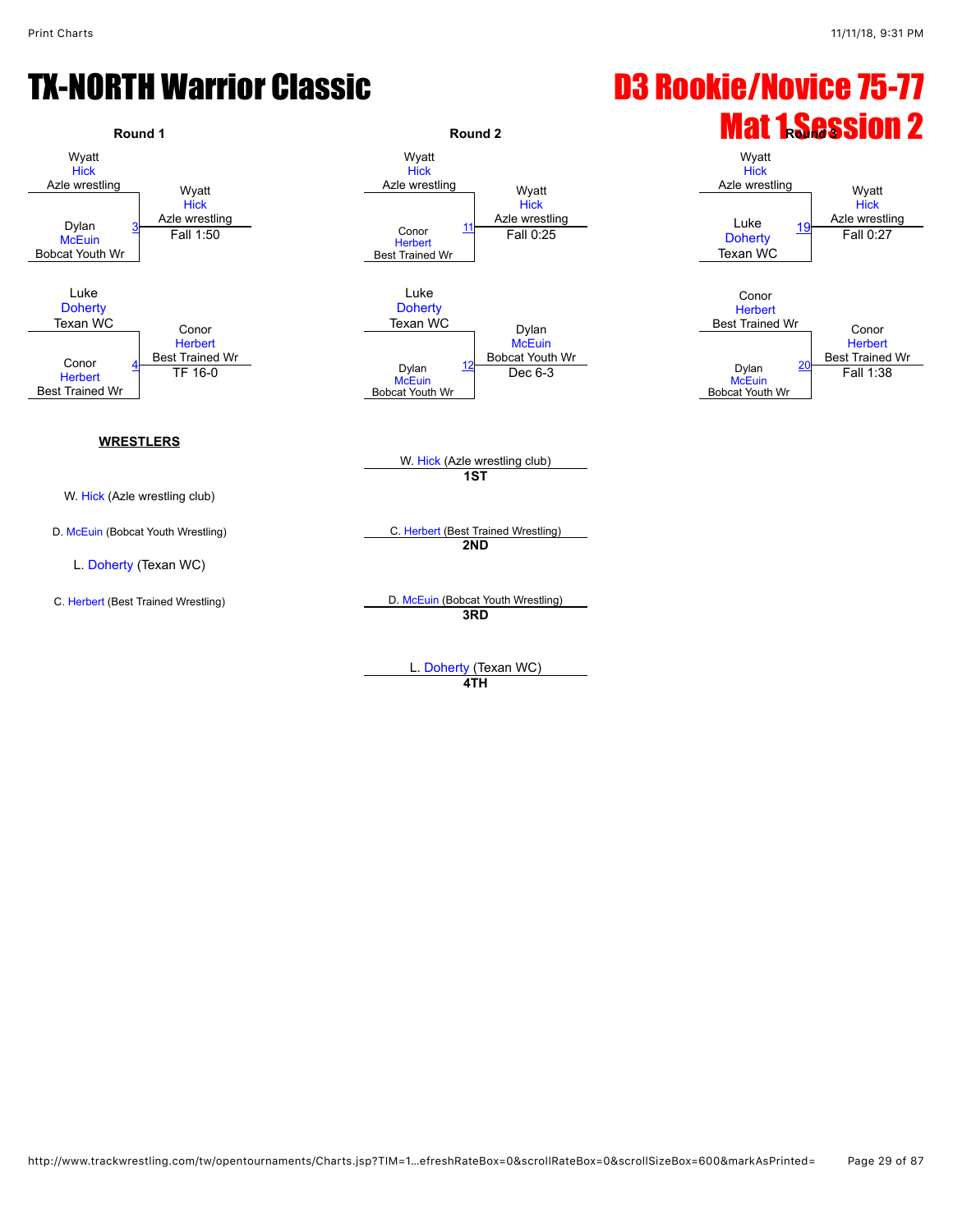# TX-NORTH Warrior Classic **Cassic Communist Construction Construction** D3 Rookie/Novice 77-82



**4TH**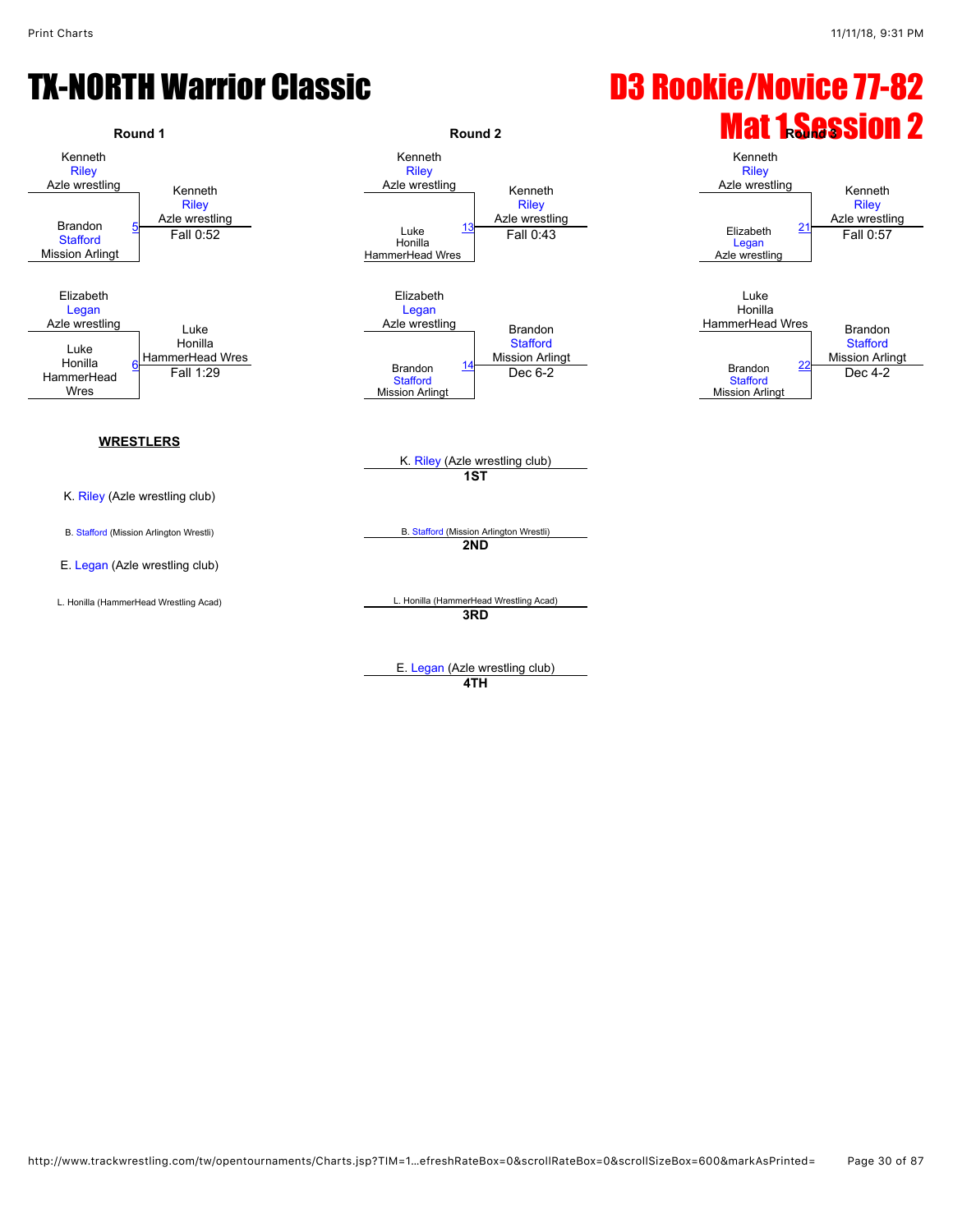# TX-NORTH Warrior Classic D3 Rookie/Novice 85-91



E. [Curtis](javascript:viewProfile(1556469009)) (Liberty Warrior Wrestling) **4TH**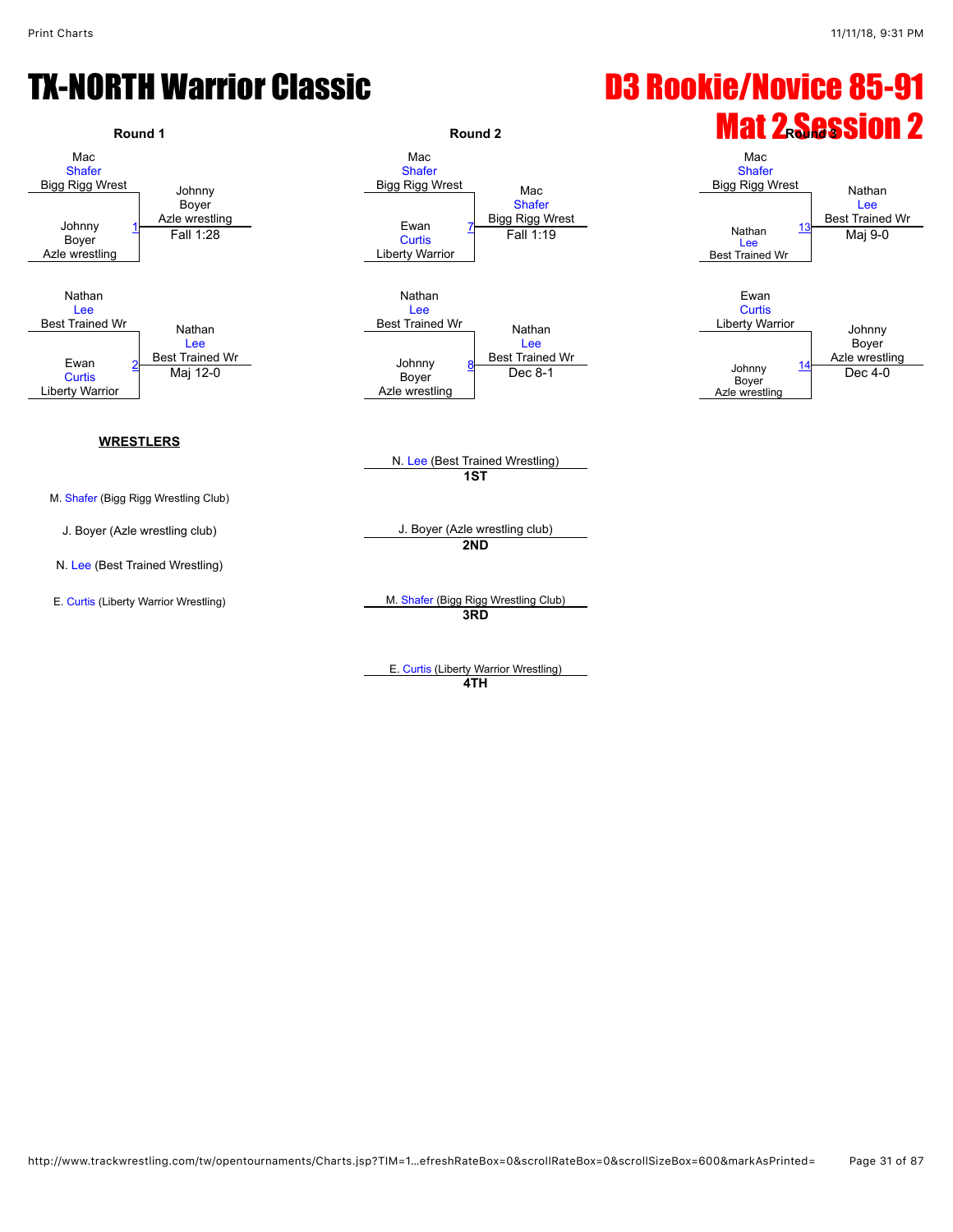# TX-NORTH Warrior Classic **D3 Rookie/Novice 96-103**



J. [Nieto](javascript:viewProfile(920821132)) (Azle wrestling club) **1ST**

S. [Wells](javascript:viewProfile(1815087009)) (Weatherford Youth Wrestli) **2ND**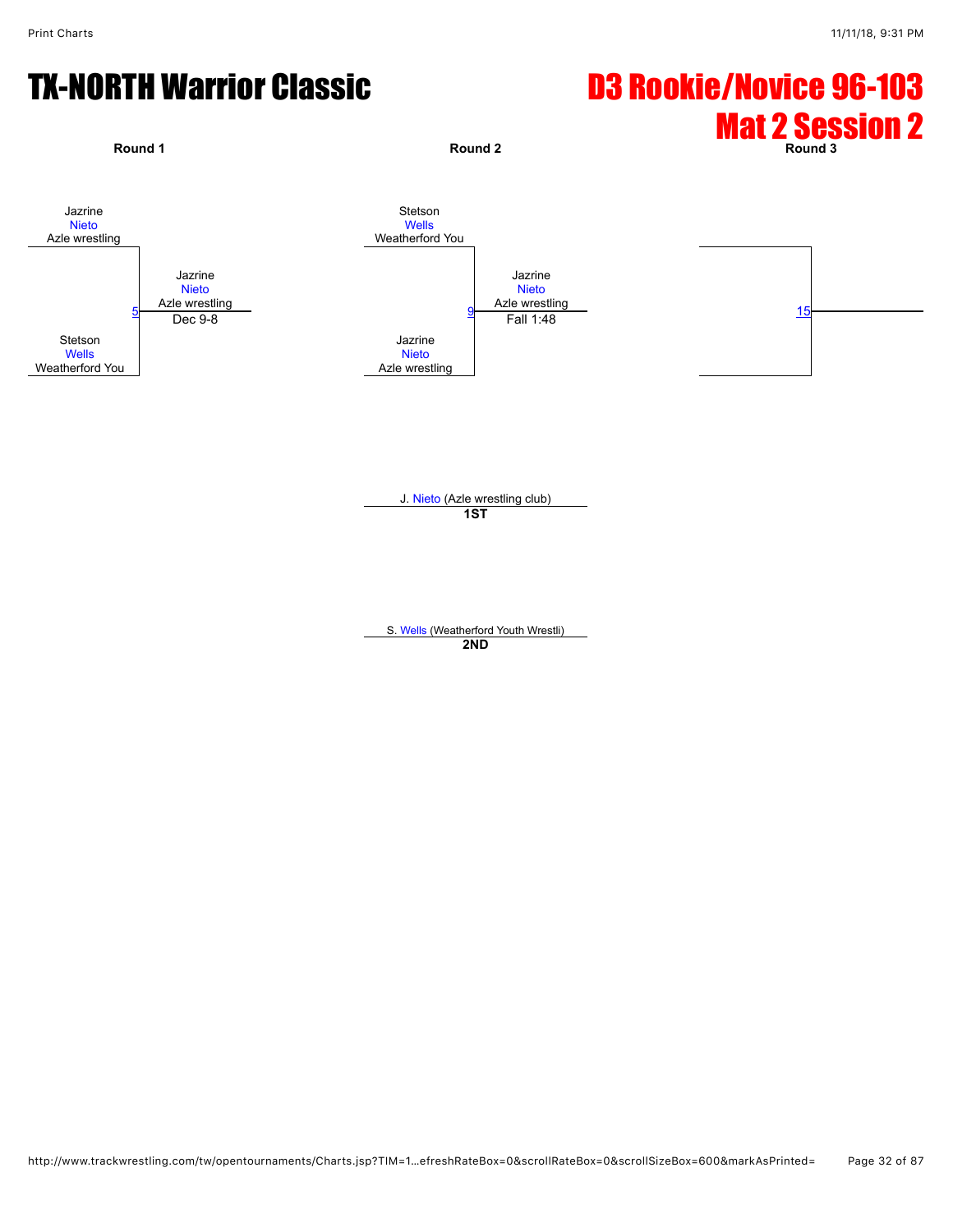# TX-NORTH Warrior Classic **D3 Rookie/Novice 107-107**



**1ST**

C. [Hall](javascript:viewProfile(616751132)) (Texan WC) **2ND**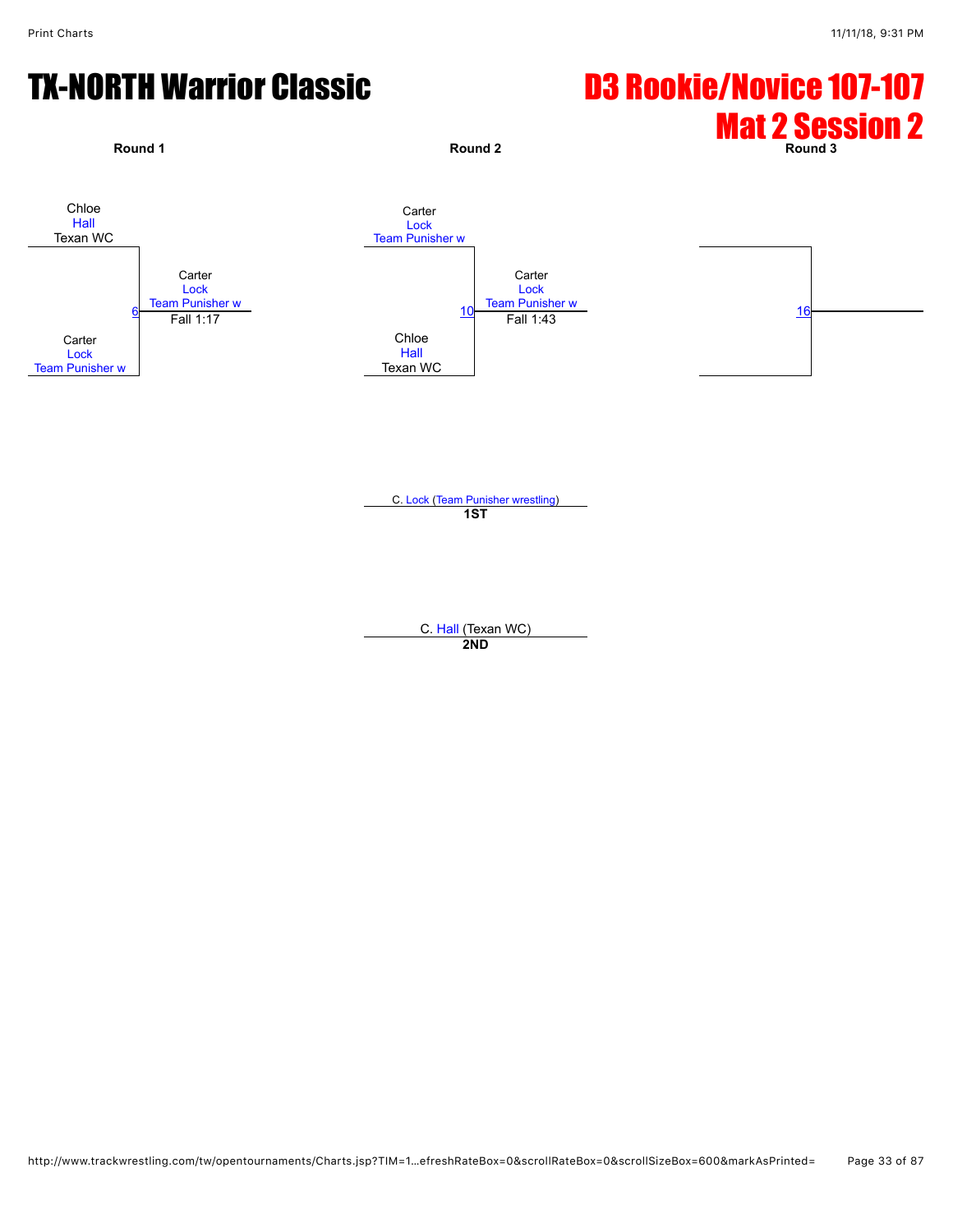# TX-NORTH Warrior Classic **D3 Rookie/Novice 122-124**

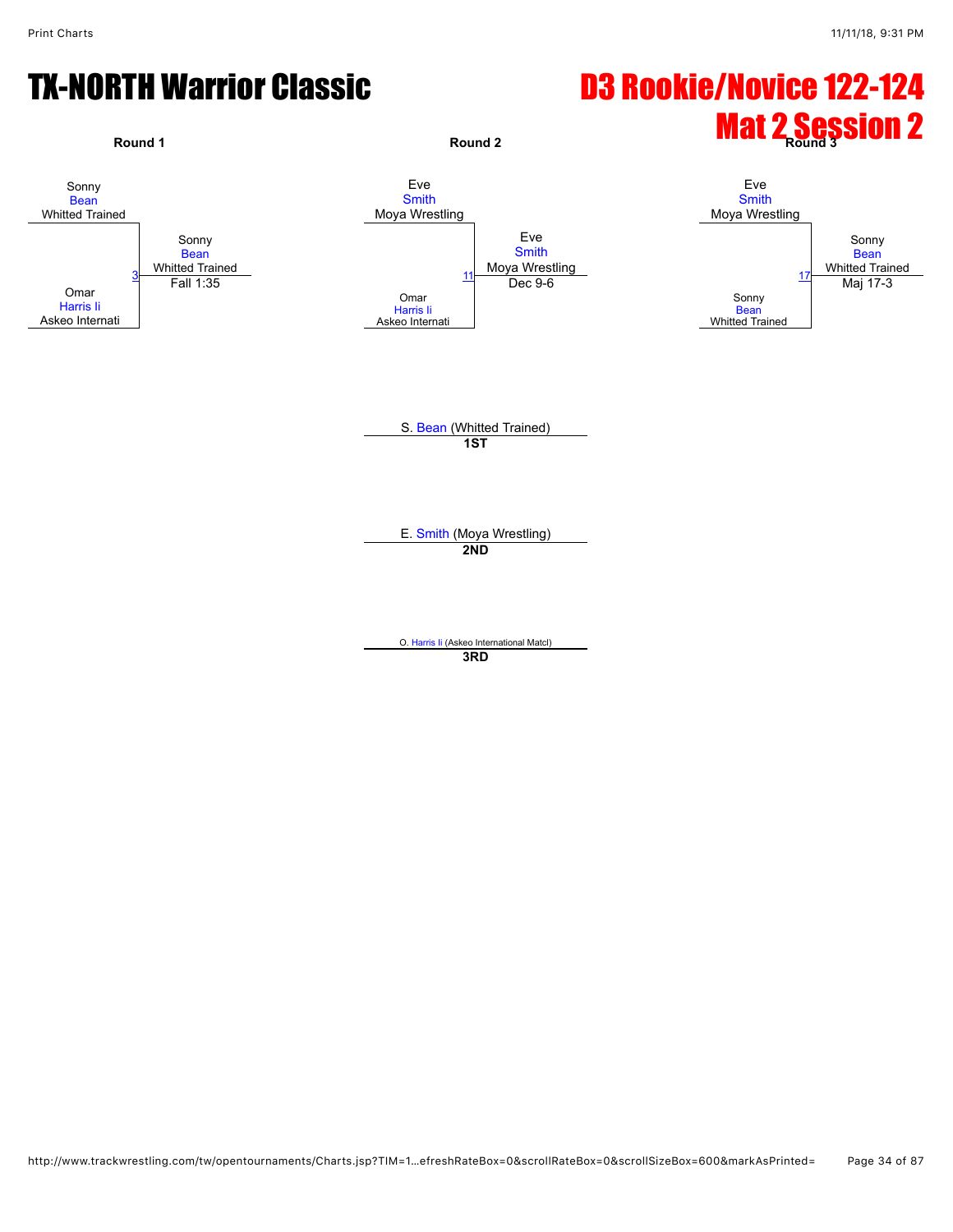# TX-NORTH Warrior Classic **D3 Rookie/Novice 125-128**

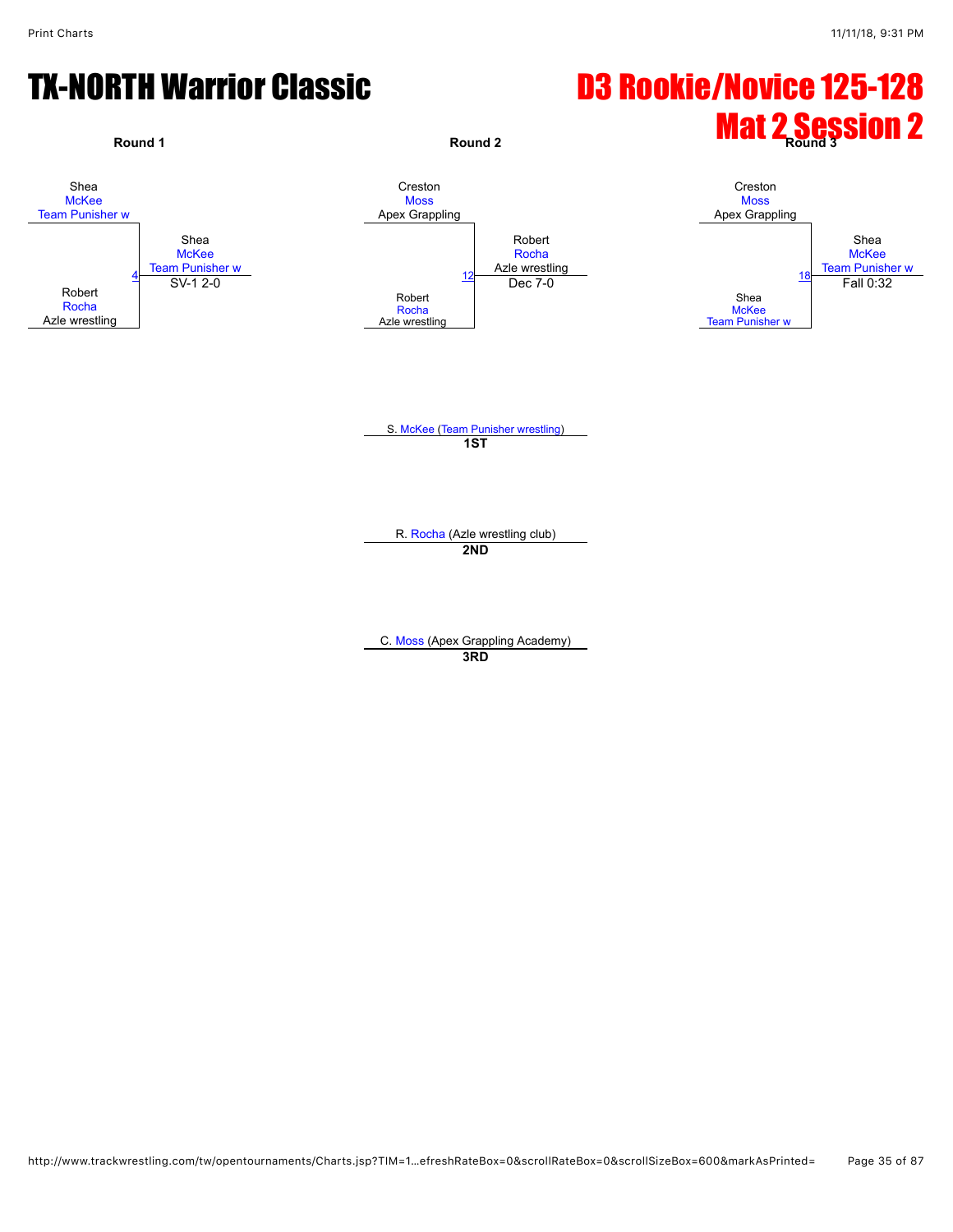# TX-NORTH Warrior Classic **D4 Rookie Novice 80-85**



N. [Lee](javascript:viewProfile(1847767096)) (Best Trained Wrestling) **1ST**

J. [Csoros](javascript:viewProfile(1836845096)) (HammerHead Wrestling Acad) **2ND**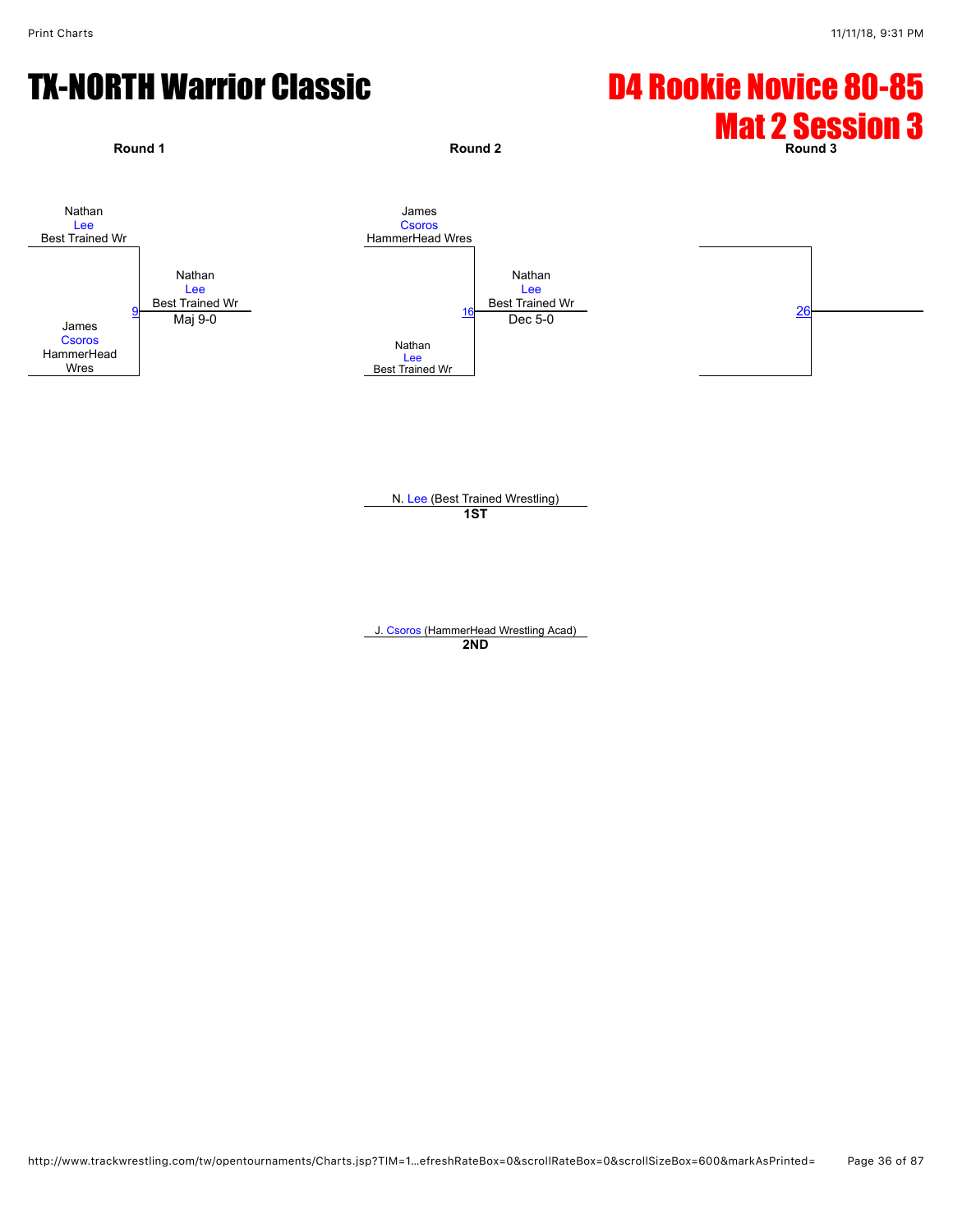## TX-NORTH Warrior Classic **D4 Rookie Novice 89-92**



J. [Mistretta](javascript:viewProfile(919952132)) (Best Trained Wrestling) **2ND**

G. [Walker](javascript:viewProfile(920173132)) (HammerHead Wrestling Acad) **3RD**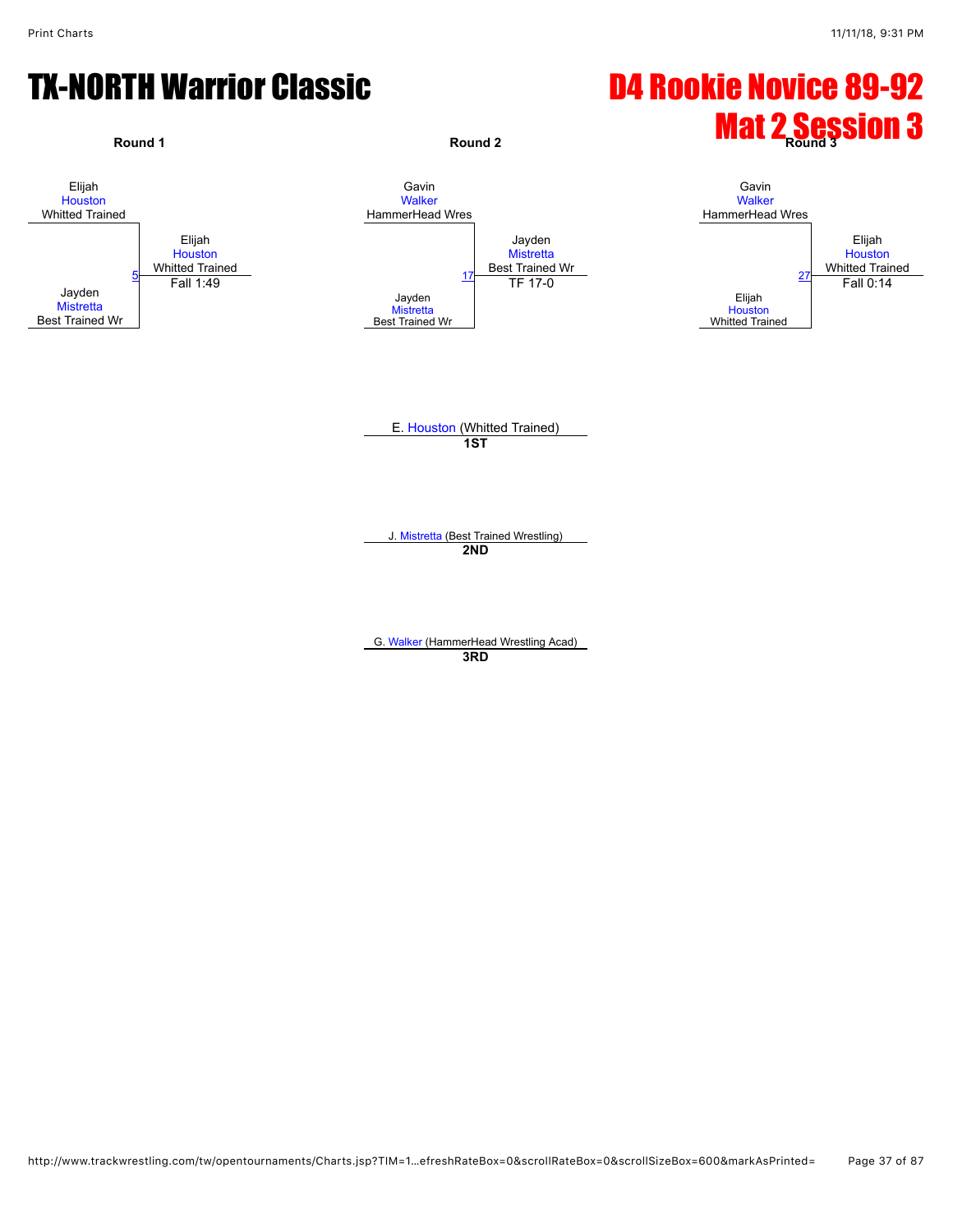## TX-NORTH Warrior Classic **D4 Rookie Novice 92-95**

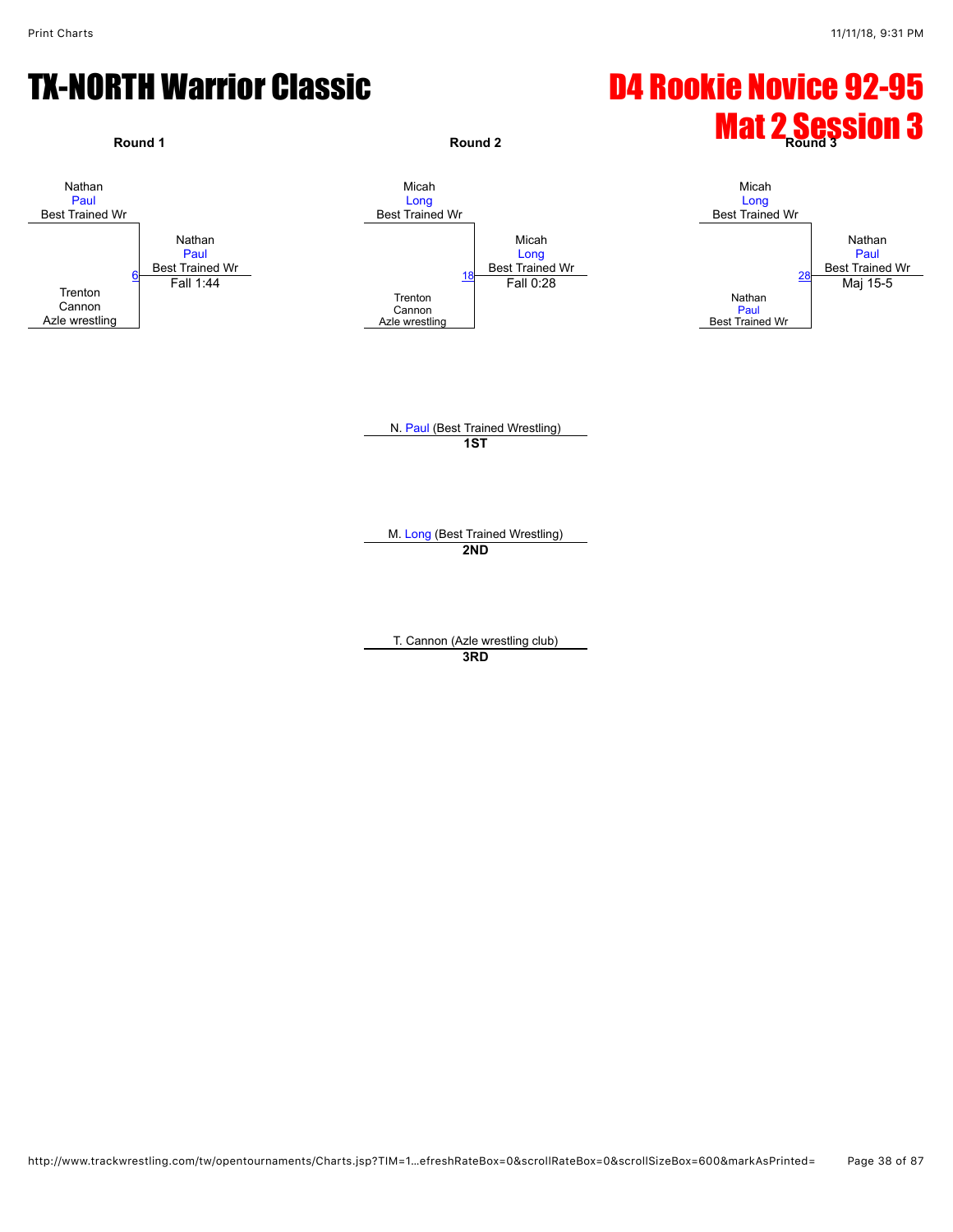## TX-NORTH Warrior Classic D4 Rookie Novice 107-111

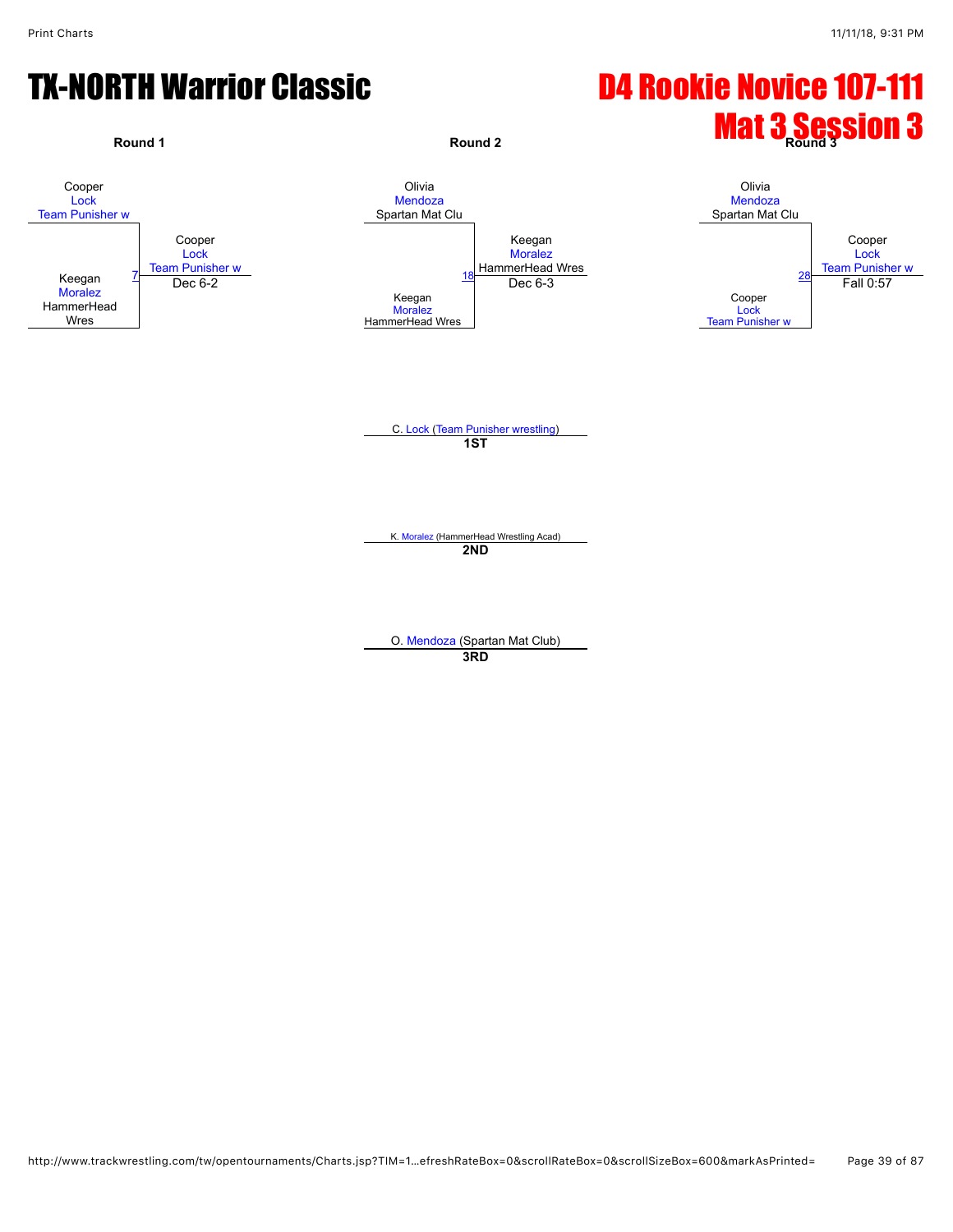## **TX-NORTH Warrior Classic CCLASS CONVERTS CONTROVICE 113-119**

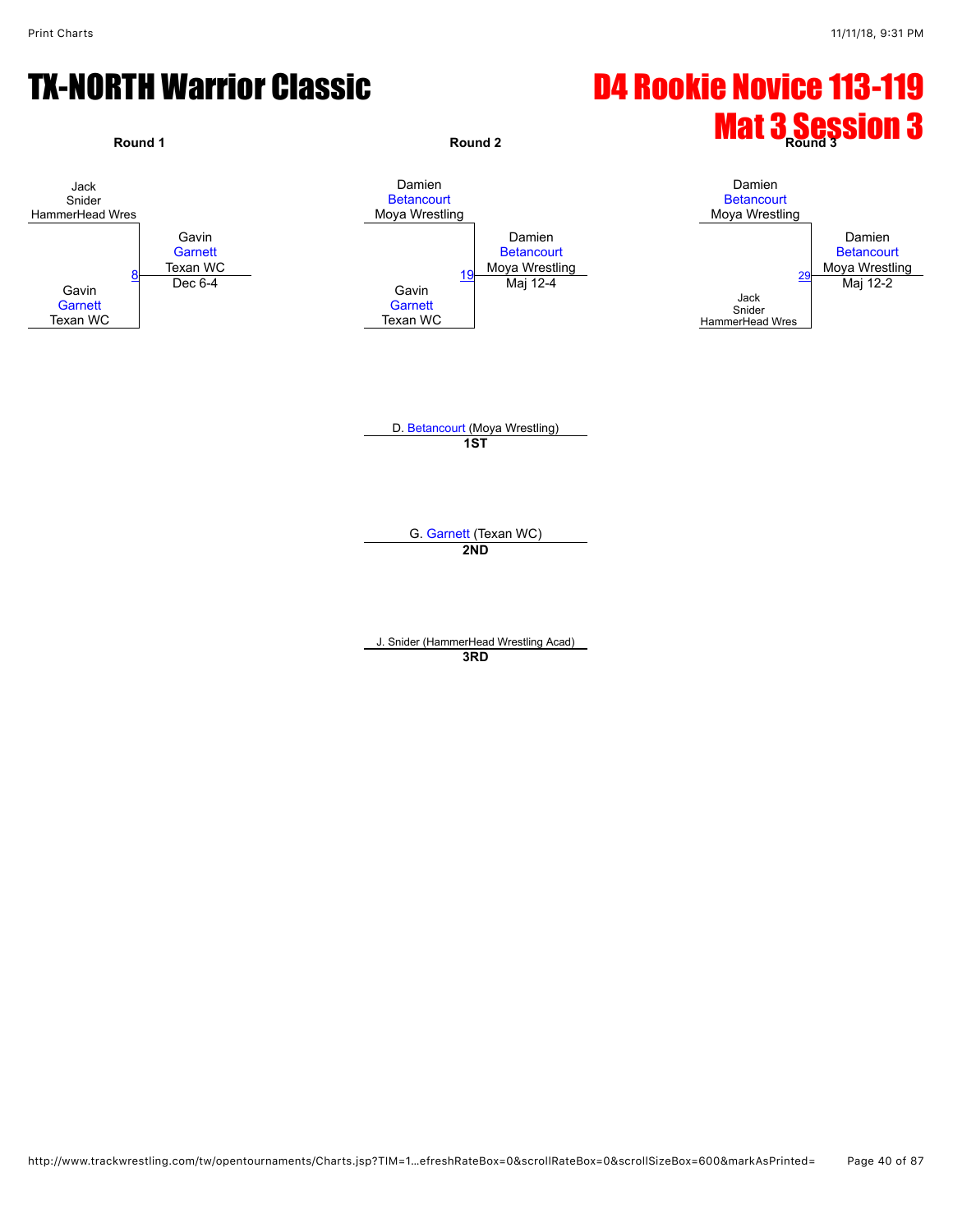# TX-NORTH Warrior Classic **D4 Rookie Novice 127-127**



J. [Hall](javascript:viewProfile(1536306096)) (Texan WC) **1ST**

B. [Ray](javascript:viewProfile(920174132)) (Weatherford Youth Wrestli) **2ND**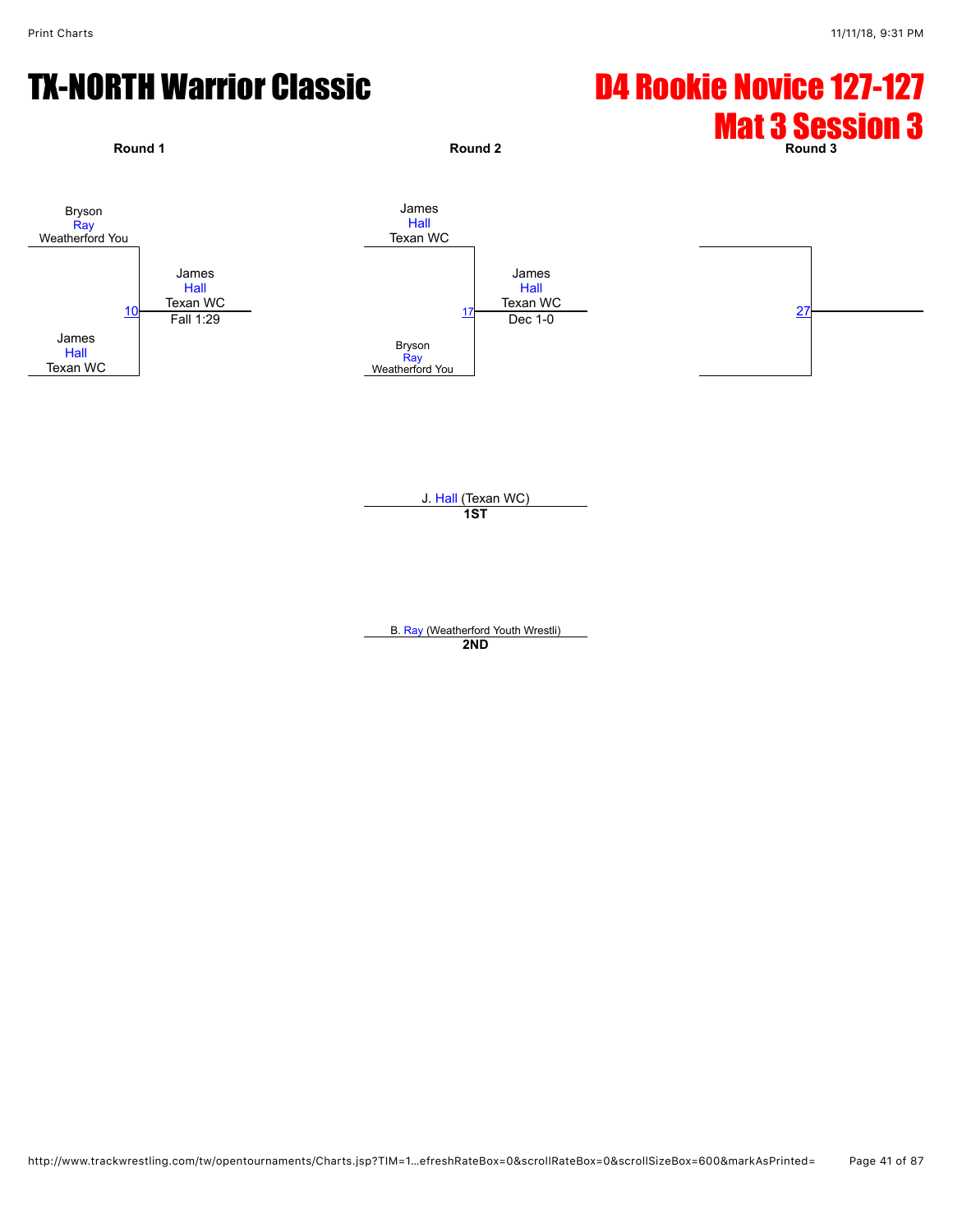## TX-NORTH Warrior Classic **D4 Rookie Novice 144-169**

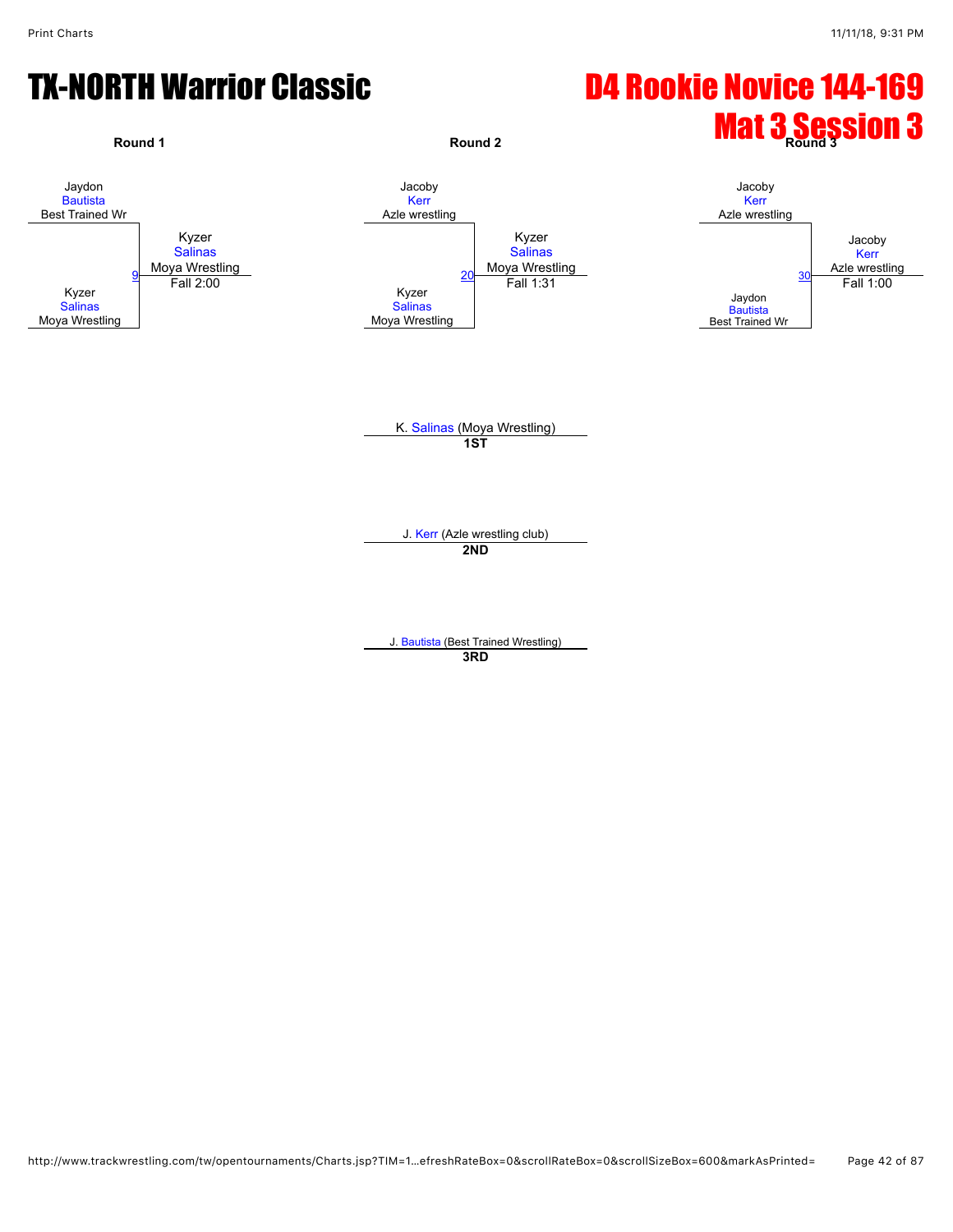## TX-NORTH Warrior Classic **Canadian Classic Communist Constant Constant Constant Constant Constant Constant Const**



H. [Shamkhi](javascript:viewProfile(920831132)) (Whitted Trained) **4TH**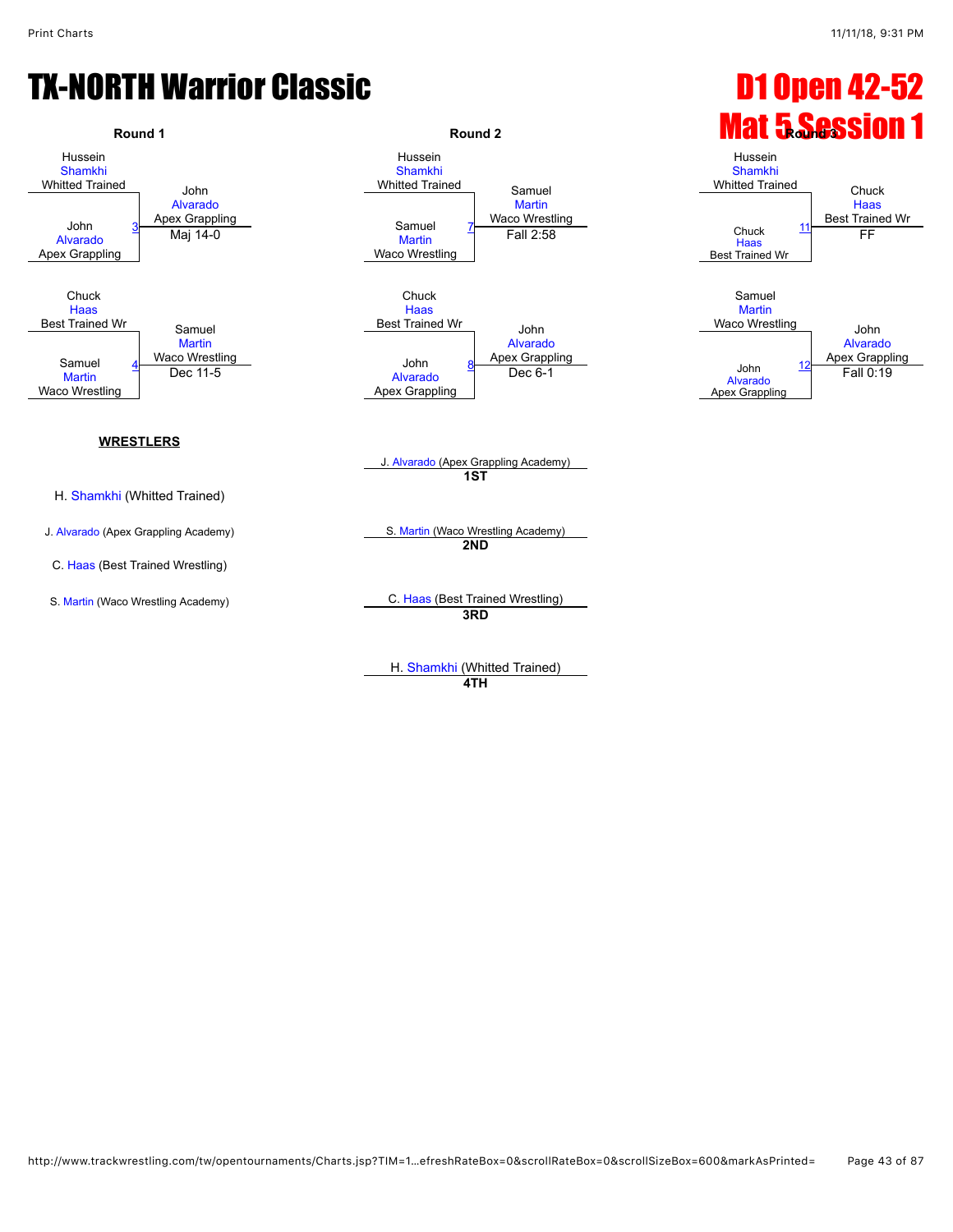### TX-NORTH Warrior Classic **D1 Open 55-58**



B. [Fields](javascript:viewProfile(1724467096)) (Wichita Falls Wrestling A) **3RD**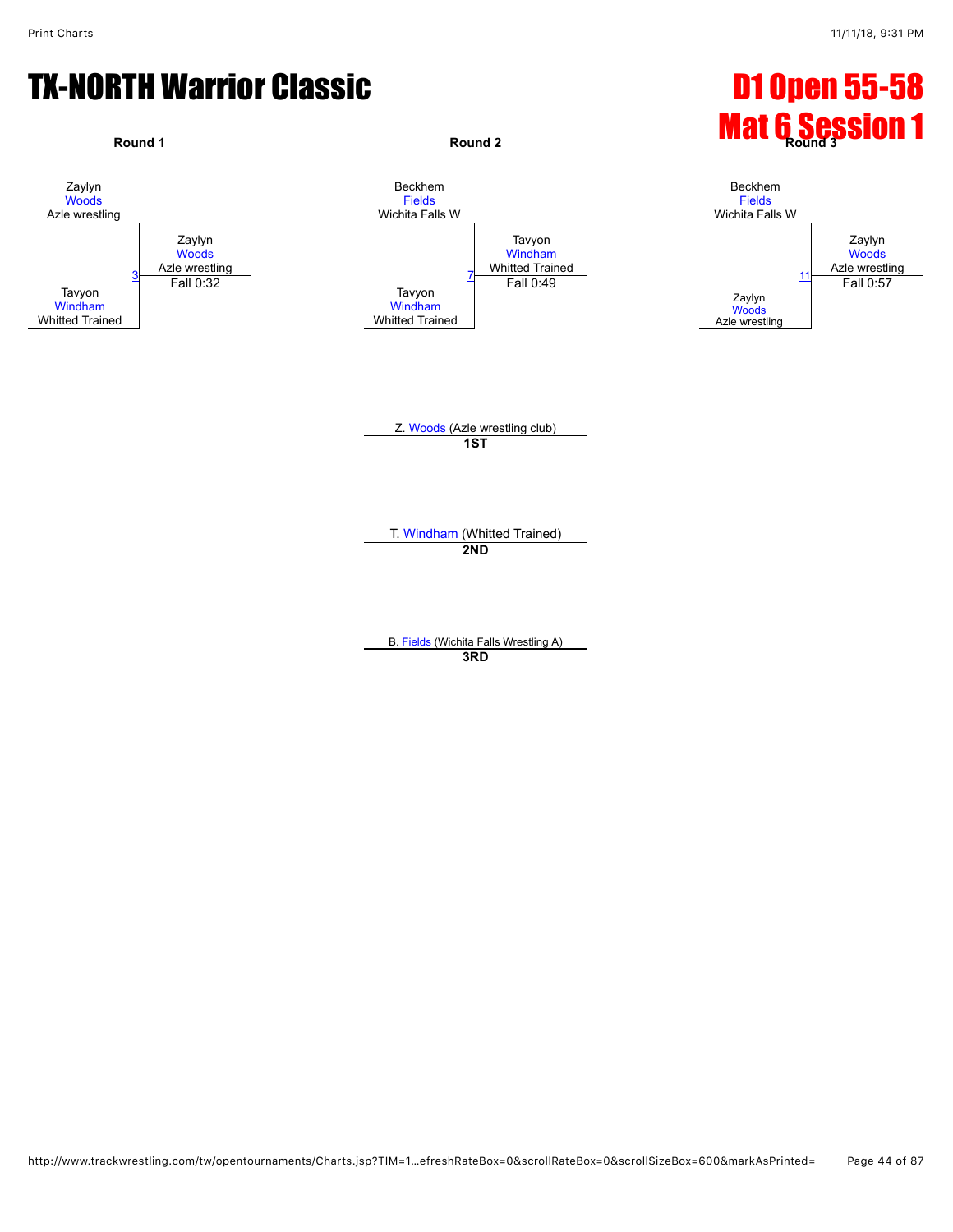## TX-NORTH Warrior Classic **Classic Classic Classic Classic Classic Classic Classic Classic Classic Classic Classic**



R. [Davis](javascript:viewProfile(1224947096)) (Texan WC) **4TH**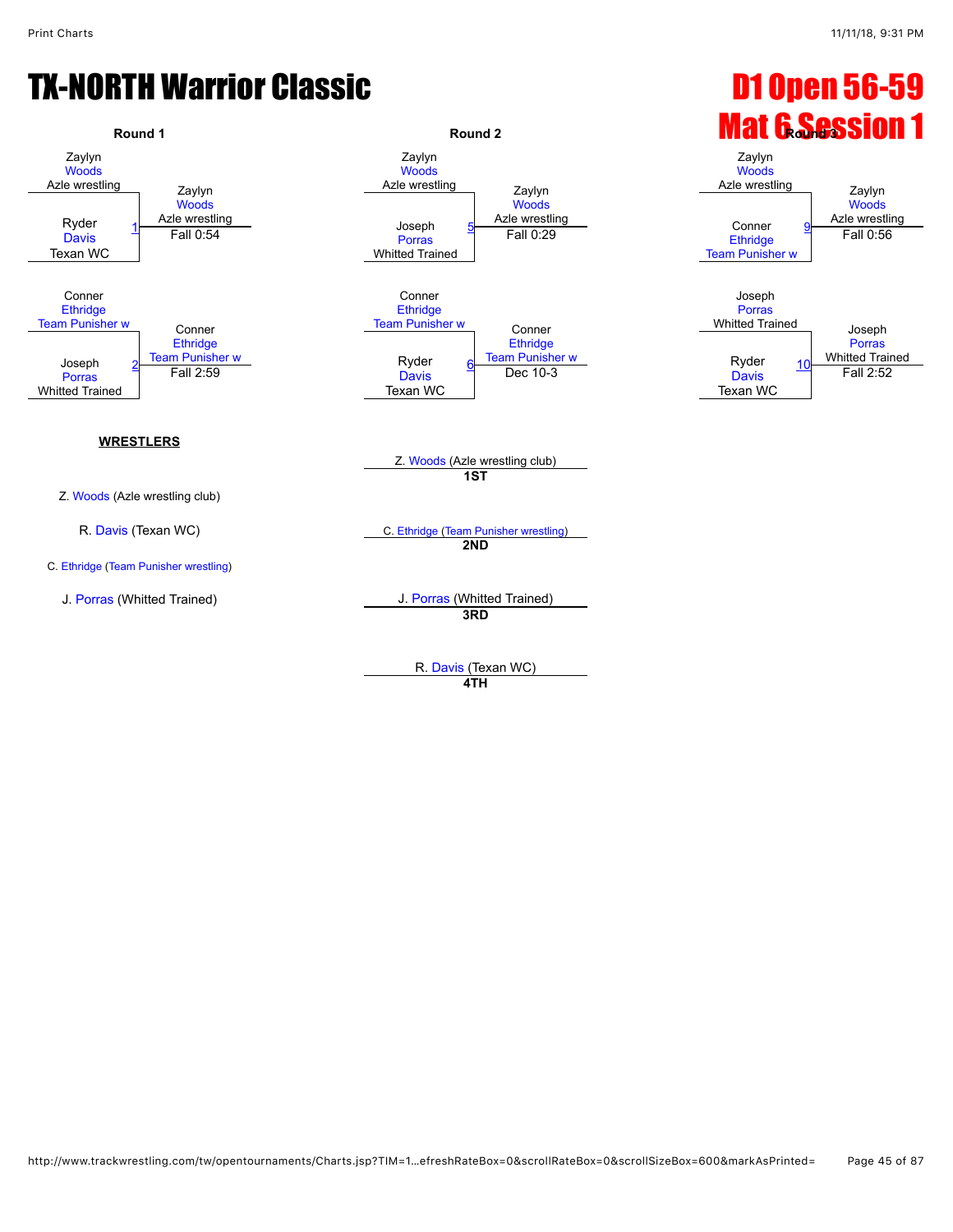#### TX-NORTH Warrior Classic **Canadian Classic Classic Canadian Classic Classic Classic Classic Classic Classic Classic**



M. [Hall](javascript:viewProfile(1555863096)) (Texan WC) **3RD**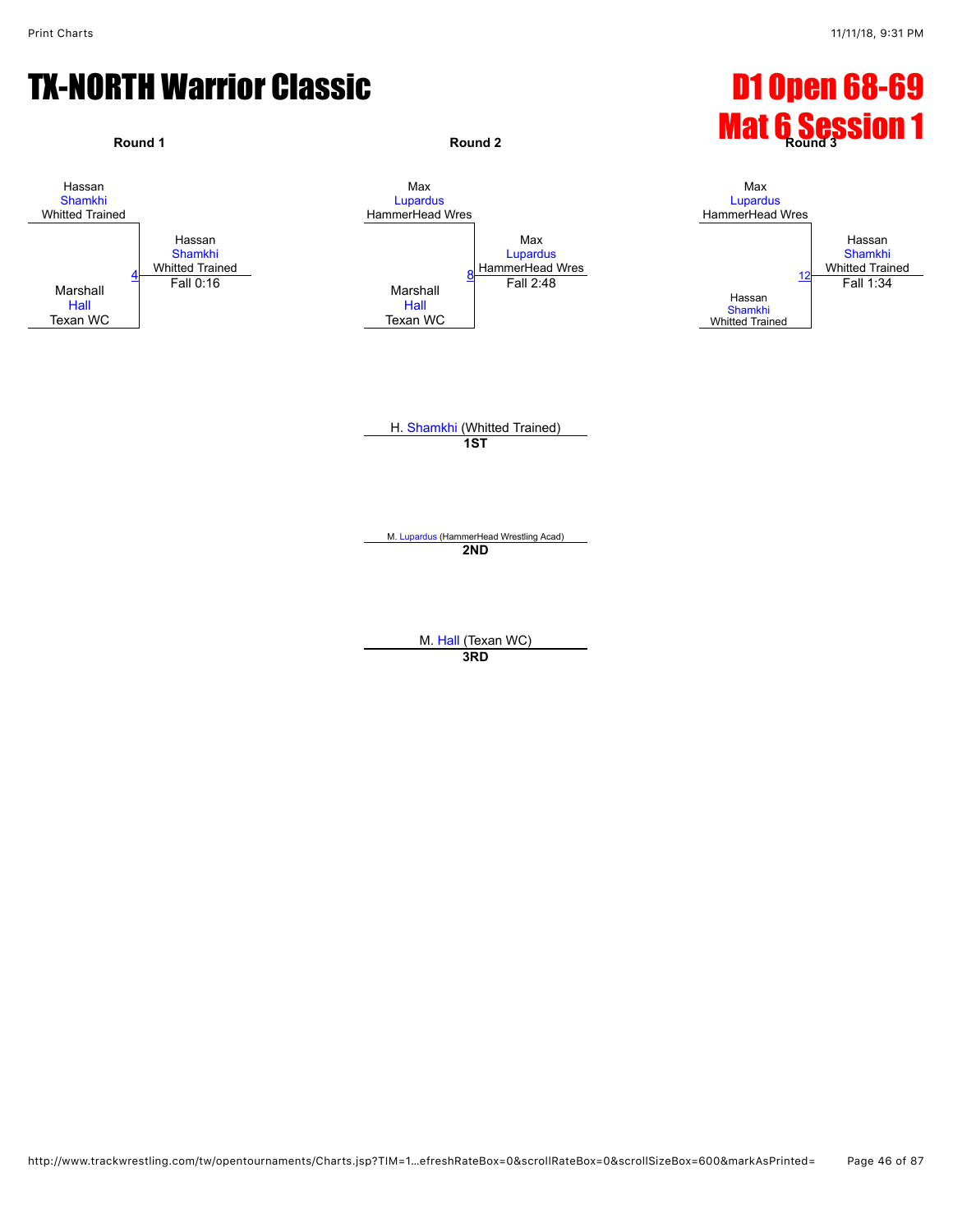

**4TH**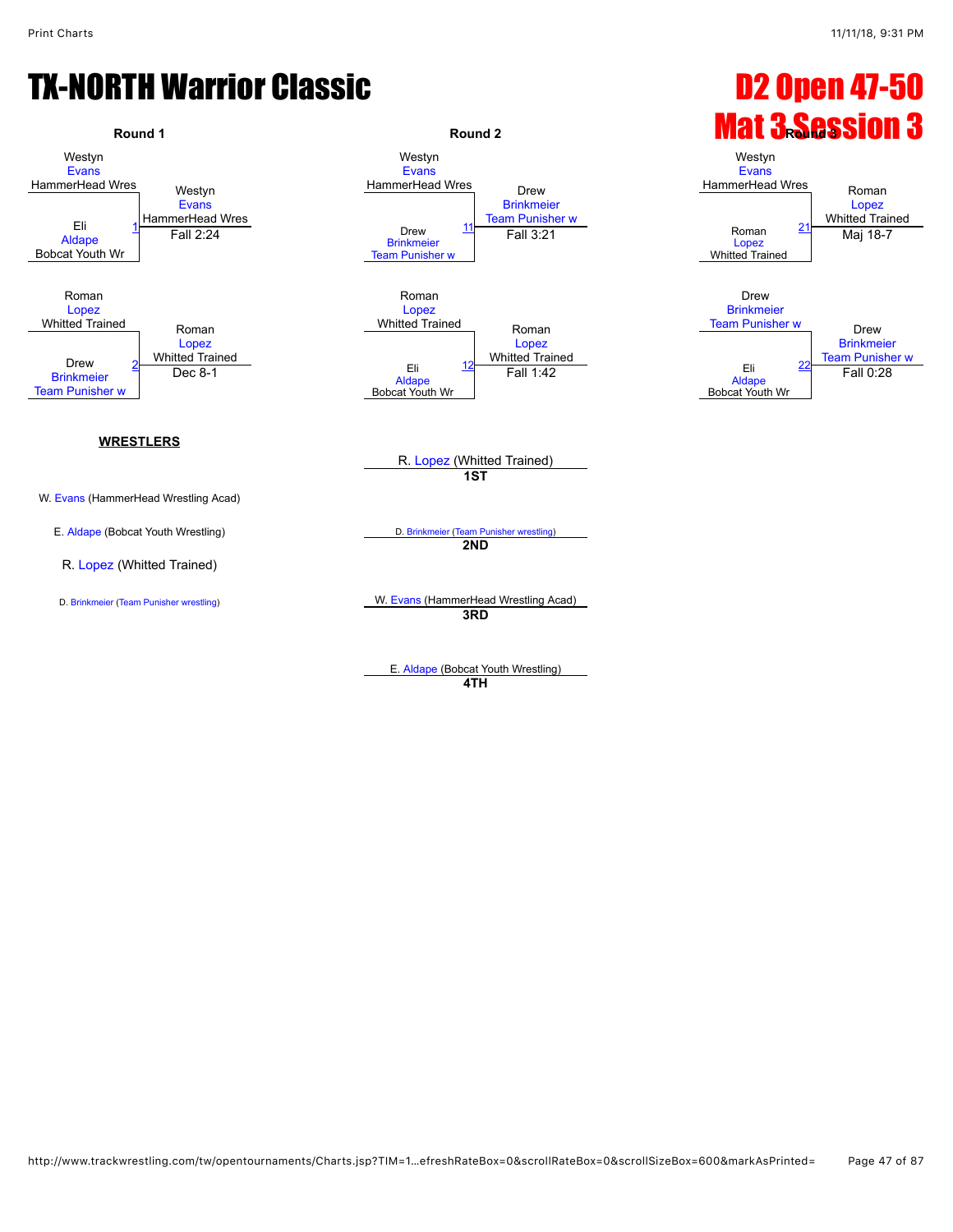

J. [Ramey](javascript:viewProfile(920335132)) (Independent) **4TH**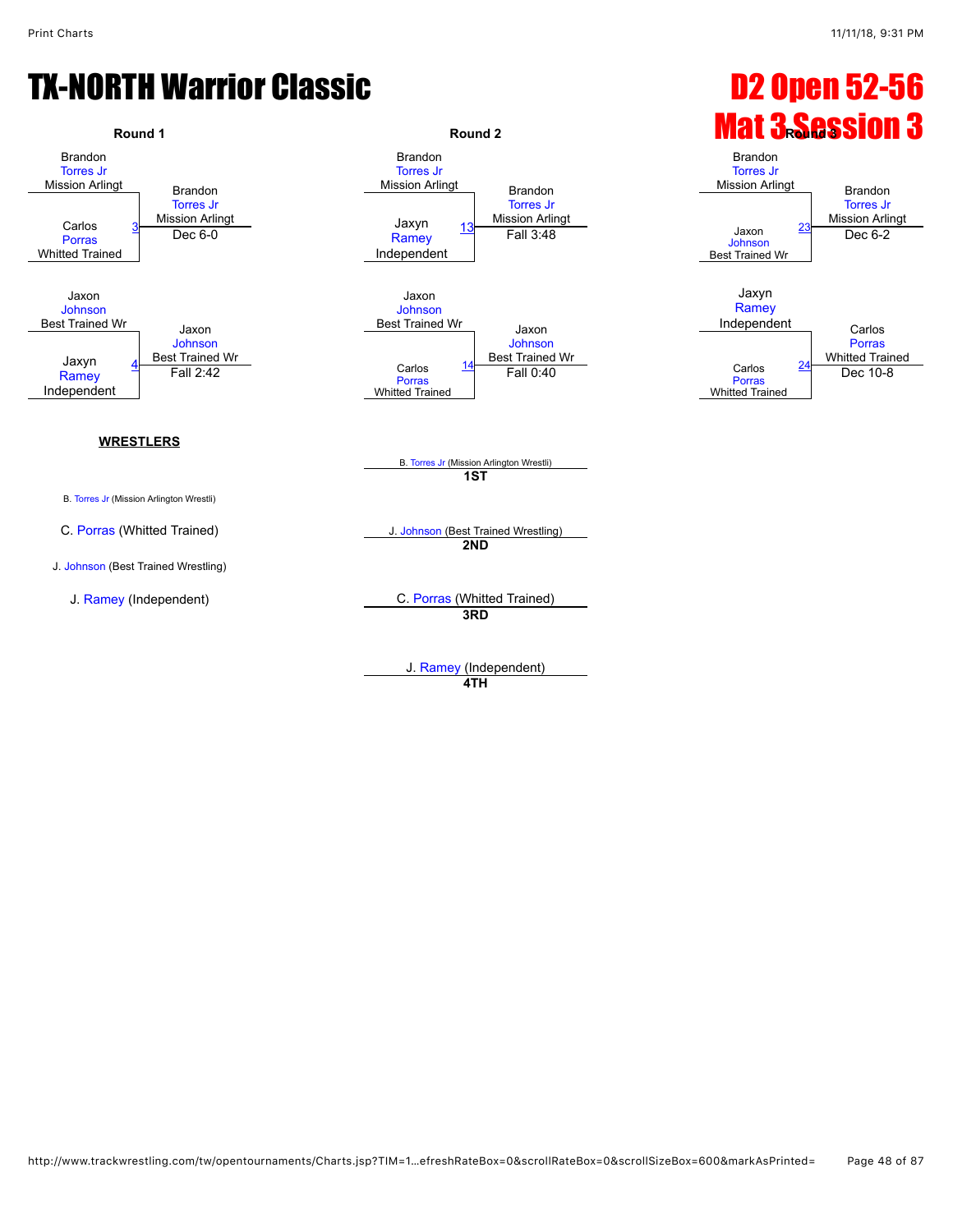

**4TH**

http://www.trackwrestling.com/tw/opentournaments/Charts.jsp?TIM=1…efreshRateBox=0&scrollRateBox=0&scrollSizeBox=600&markAsPrinted= Page 49 of 87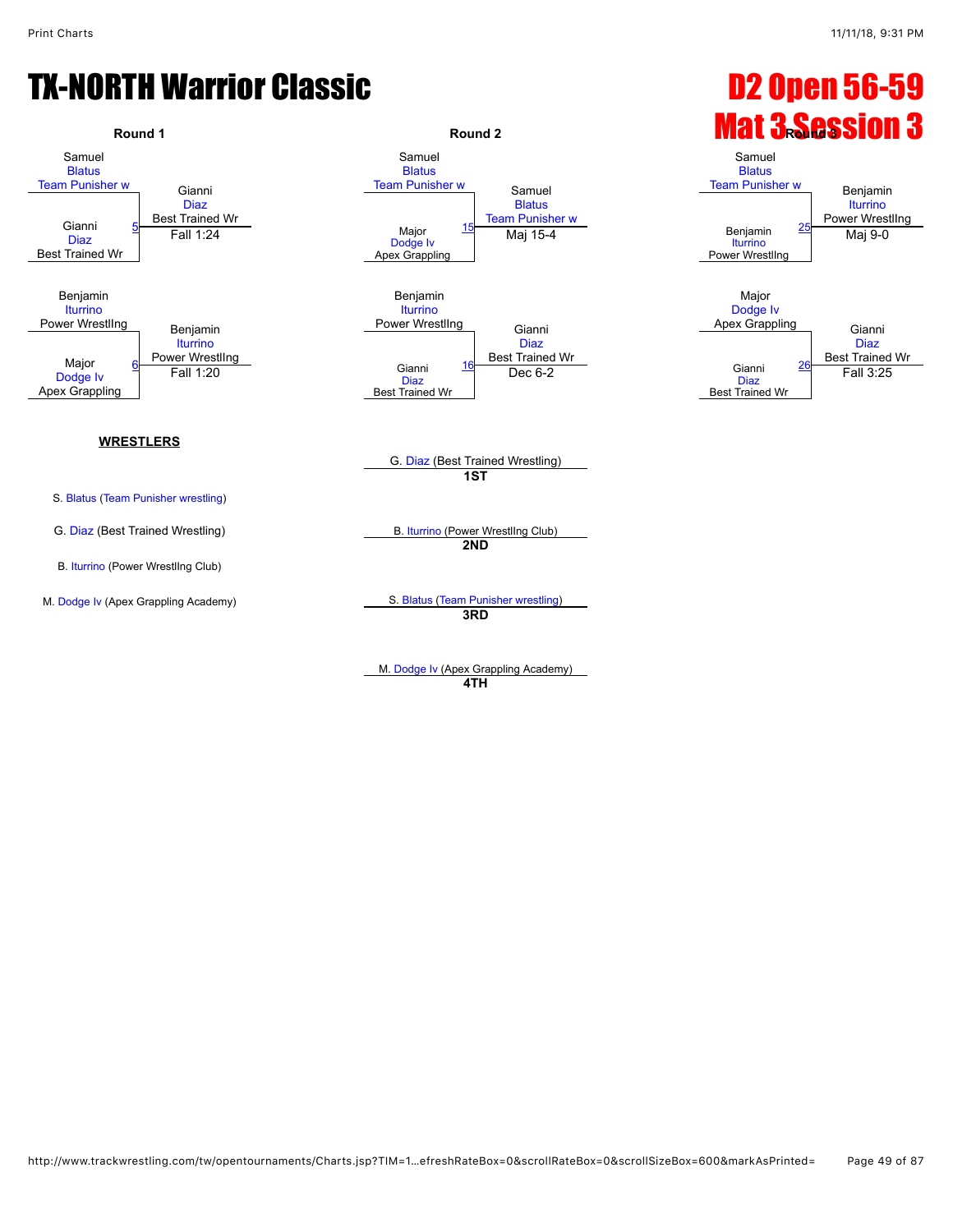

D. [Chavez](javascript:viewProfile(1570605009)) (Whitted Trained) **4TH**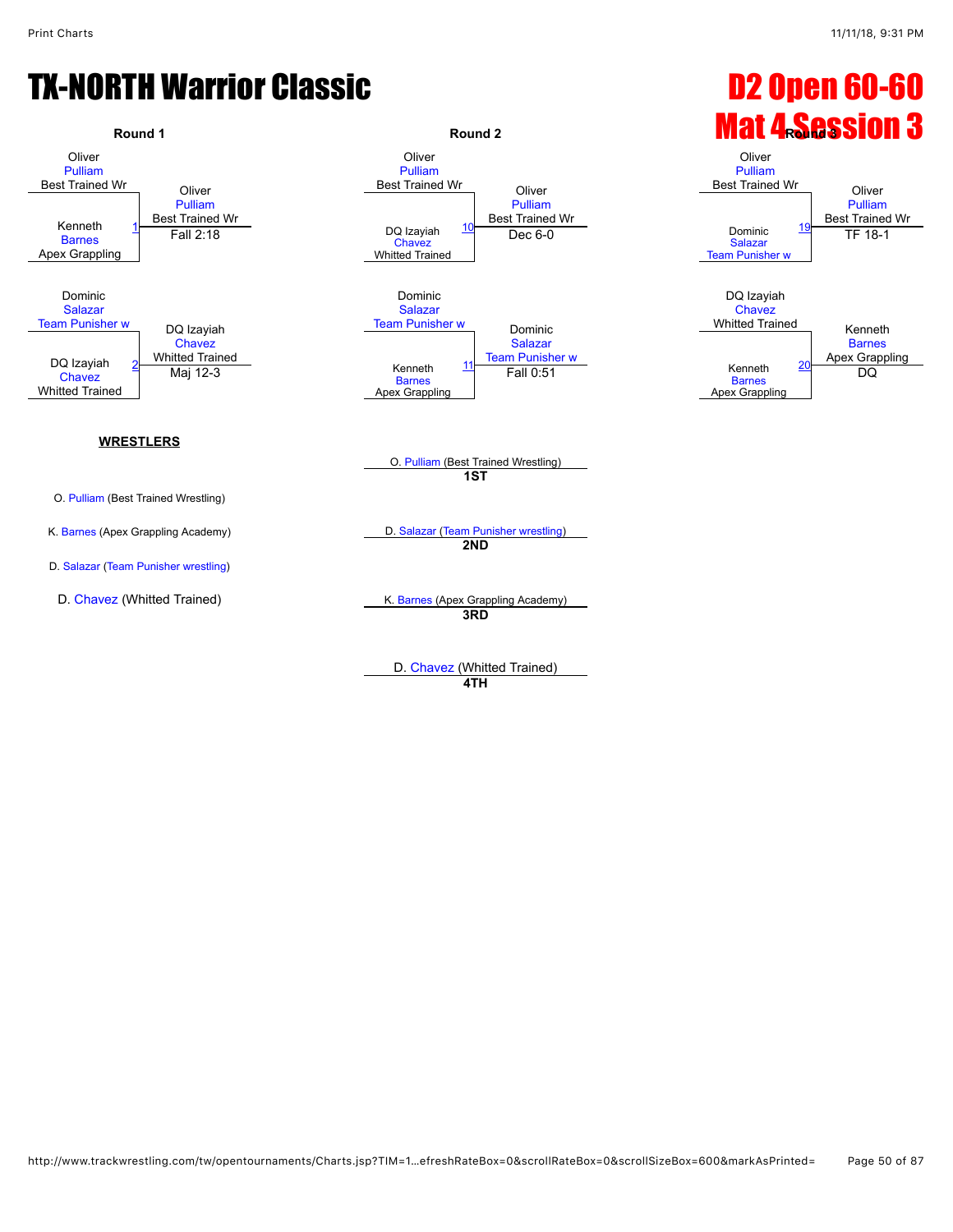#### TX-NORTH Warrior Classic **Canadian Classic Canadian Canadian Canadian Canadian Canadian Canadian Canadian Canadian Canadian Canadian Canadian Canadian Canadian Canadian Canadian Canadian Canadian Canadian Canadian Canadian**



M. [Iturrino](javascript:viewProfile(1165647096)) (Power WrestlIng Club) **3RD**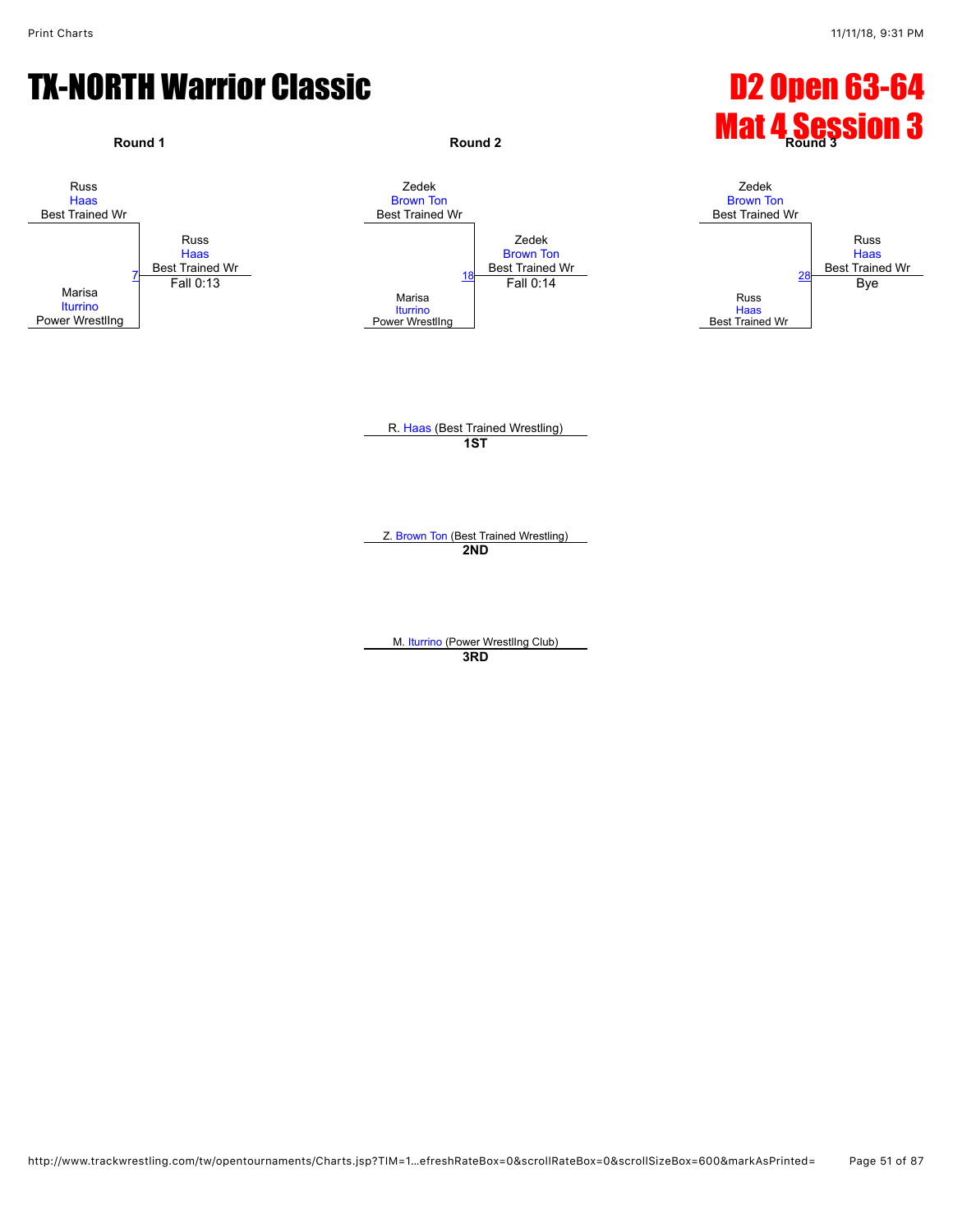## TX-NORTH Warrior Classic **D2 Open 66-71**



S. [Yudizky](javascript:viewProfile(1168300096)) (Apex Grappling Academy) **1ST**

L. [Grezeszak](javascript:viewProfile(1190822096)) (Texan WC) **2ND**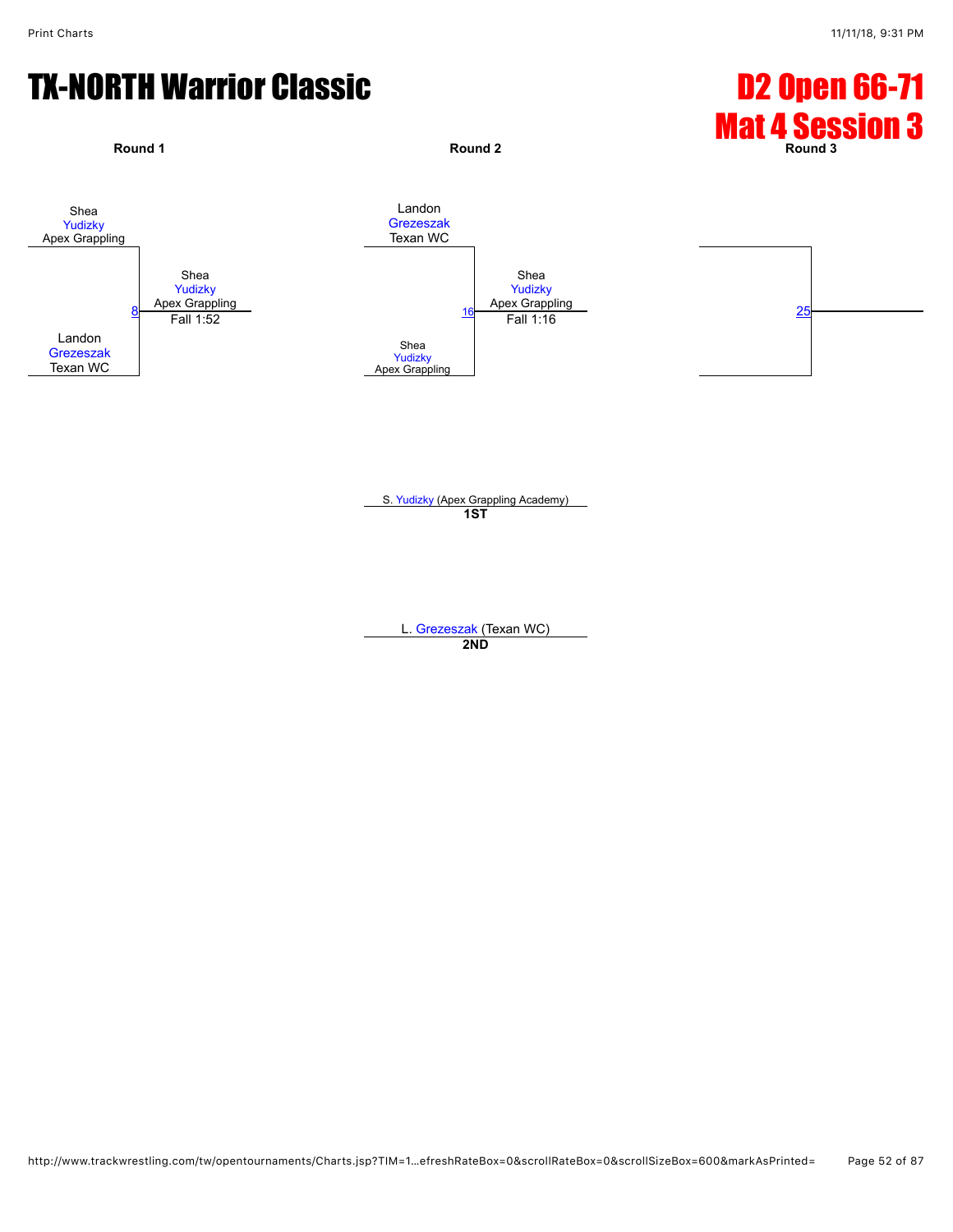## TX-NORTH Warrior Classic **Canadian Classic Canadian Classic Canadian Classic Canadian Classic Canadian Classic C**



S. [Yudizky](javascript:viewProfile(1168300096)) (Apex Grappling Academy) **1ST**

B. [Stafford](javascript:viewProfile(921419132)) (Mission Arlington Wrestli) **2ND**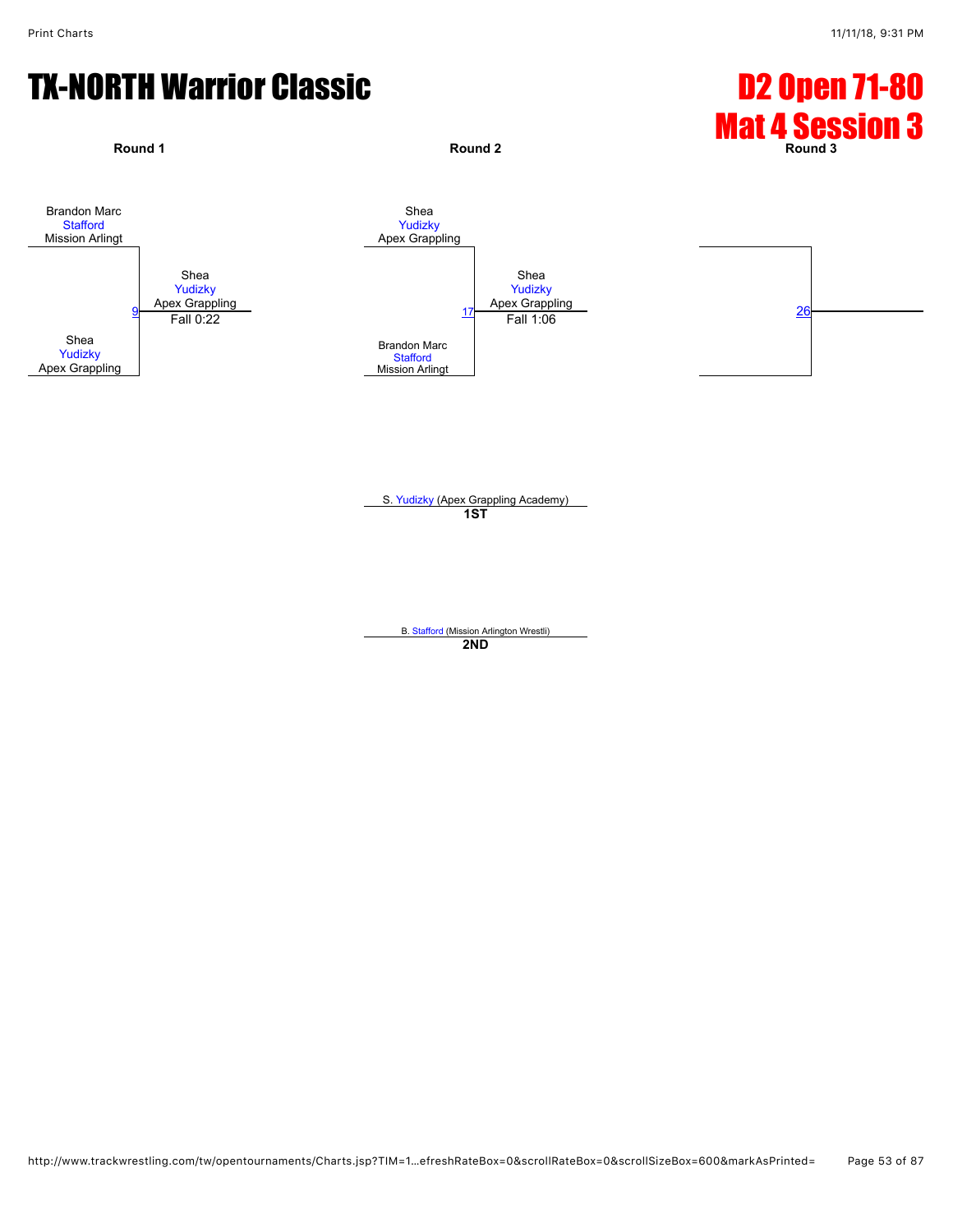## TX-NORTH Warrior Classic **D2 Open 118-118**



Bye **2ND**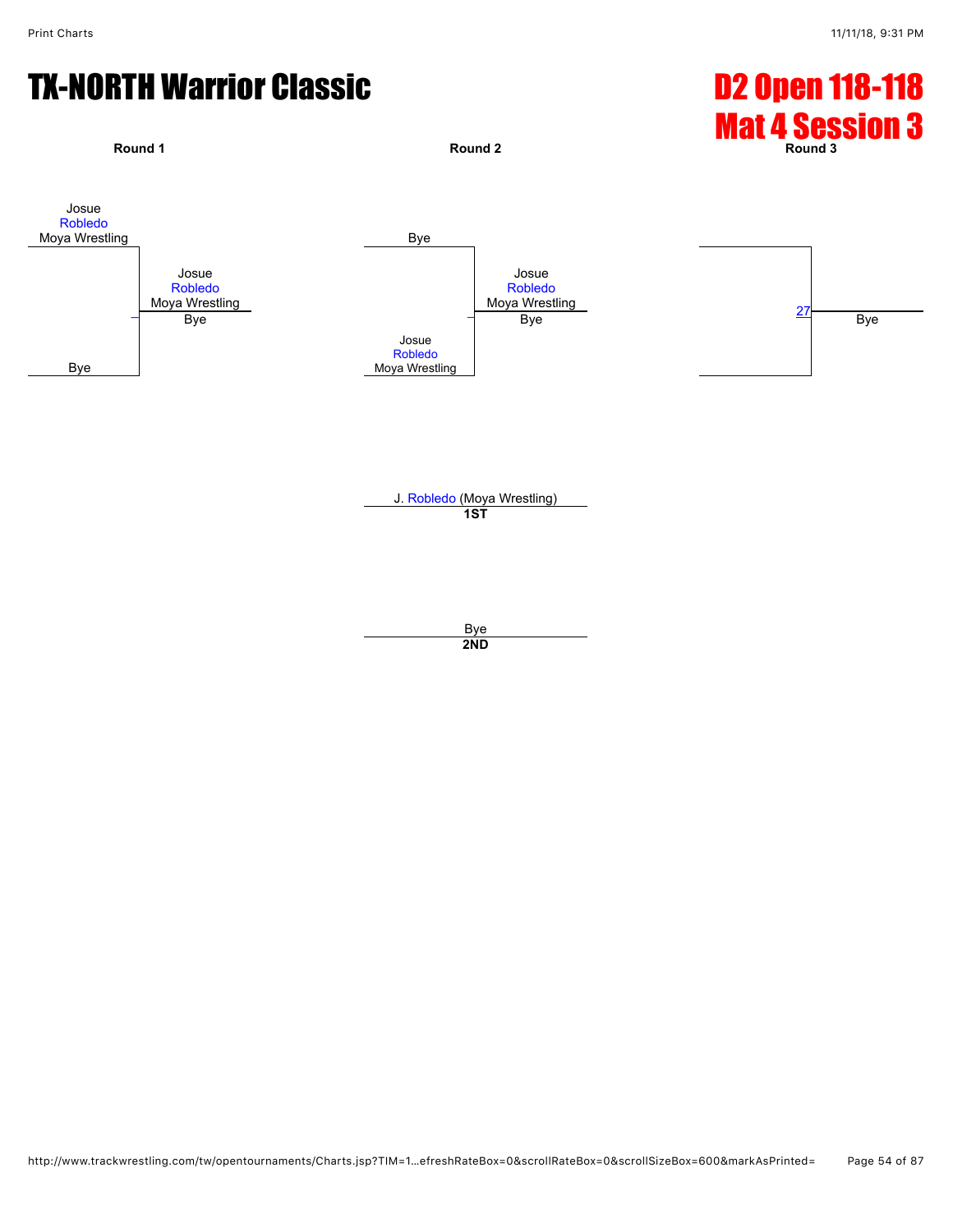

K. [Ellis](javascript:viewProfile(1893087096)) (Whitted Trained)

**3RD**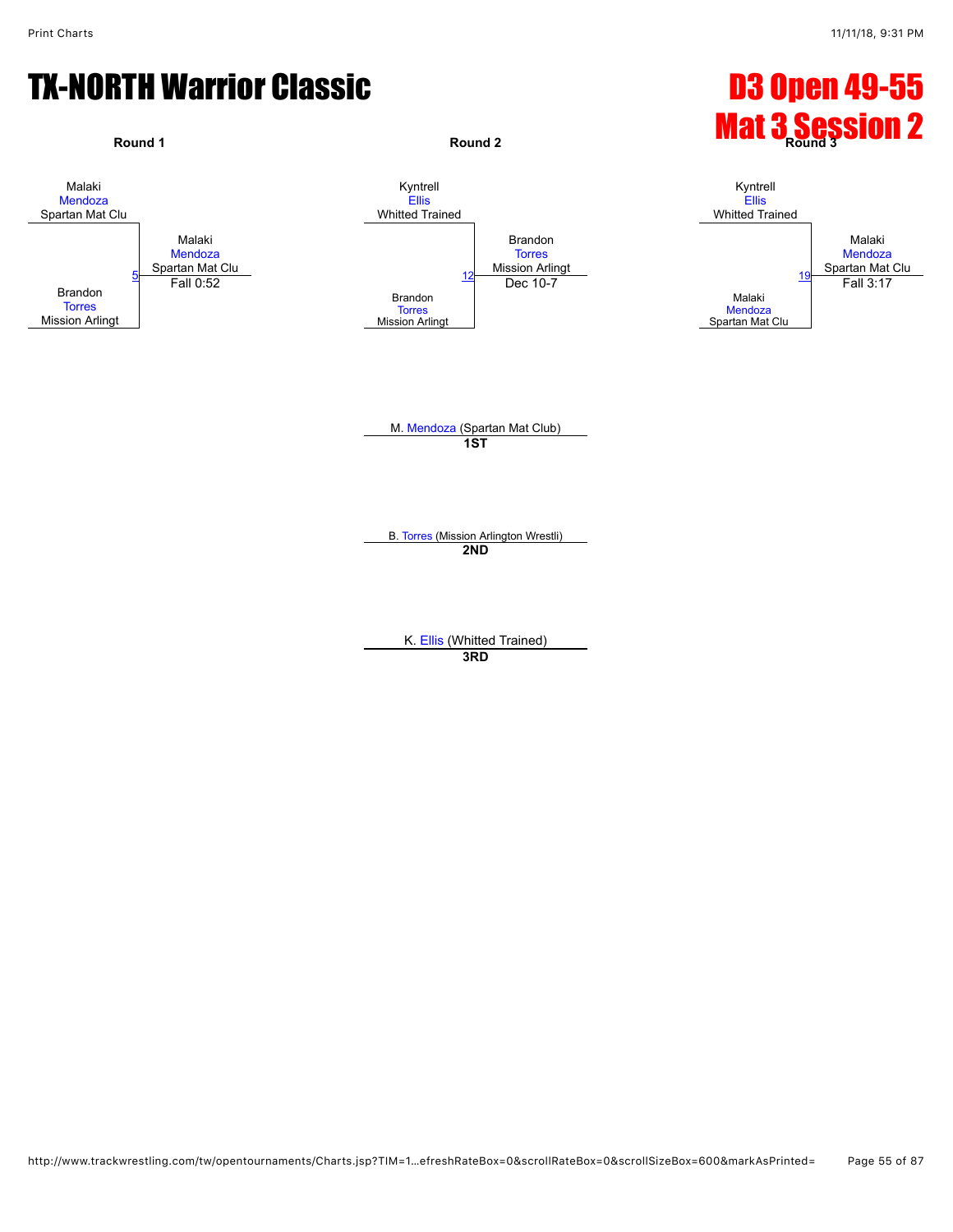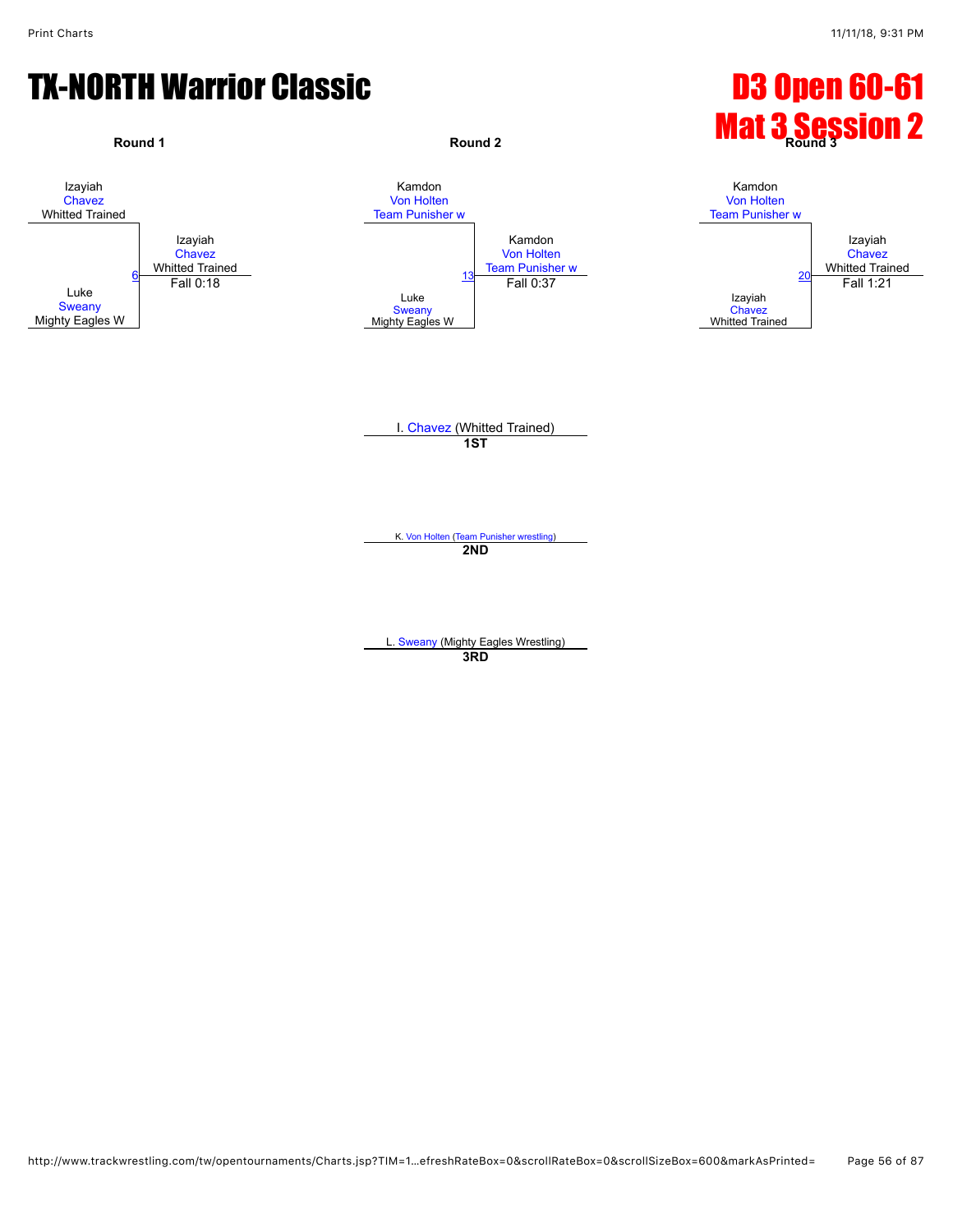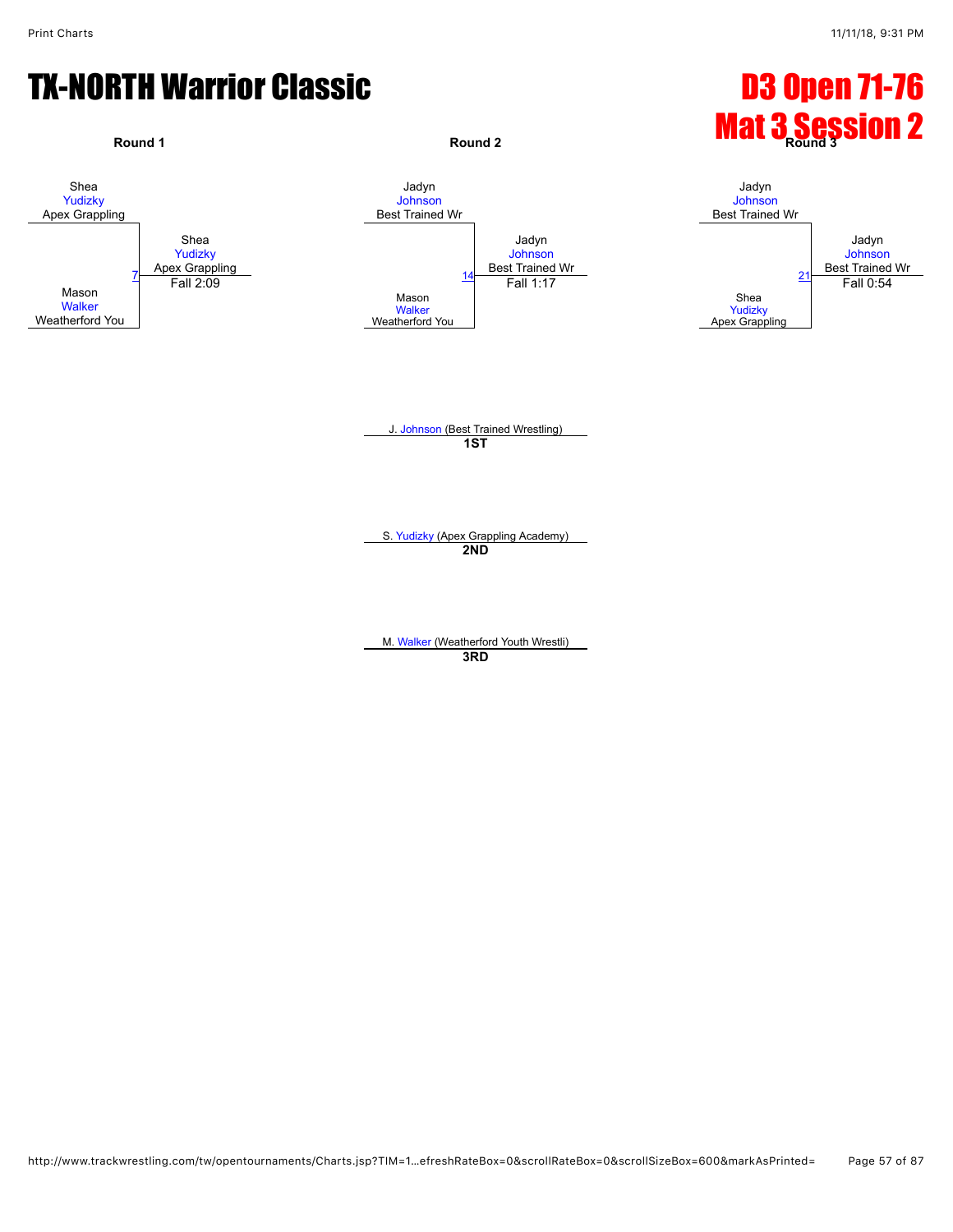

J. [Ernest](javascript:viewProfile(1578435009)) (Team Ernest)

**4TH**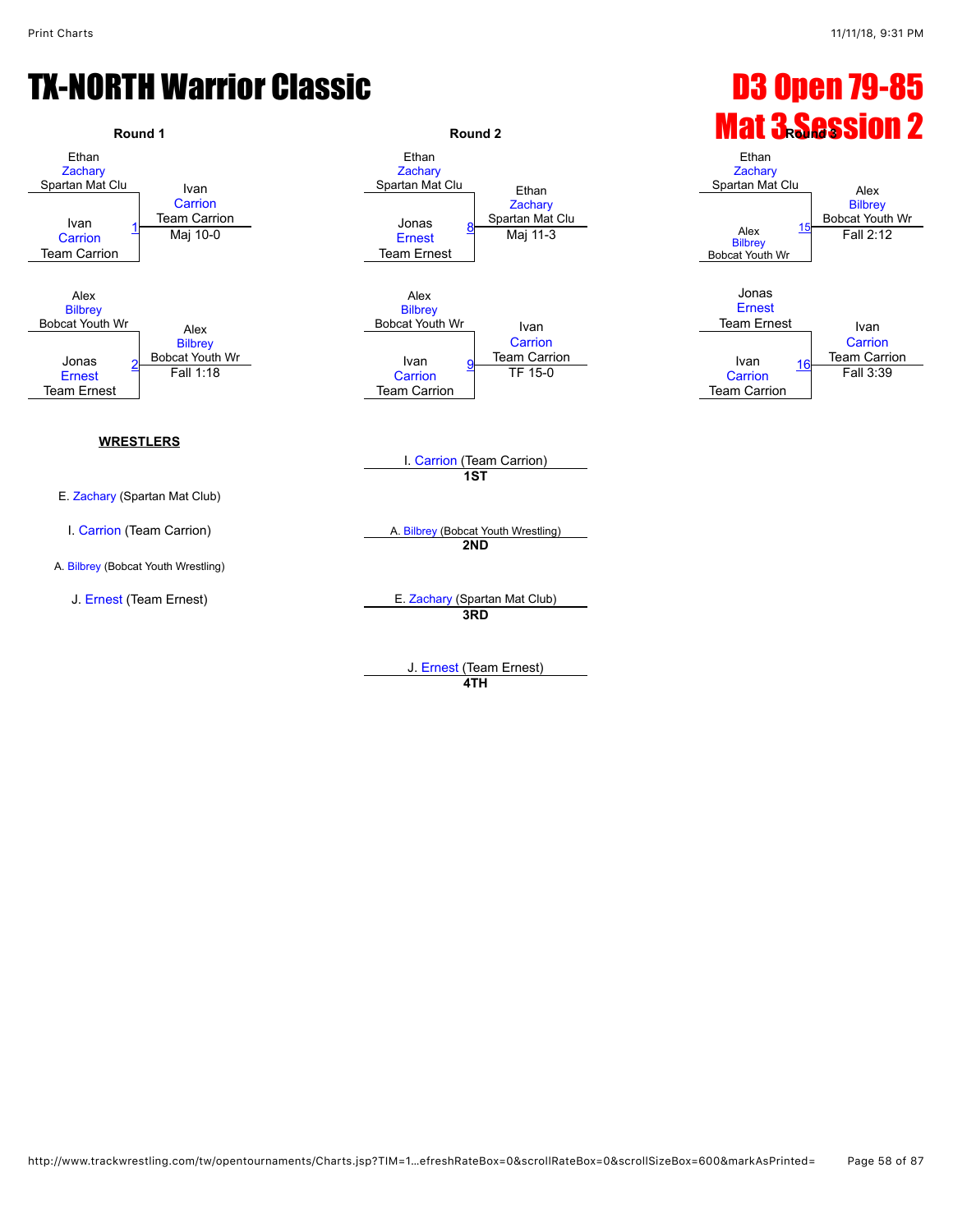

R. [Iturrino](javascript:viewProfile(1165631096)) (Power WrestlIng Club) **4TH**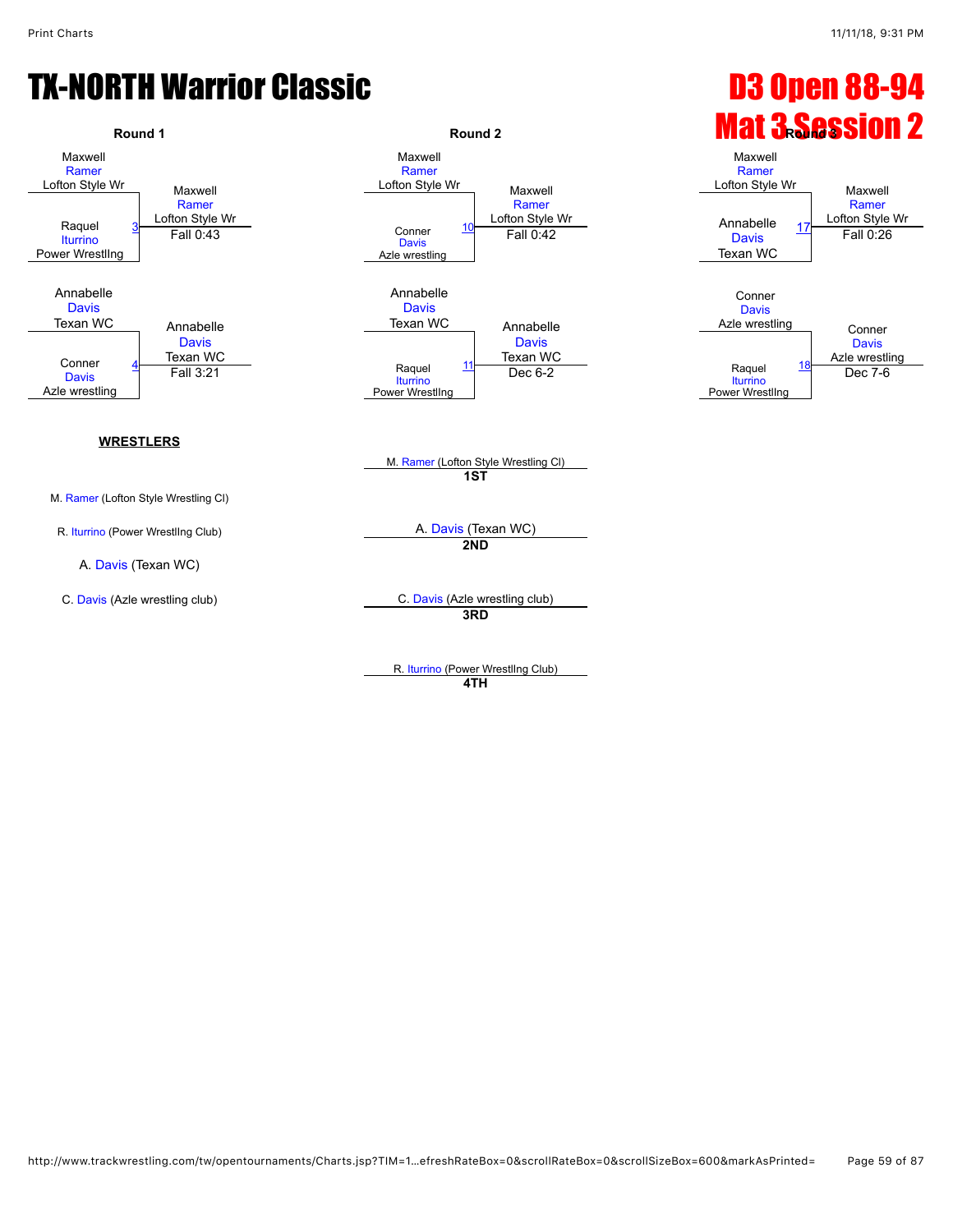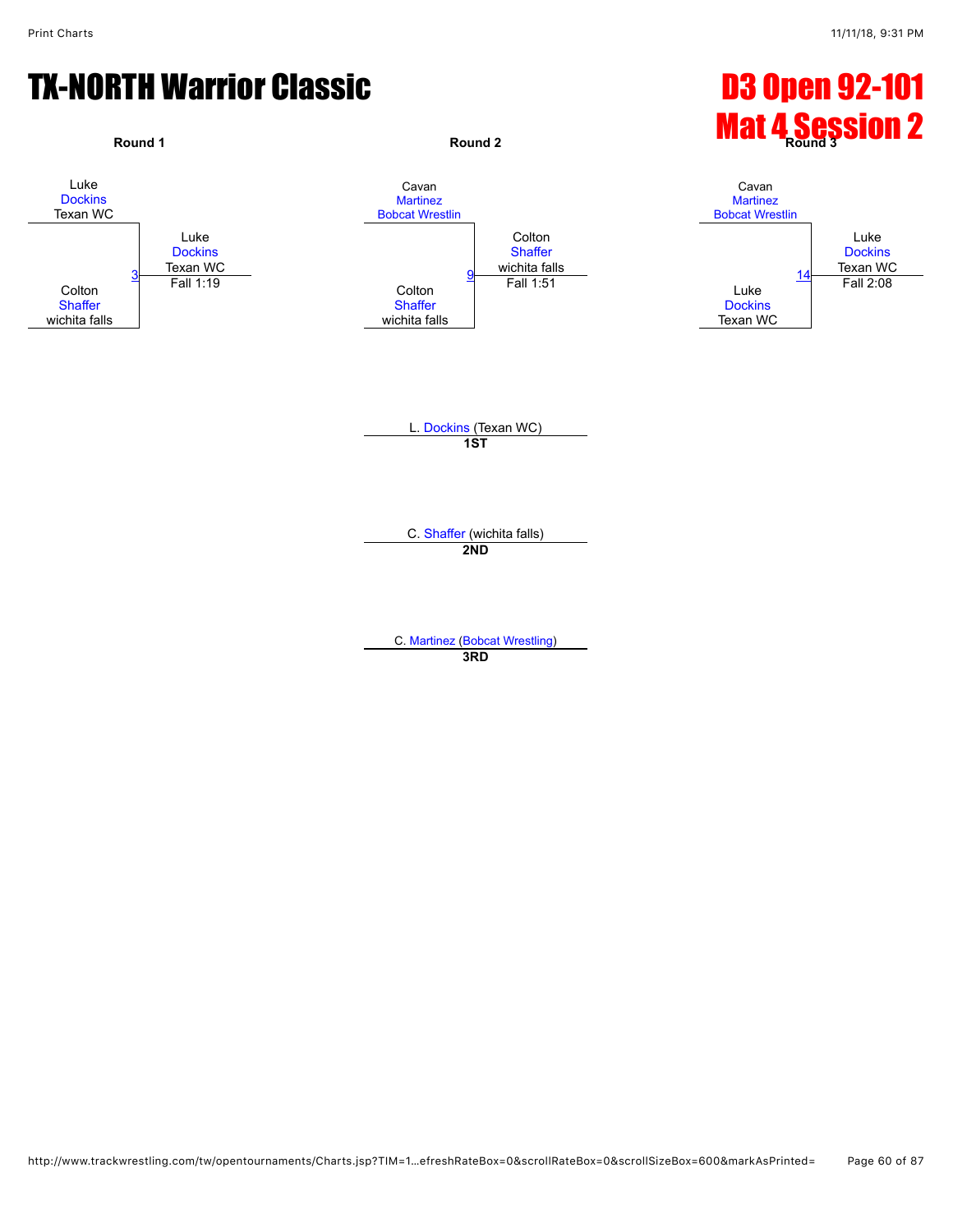

P. [Ethridge](javascript:viewProfile(72968096)) [\(Team Punisher wrestling\)](javascript:viewClub(232076)) **3RD**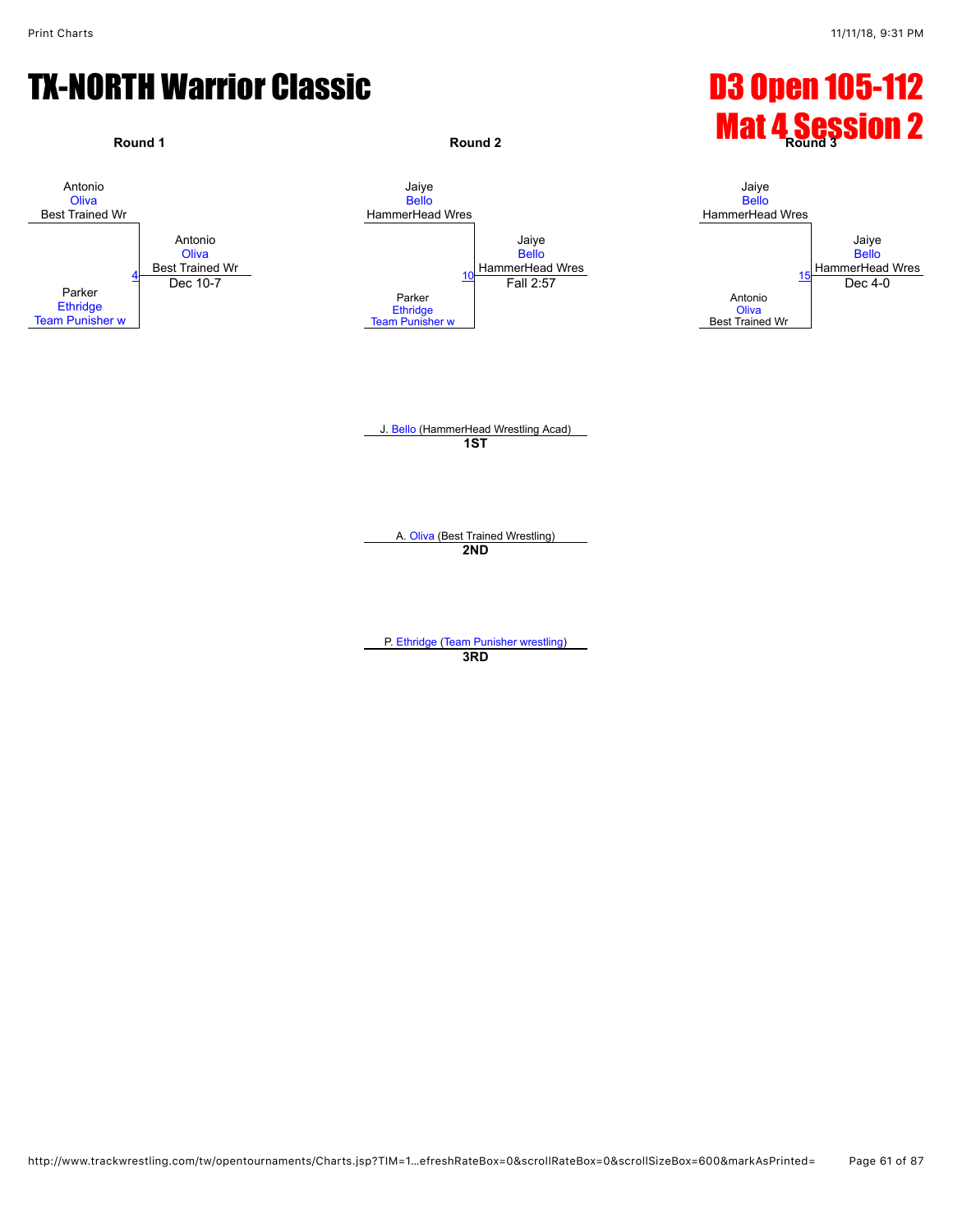### TX-NORTH Warrior Classic **Canadian Classic Communist Constant Constant Constant Constant Constant Constant Const**



**4TH**

http://www.trackwrestling.com/tw/opentournaments/Charts.jsp?TIM=1…efreshRateBox=0&scrollRateBox=0&scrollSizeBox=600&markAsPrinted= Page 62 of 87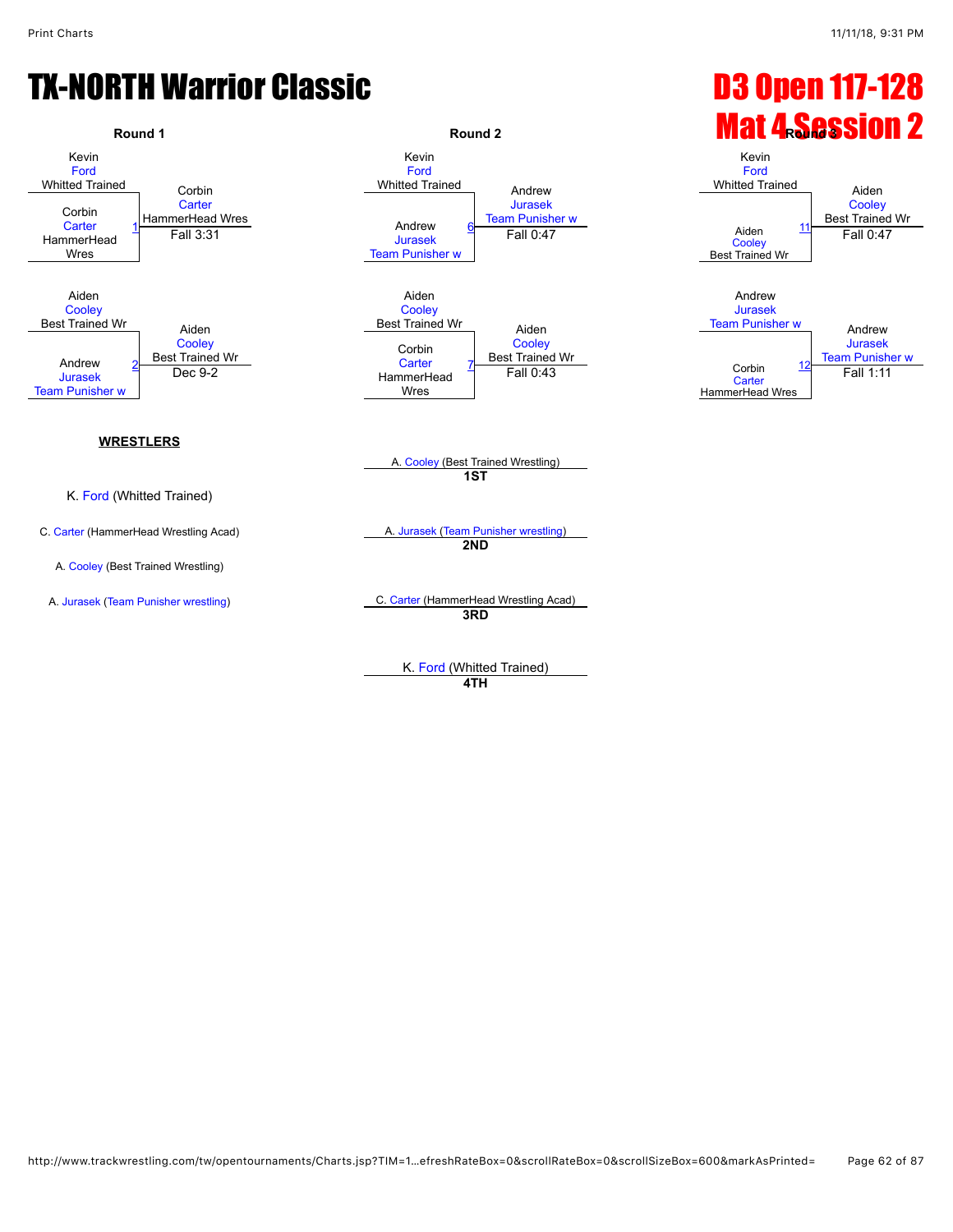

**4TH**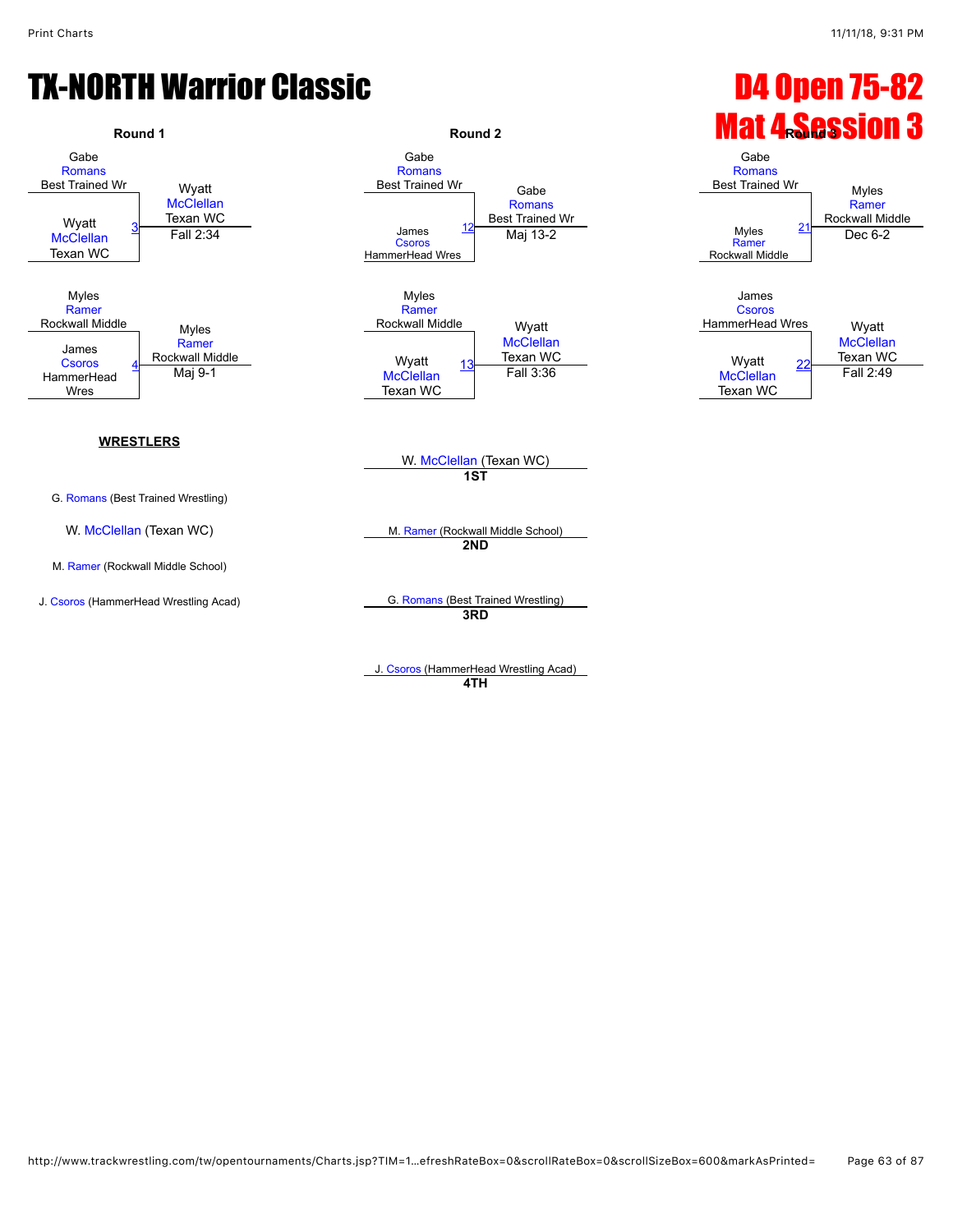

**4TH**

http://www.trackwrestling.com/tw/opentournaments/Charts.jsp?TIM=1…efreshRateBox=0&scrollRateBox=0&scrollSizeBox=600&markAsPrinted= Page 64 of 87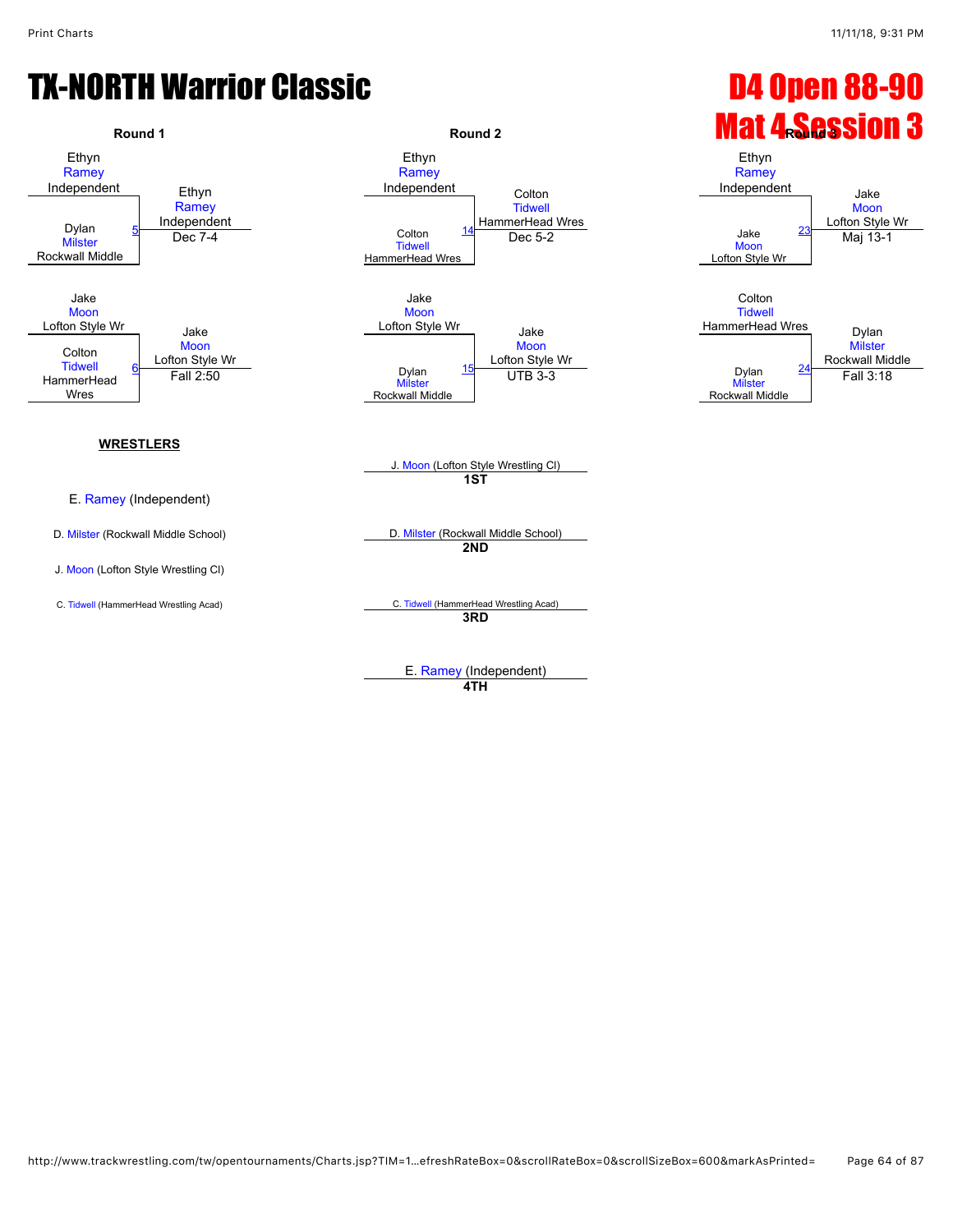

**4TH**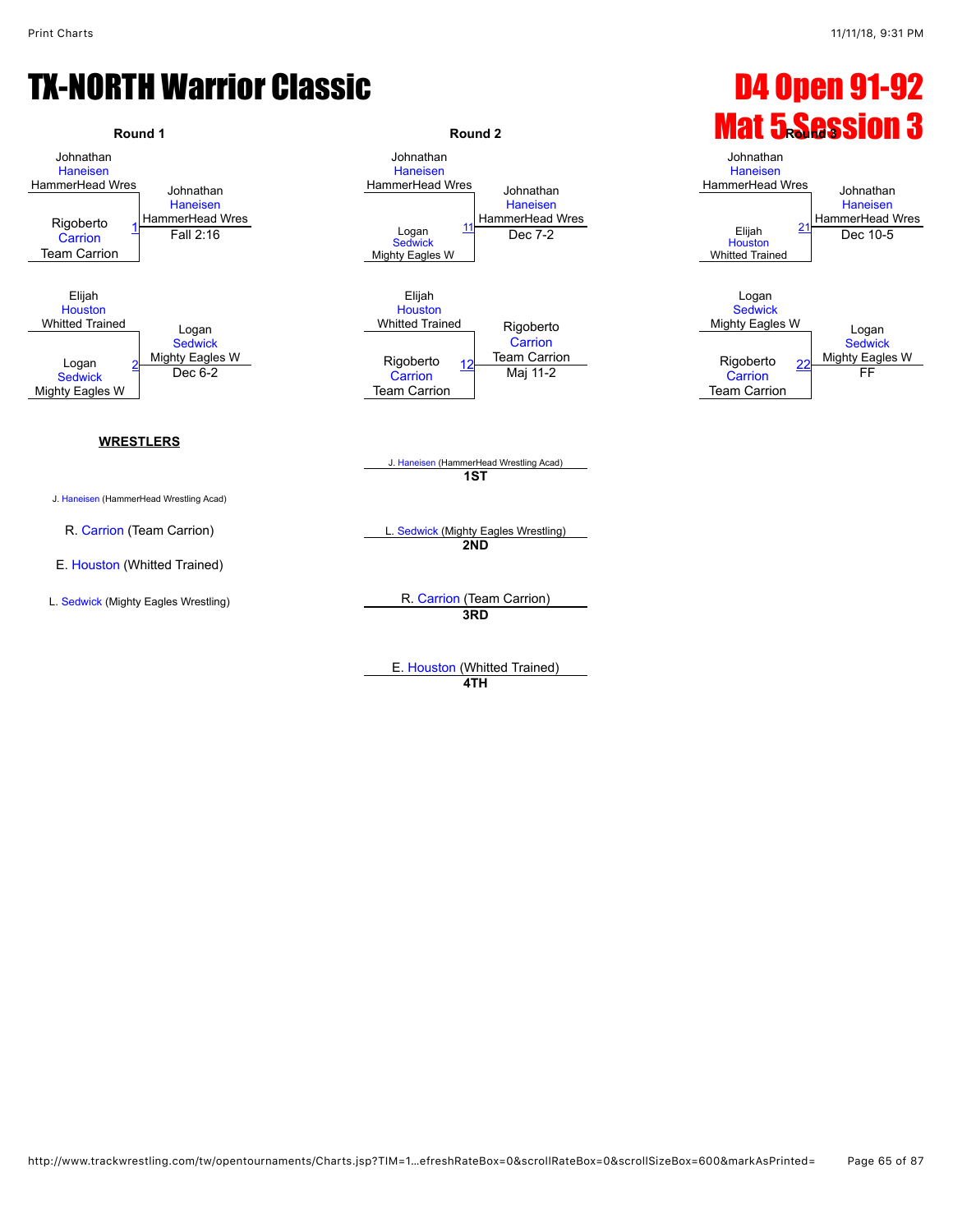

**4TH**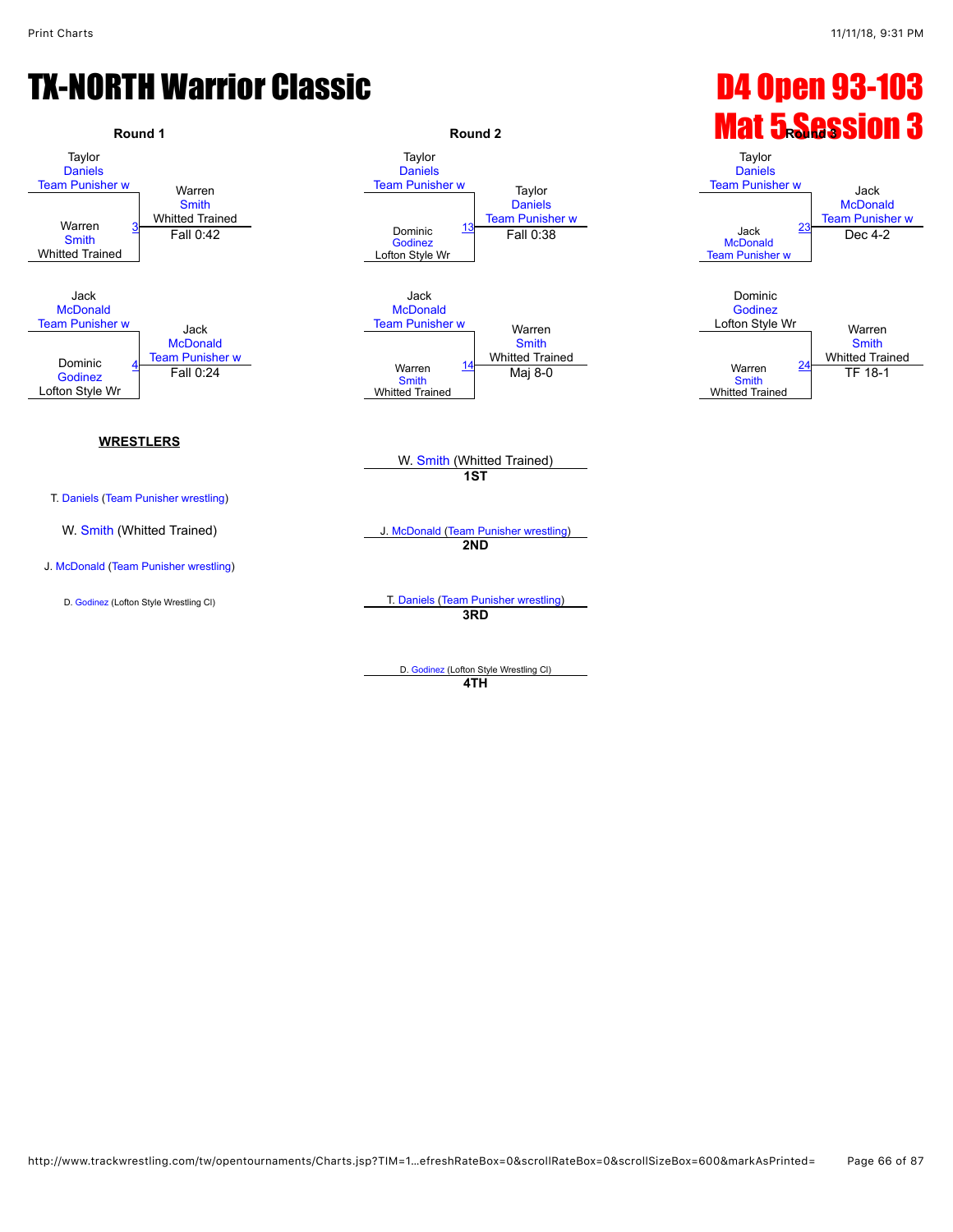

H. [Fulkerson](javascript:viewProfile(654518096)) (Rockwall Middle School) **4TH**

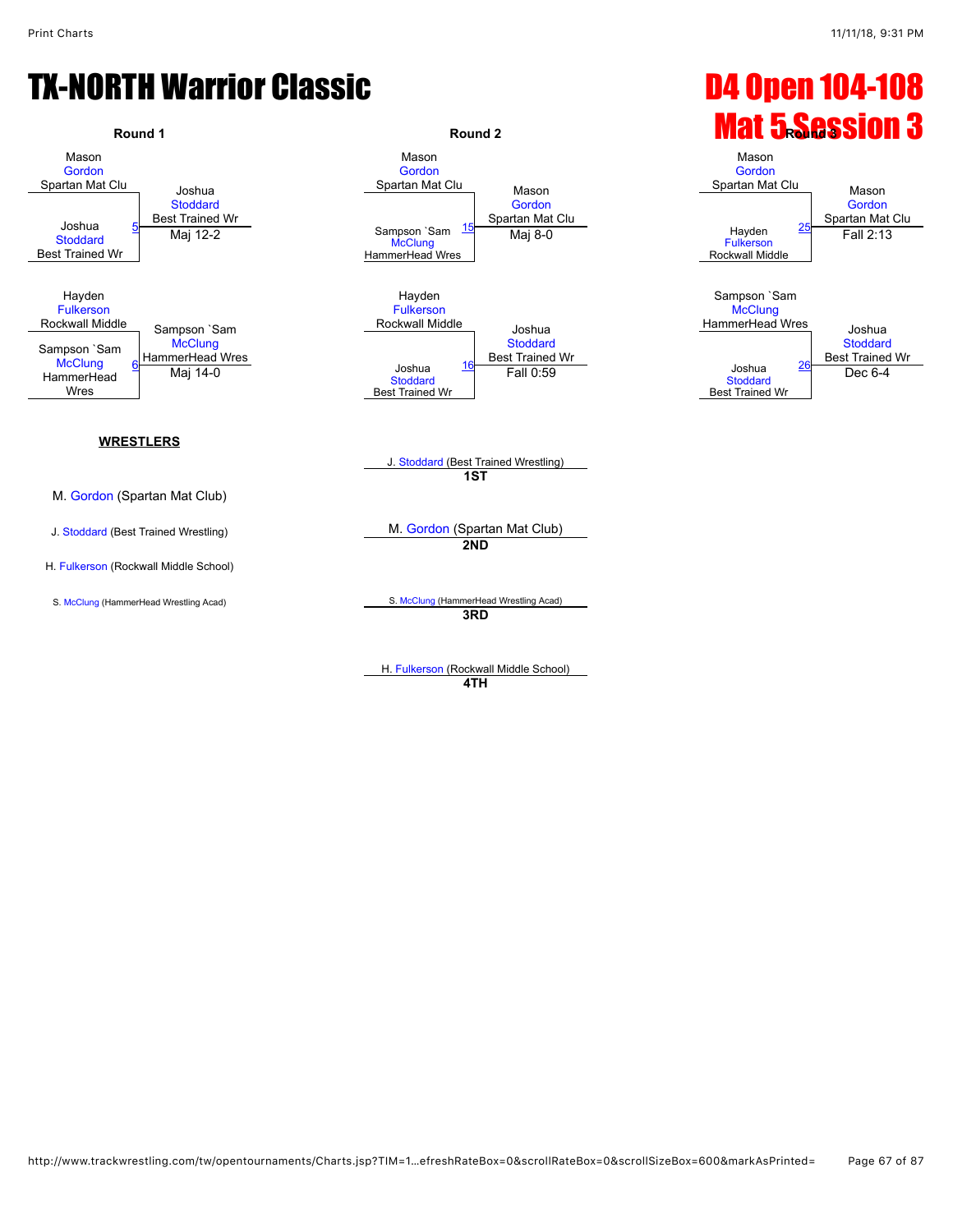

L. [Liles](javascript:viewProfile(163248009)) (Best Trained Wrestling) **4TH**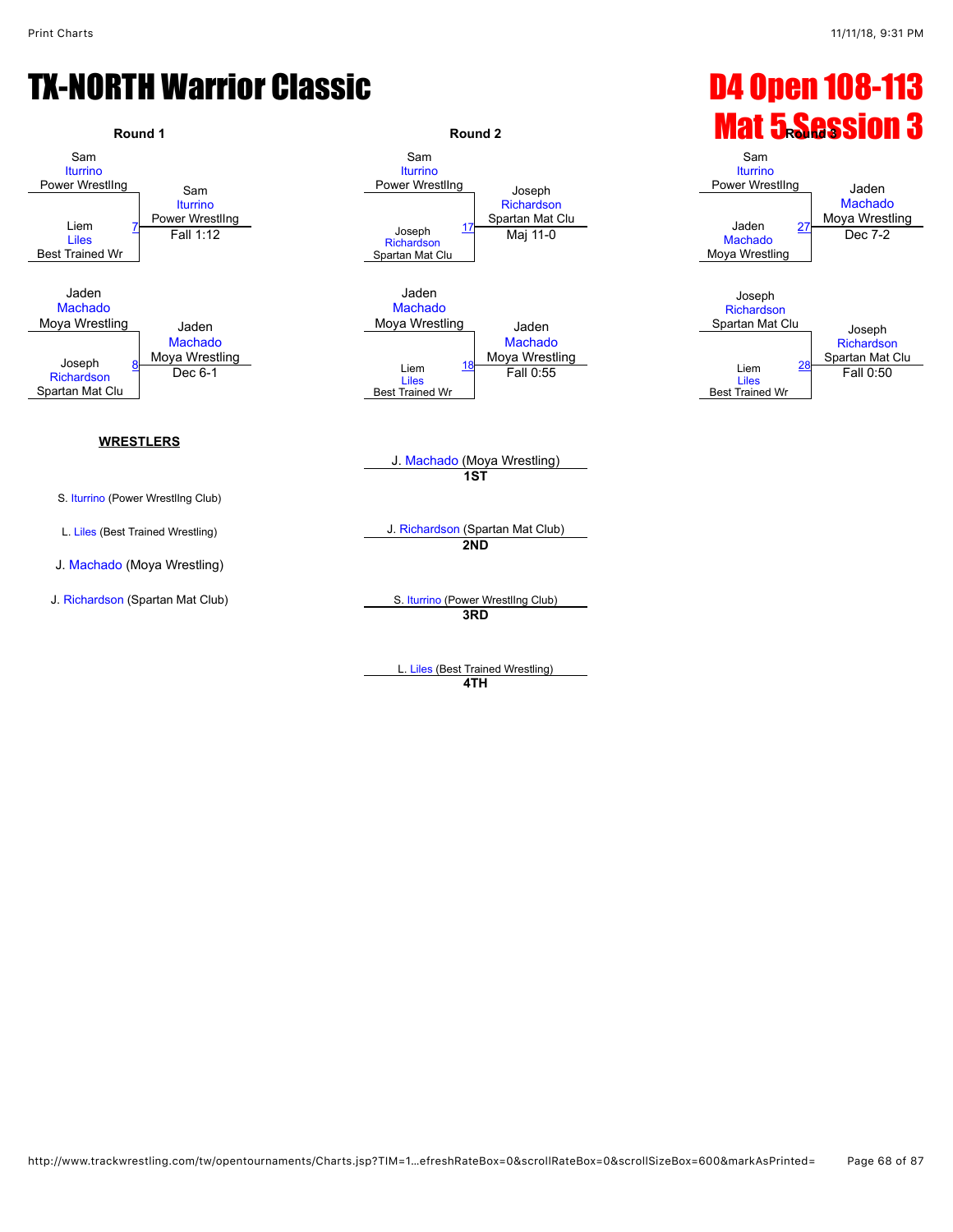

**4TH**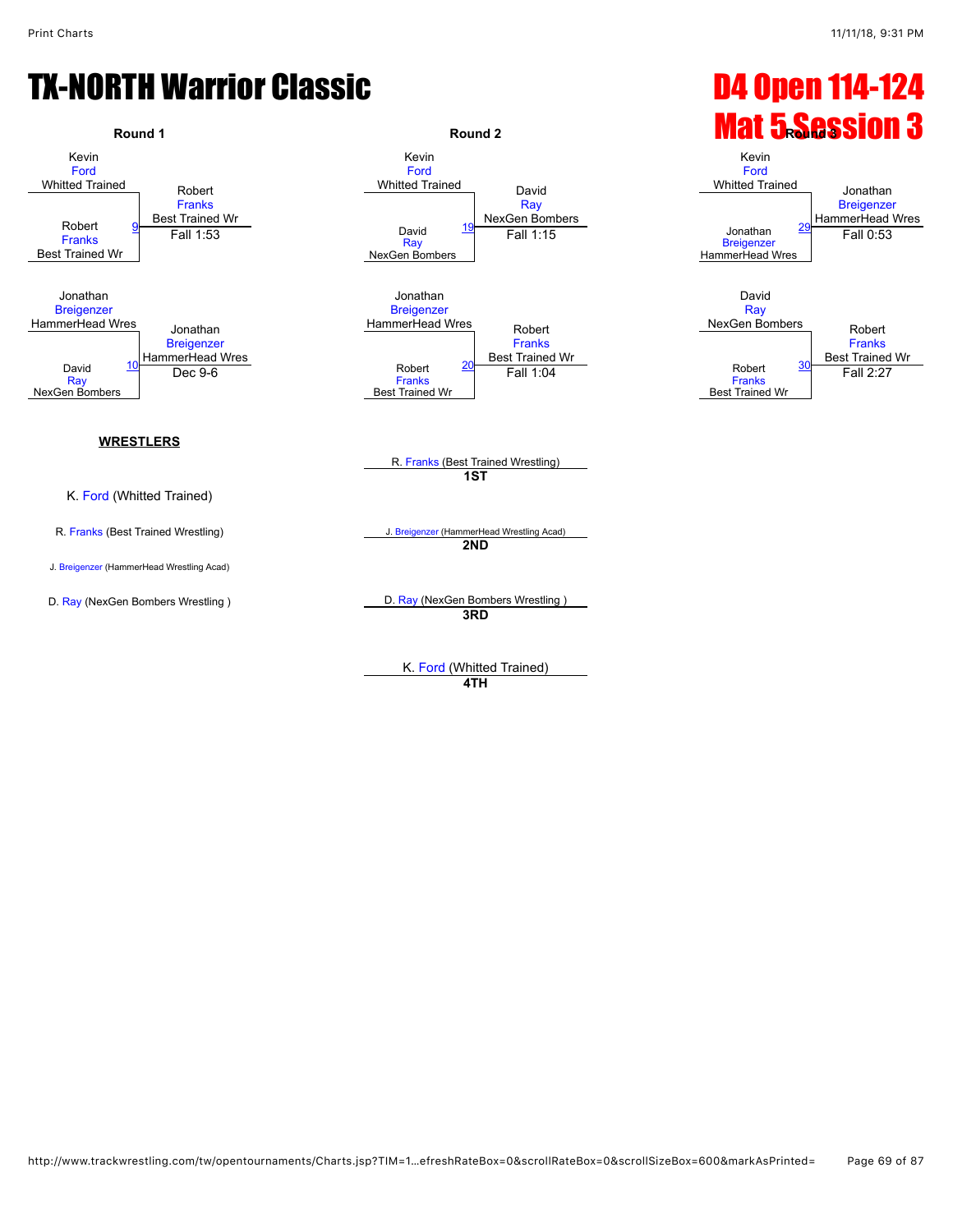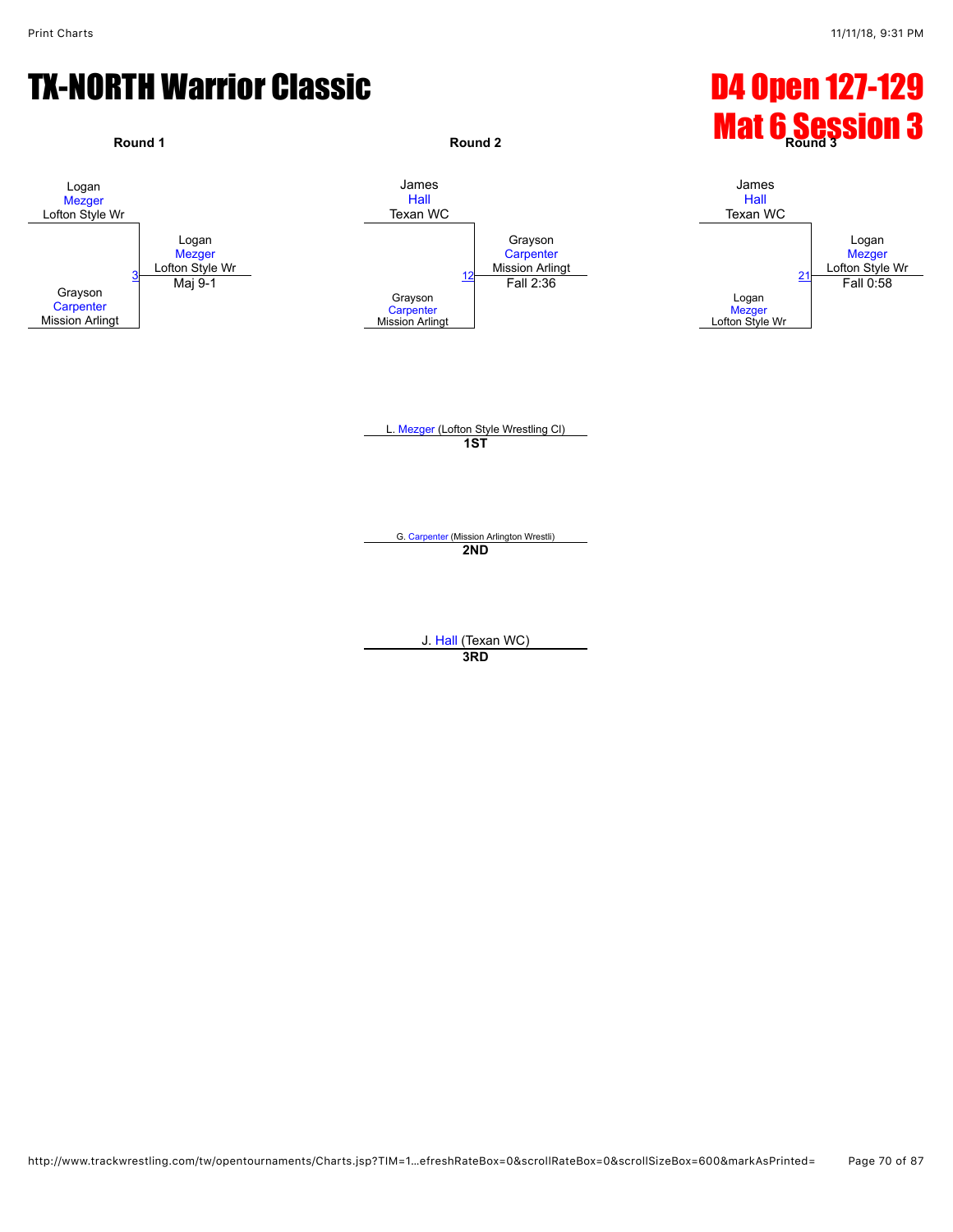

**3RD**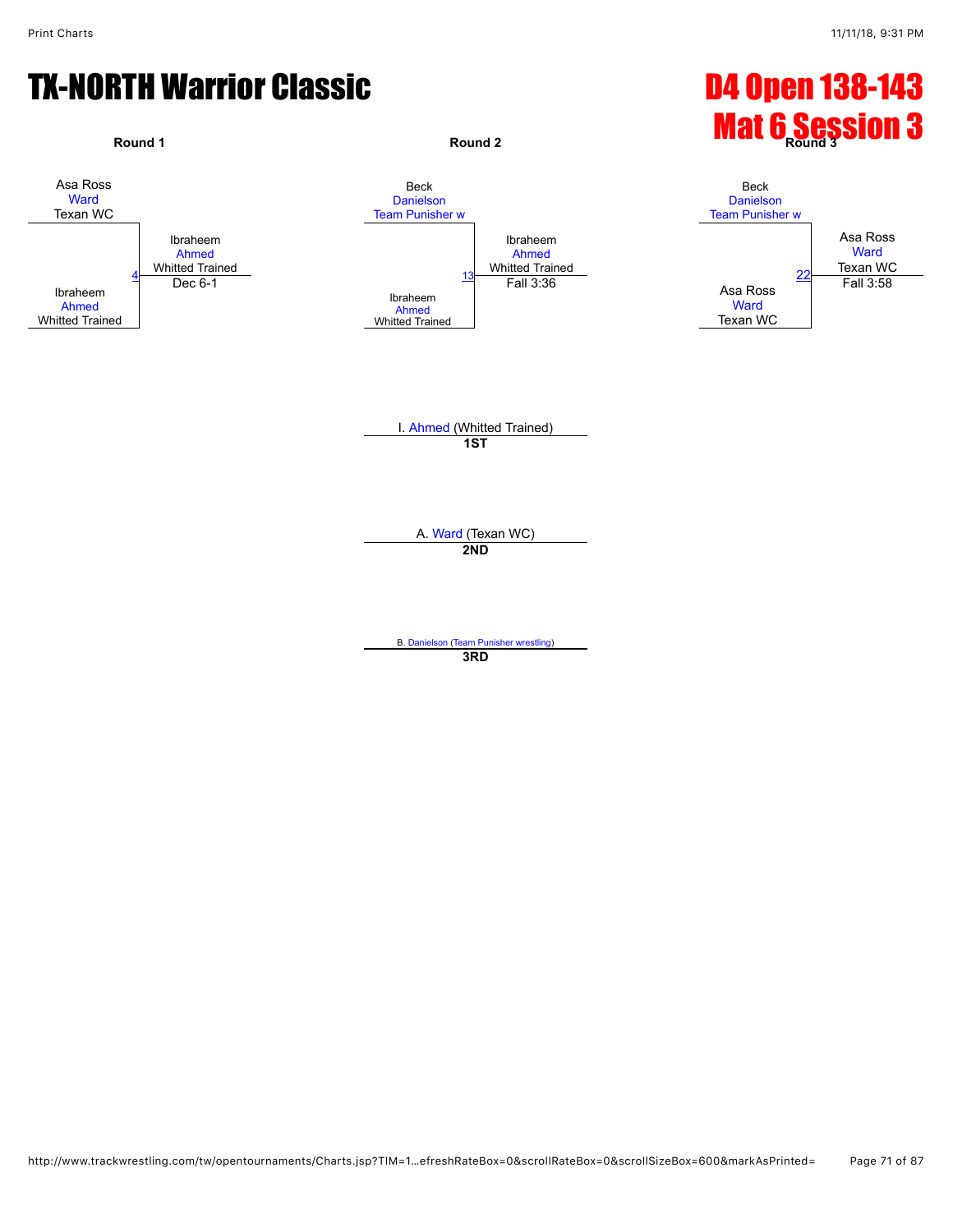

Bye **2ND**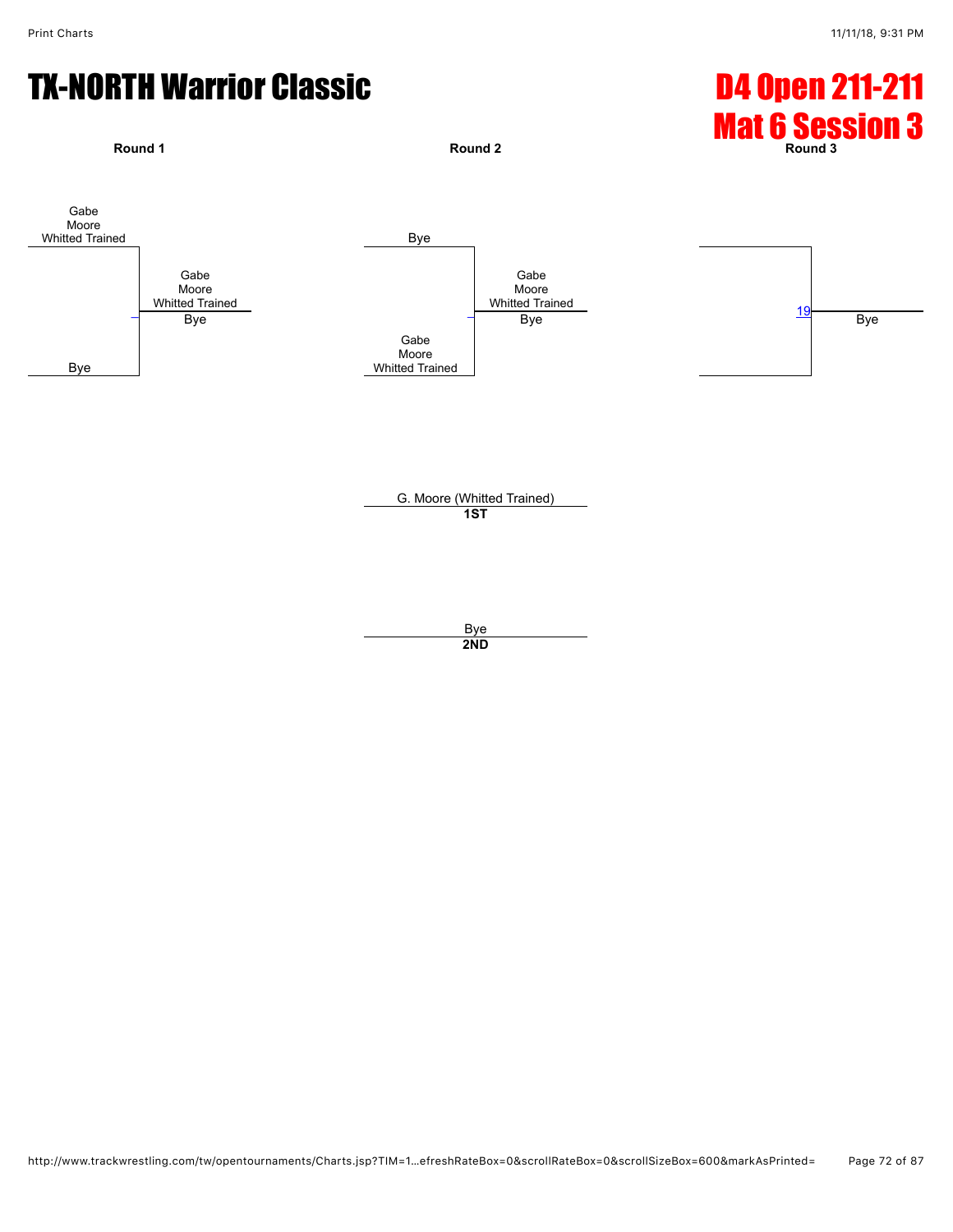## TX-NORTH Warrior Classic **Canadian Classic Communist Constant Constant Constant Constant Constant Constant Const**



J. [Haneisen](javascript:viewProfile(775670096)) (HammerHead Wrestling Acad) **1ST**

M. [Oakley](javascript:viewProfile(1009384009)) (Bobcat Youth Wrestling) **2ND**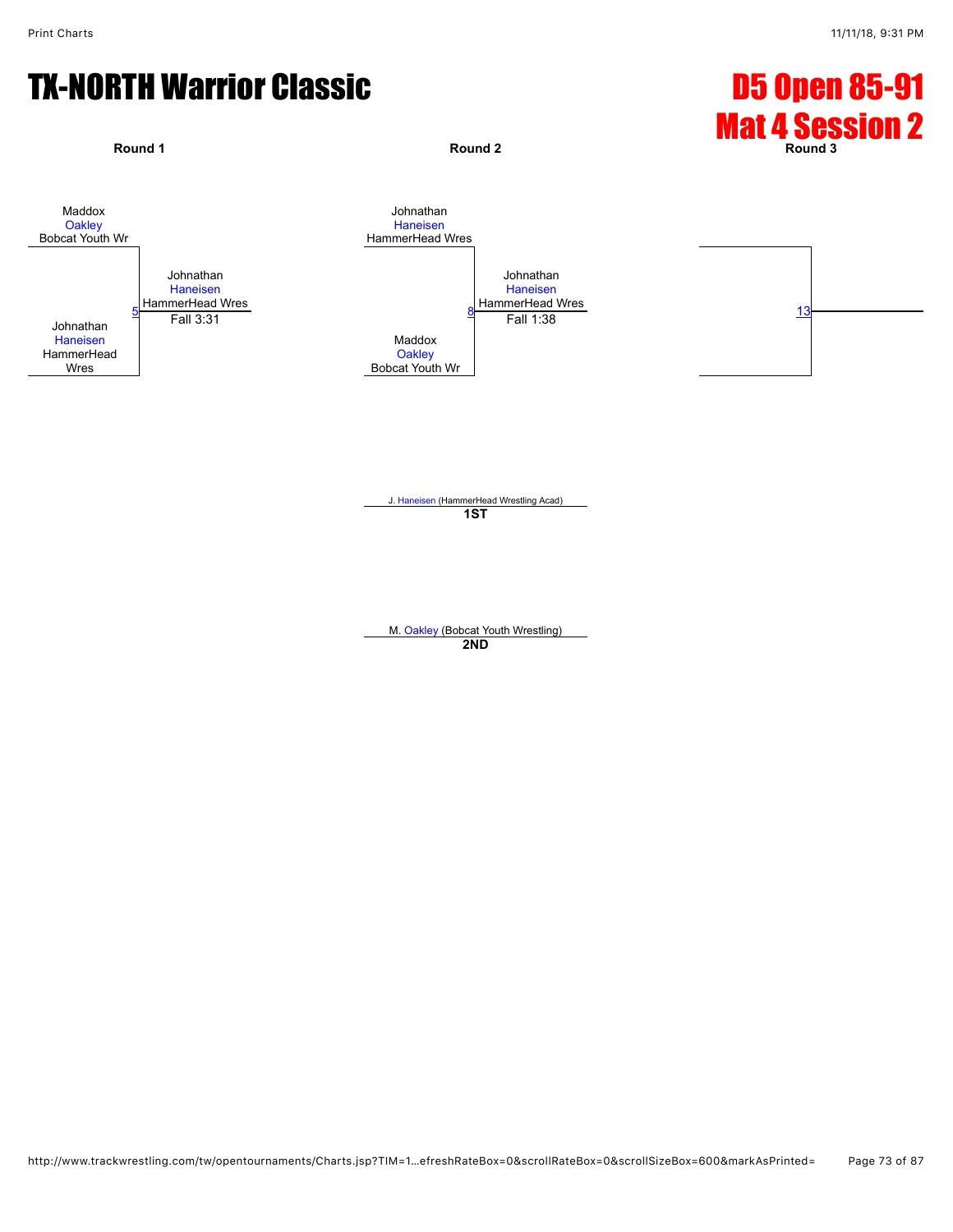## TX-NORTH Warrior Classic **Company of Contract Contract Contract Contract Contract Contract Contract Contract Contract Contract Contract Contract Contract Contract Contract Contract Contract Contract Contract Contract Contr**



J. [Salais](javascript:viewProfile(73263009)) (NexGen Bombers Wrestling )



# **Round 1 Round 2 Round 2 Round 2 Mat 5.Session 2**



S. [Shafer](javascript:viewProfile(2115639009)) (Bigg Rigg Wrestling Club) **1ST**

S. [Shafer](javascript:viewProfile(2115639009)) (Bigg Rigg Wrestling Club) J. [Salais](javascript:viewProfile(73263009)) (NexGen Bombers Wrestling ) **2ND**

J. [Robledo](javascript:viewProfile(920700132)) (Moya Wrestling) J. [Robledo](javascript:viewProfile(920700132)) (Moya Wrestling) **3RD**

> B. [Lee](javascript:viewProfile(22865132)) (Best Trained Wrestling) **4TH**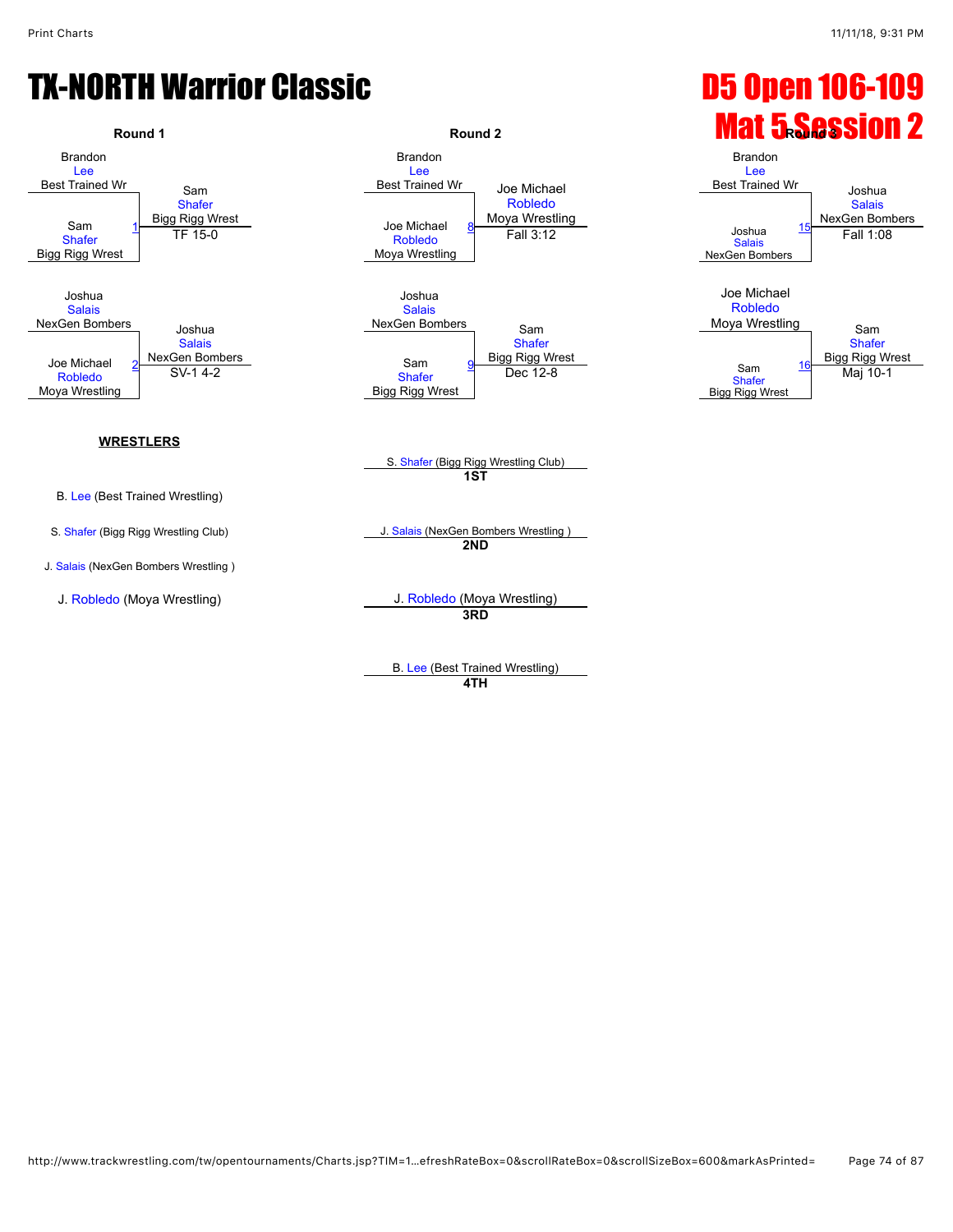## TX-NORTH Warrior Classic **Company 113-114**



**4TH**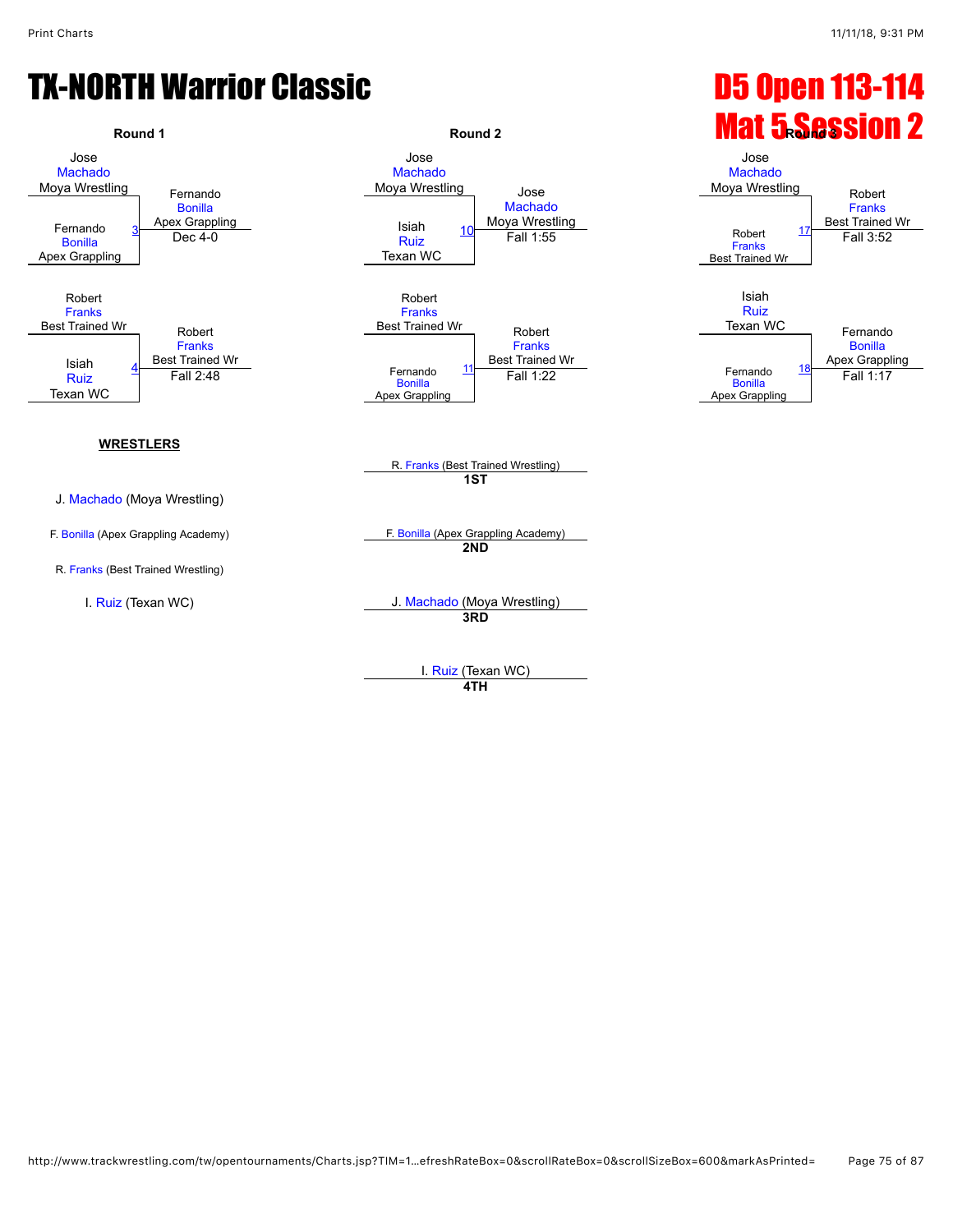## TX-NORTH Warrior Classic **Canadian Classic Communist Constant Constant Constant Constant Constant Constant Const**



C. [Haneisen](javascript:viewProfile(765154096)) (HammerHead Wrestling Acad) **4TH**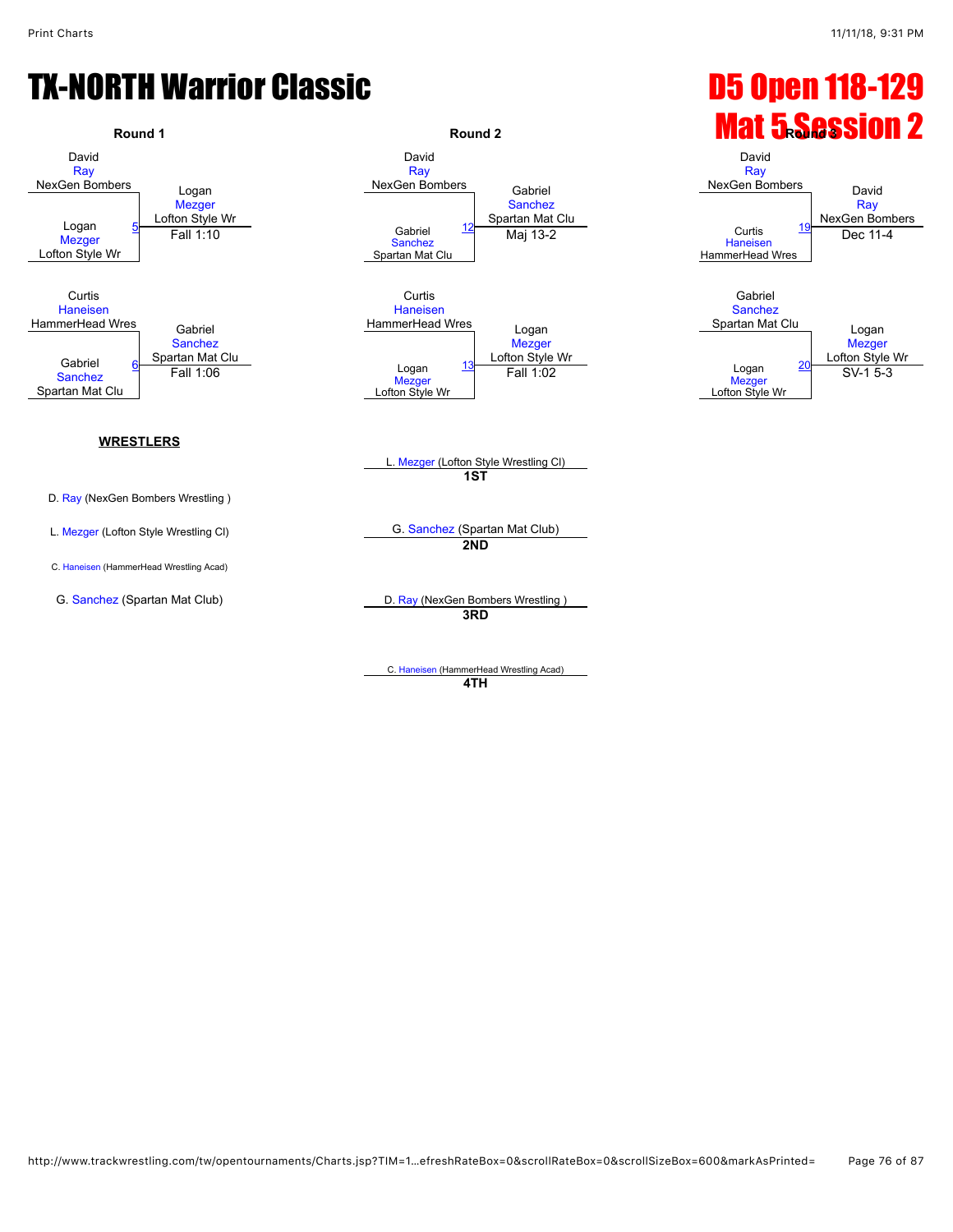#### TX-NORTH Warrior Classic **Canadian Classic Communist Constant Constant Constant Constant Constant Constant Const**

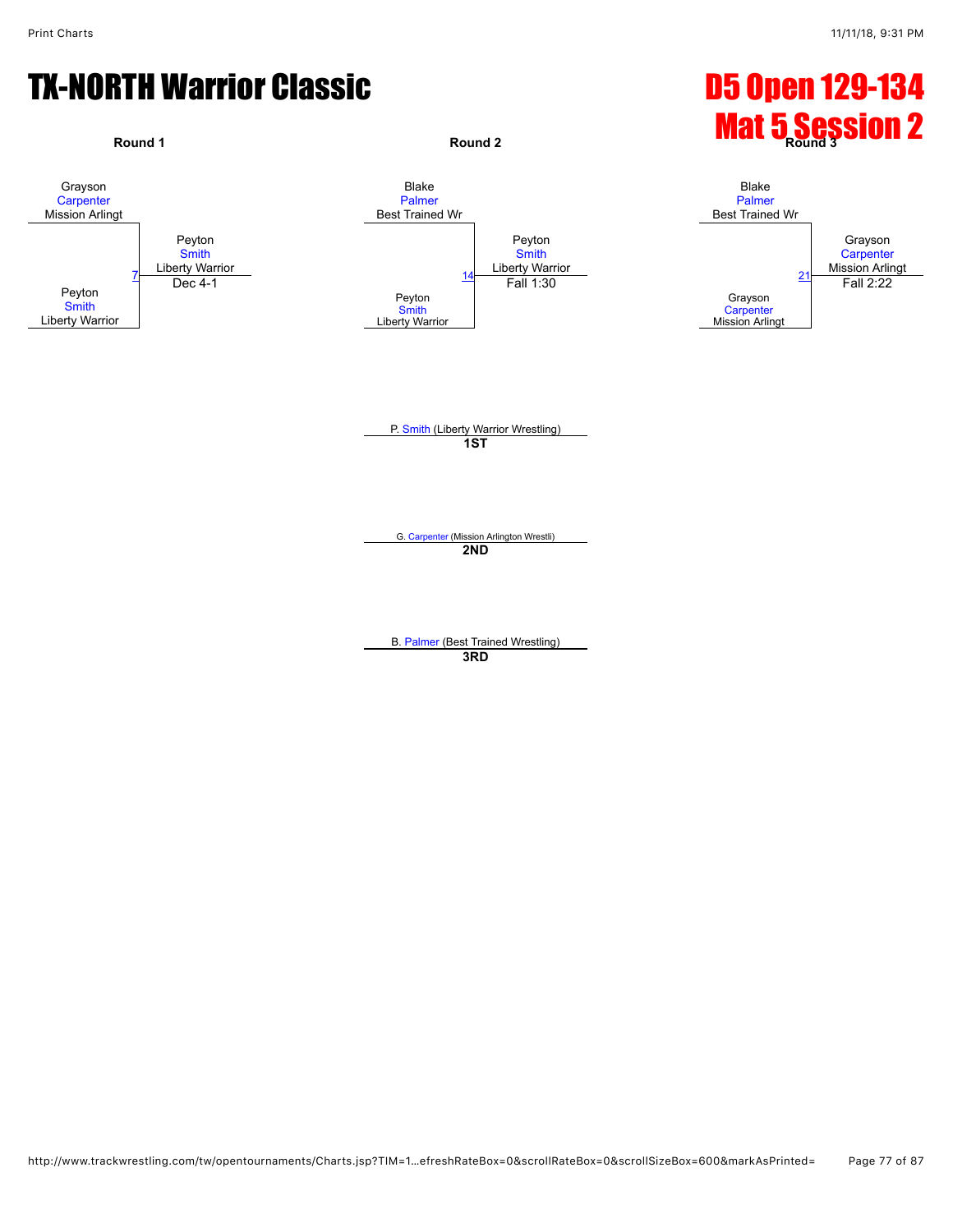## TX-NORTH Warrior Classic **Communist Classic D5 Open 132-140**



**4TH**

http://www.trackwrestling.com/tw/opentournaments/Charts.jsp?TIM=1…efreshRateBox=0&scrollRateBox=0&scrollSizeBox=600&markAsPrinted= Page 78 of 87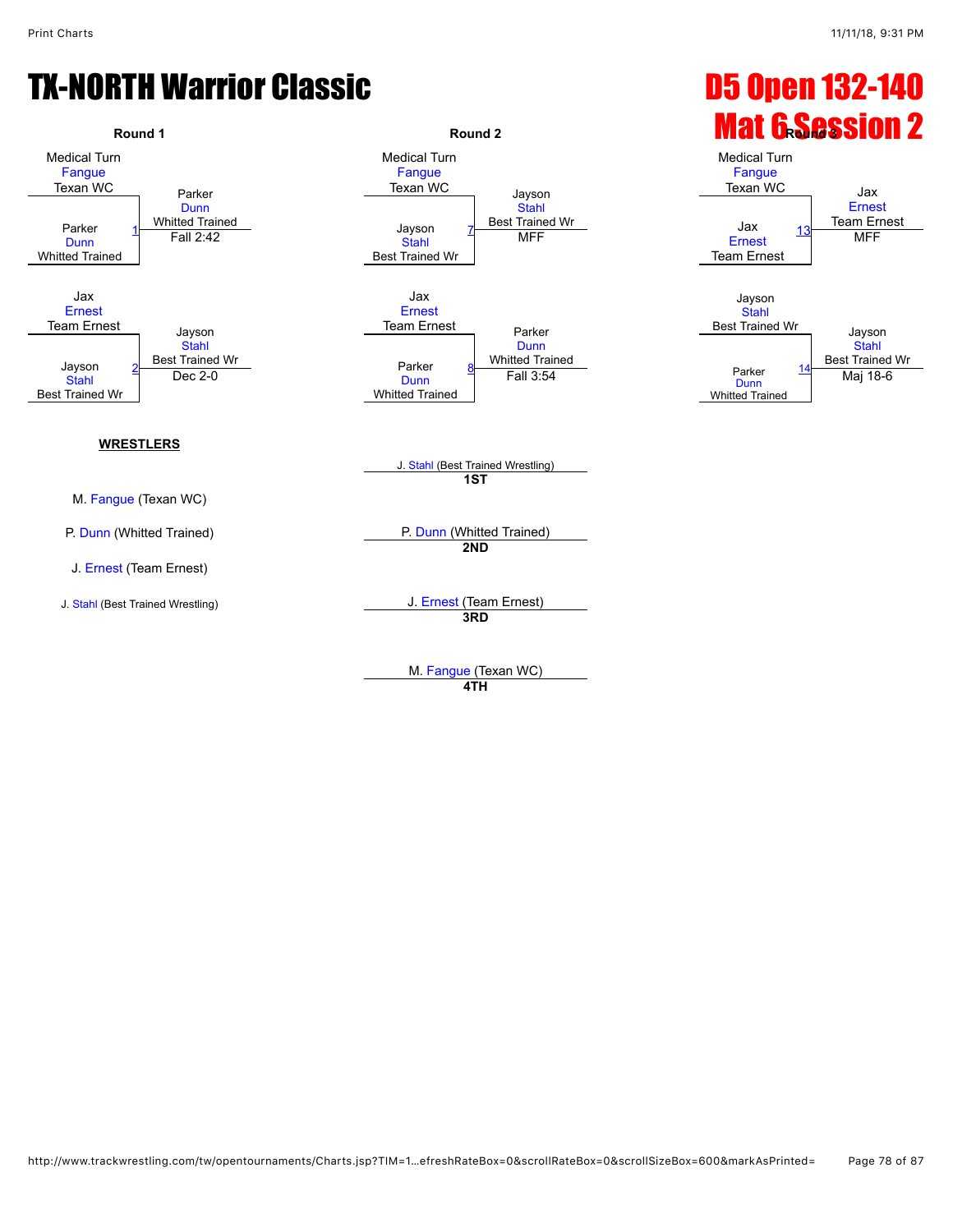## TX-NORTH Warrior Classic **Canadian Classic Canadian Control Control Control Control Control Control Control Control Control Control Control Control Control Control Control Control Control Control Control Control Control Co**



**3RD**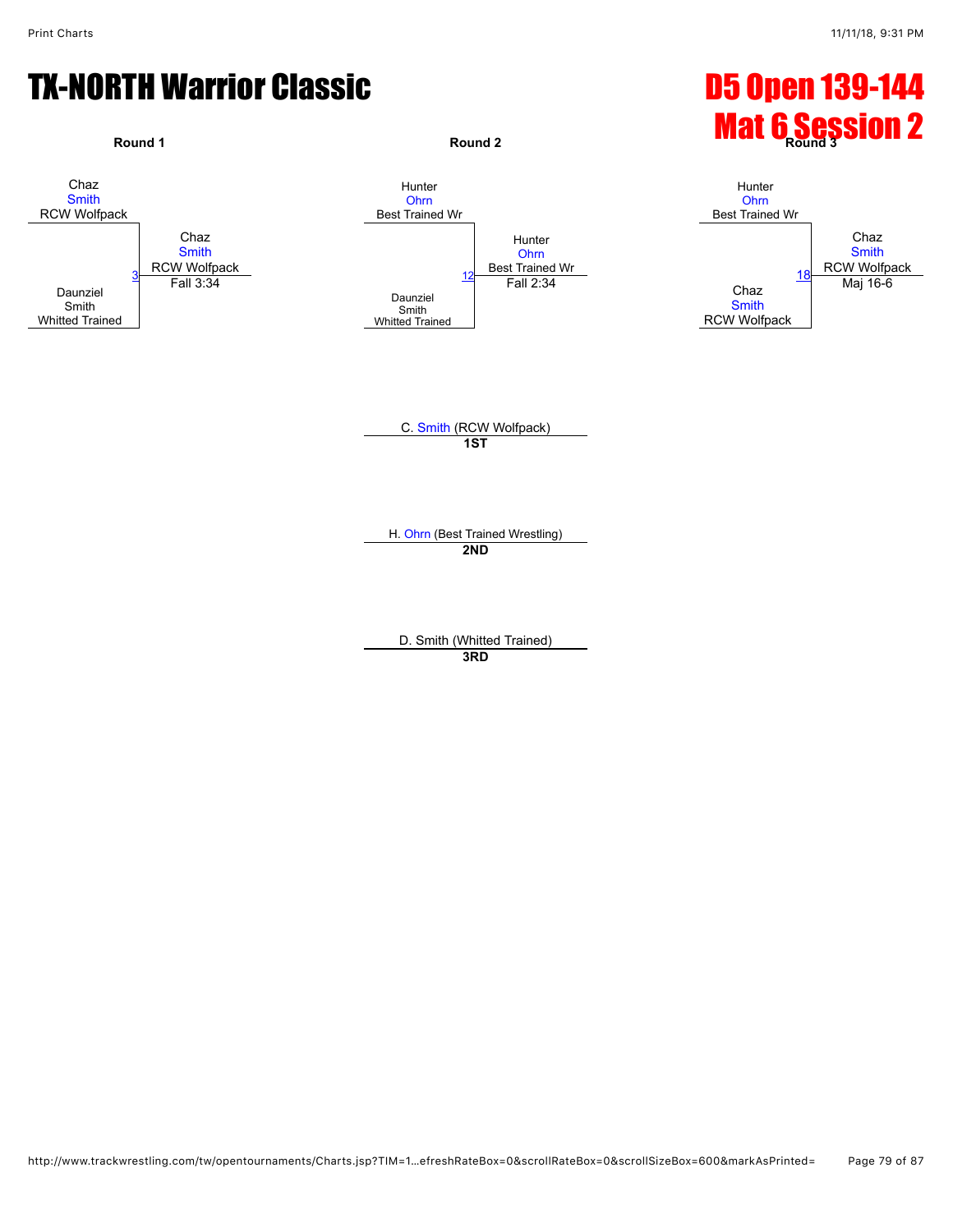# TX-NORTH Warrior Classic **Canadian Classic Canadian Control Control Control Control Control Control Control Control Control Control Control Control Control Control Control Control Control Control Control Control Control Co**



B. [Milster](javascript:viewProfile(9177076)) (Rockwall High School) **1ST**

V. [Oliva](javascript:viewProfile(162304132)) (Best Trained Wrestling) **2ND**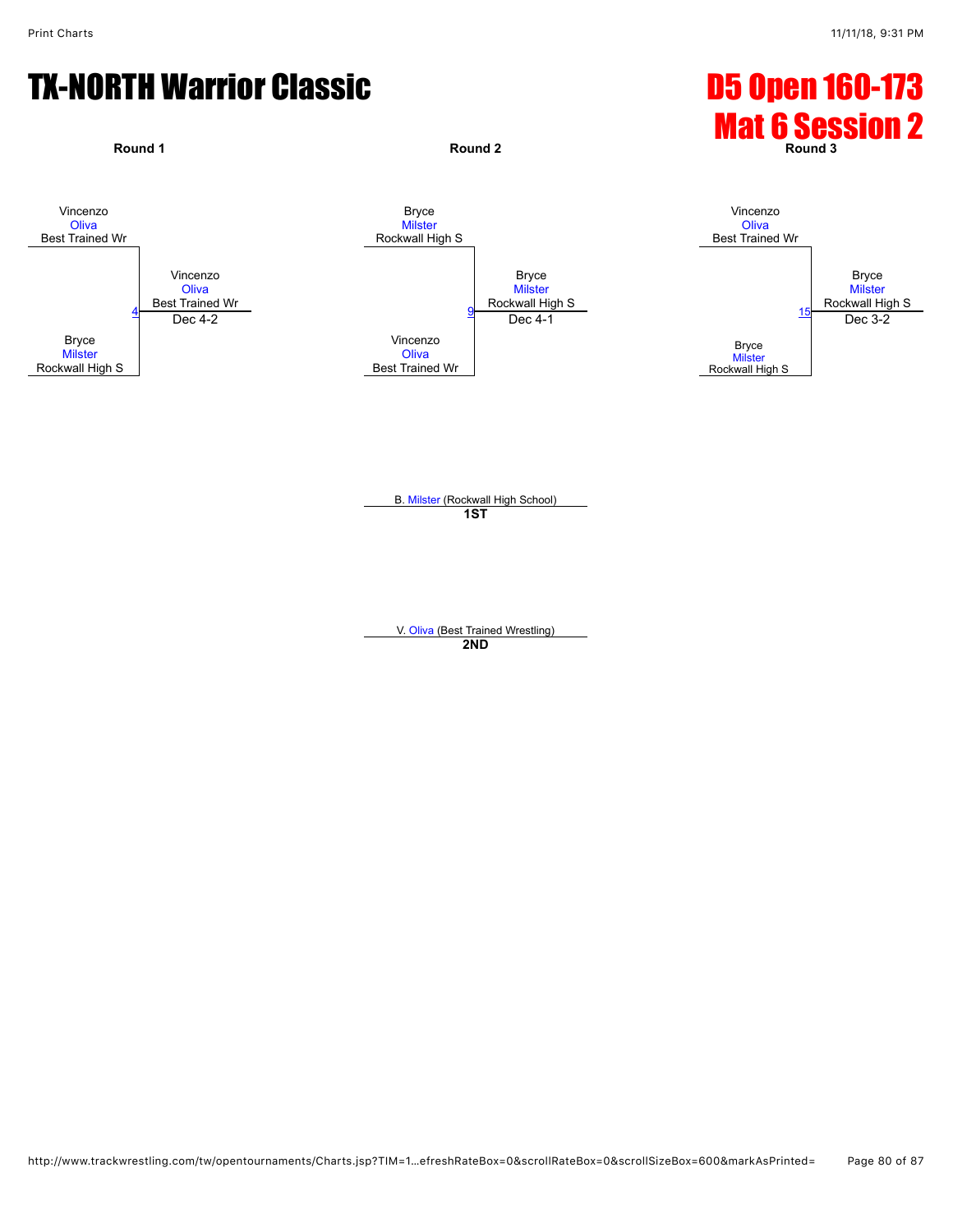# TX-NORTH Warrior Classic **Canadian Classic Canadian Control Control Control Control Control Control Control Control Control Control Control Control Control Control Control Control Control Control Control Control Control Co**



G. Moore (Whitted Trained) **1ST**

D. [Madole](javascript:viewProfile(1099382009)) (Best Trained Wrestling) **2ND**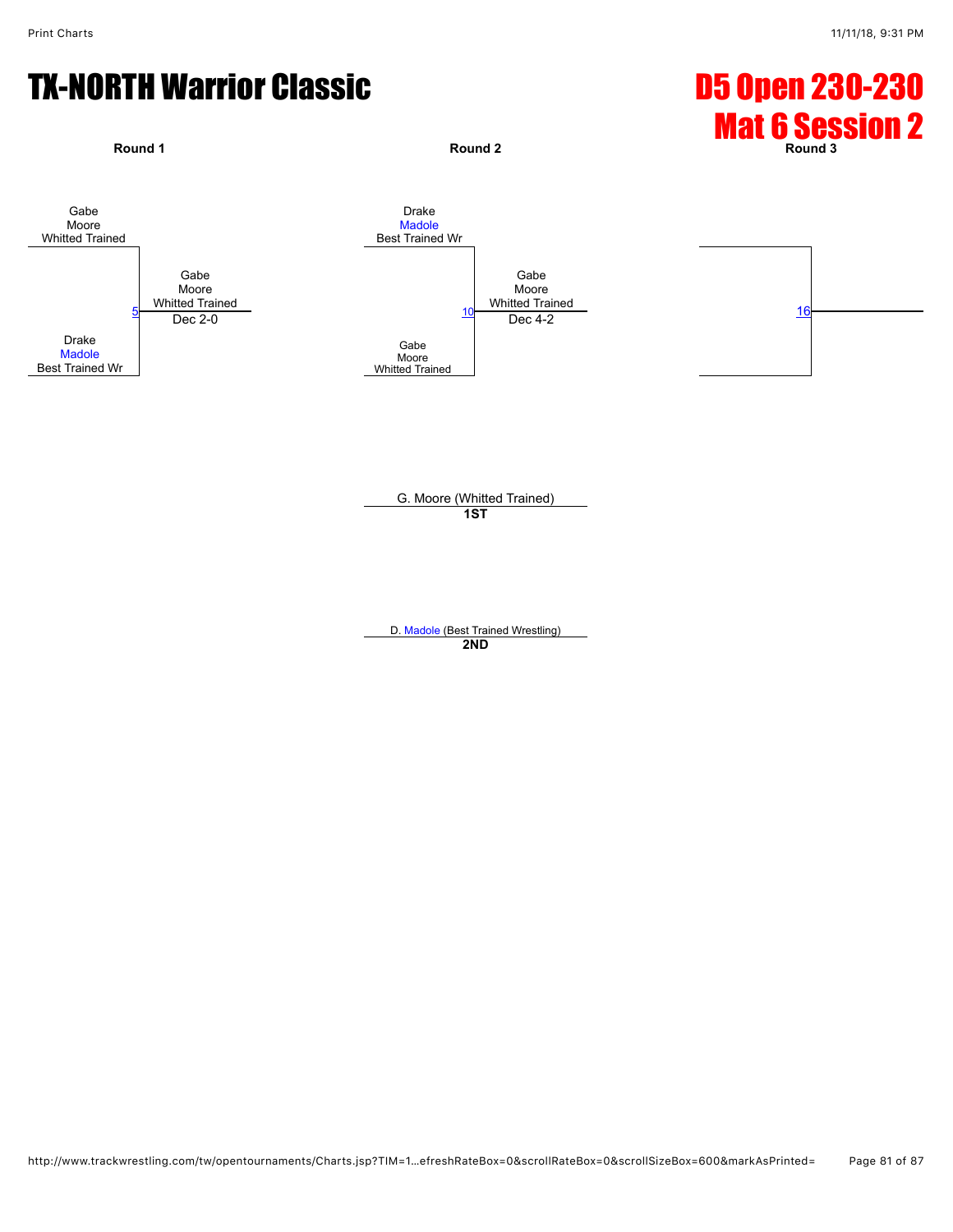## TX-NORTH Warrior Classic Girls D2 52-55

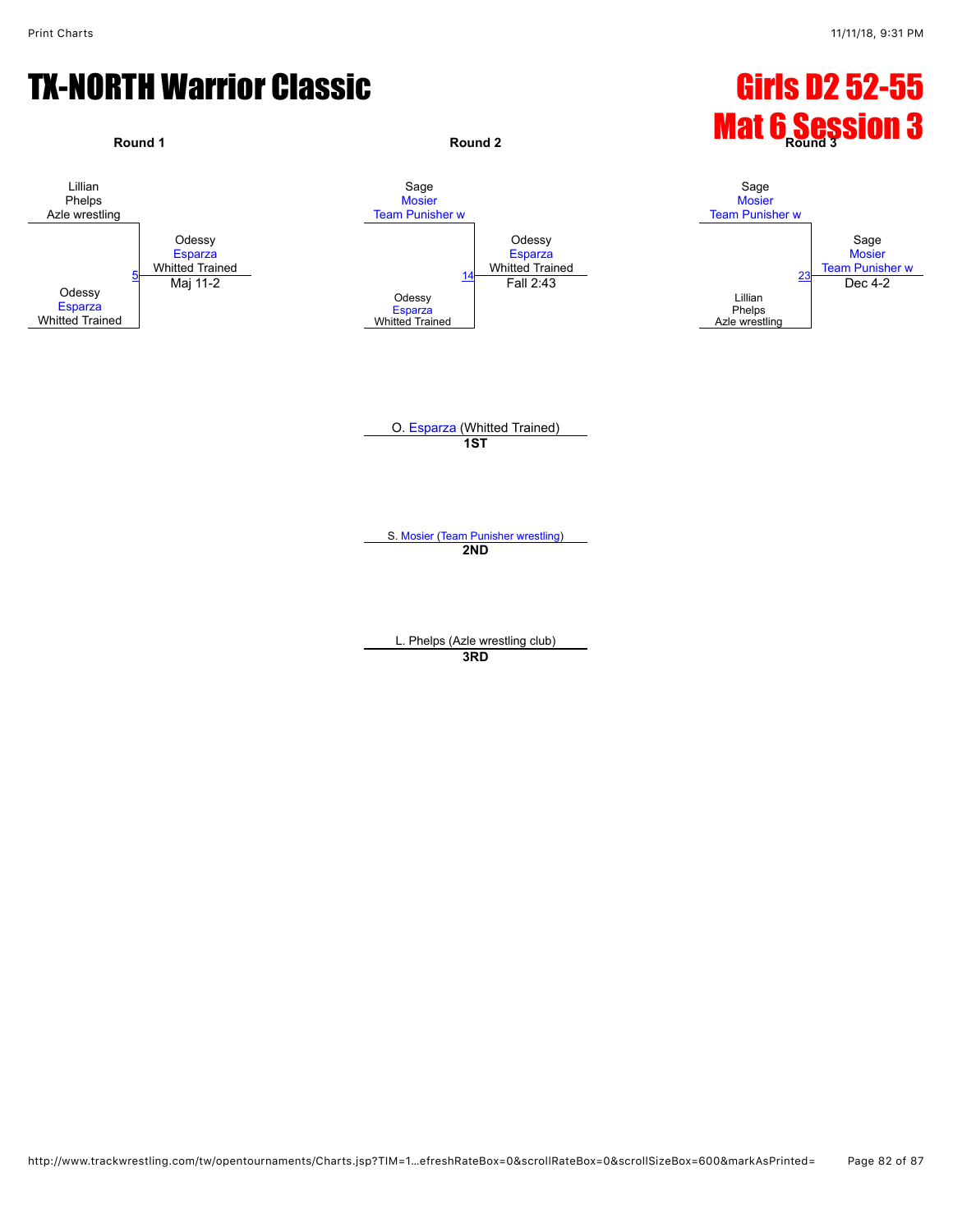#### TX-NORTH Warrior Classic Girls D2 58-64

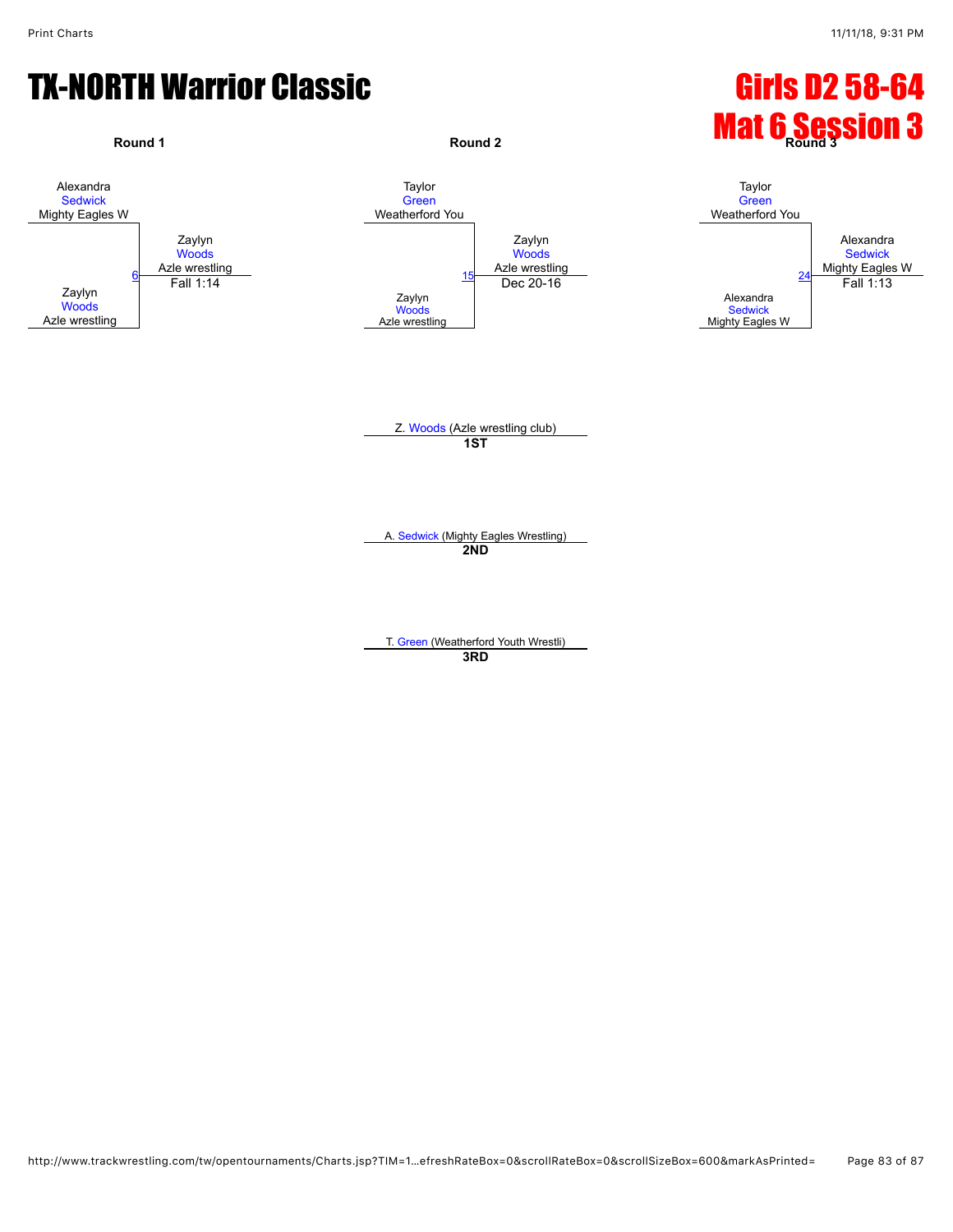# TX-NORTH Warrior Classic Girls D3 92-107



C. [Hall](javascript:viewProfile(616751132)) (Texan WC) **1ST**

L. [Jukes](javascript:viewProfile(107108096)) (Mighty Eagles Wrestling) **2ND**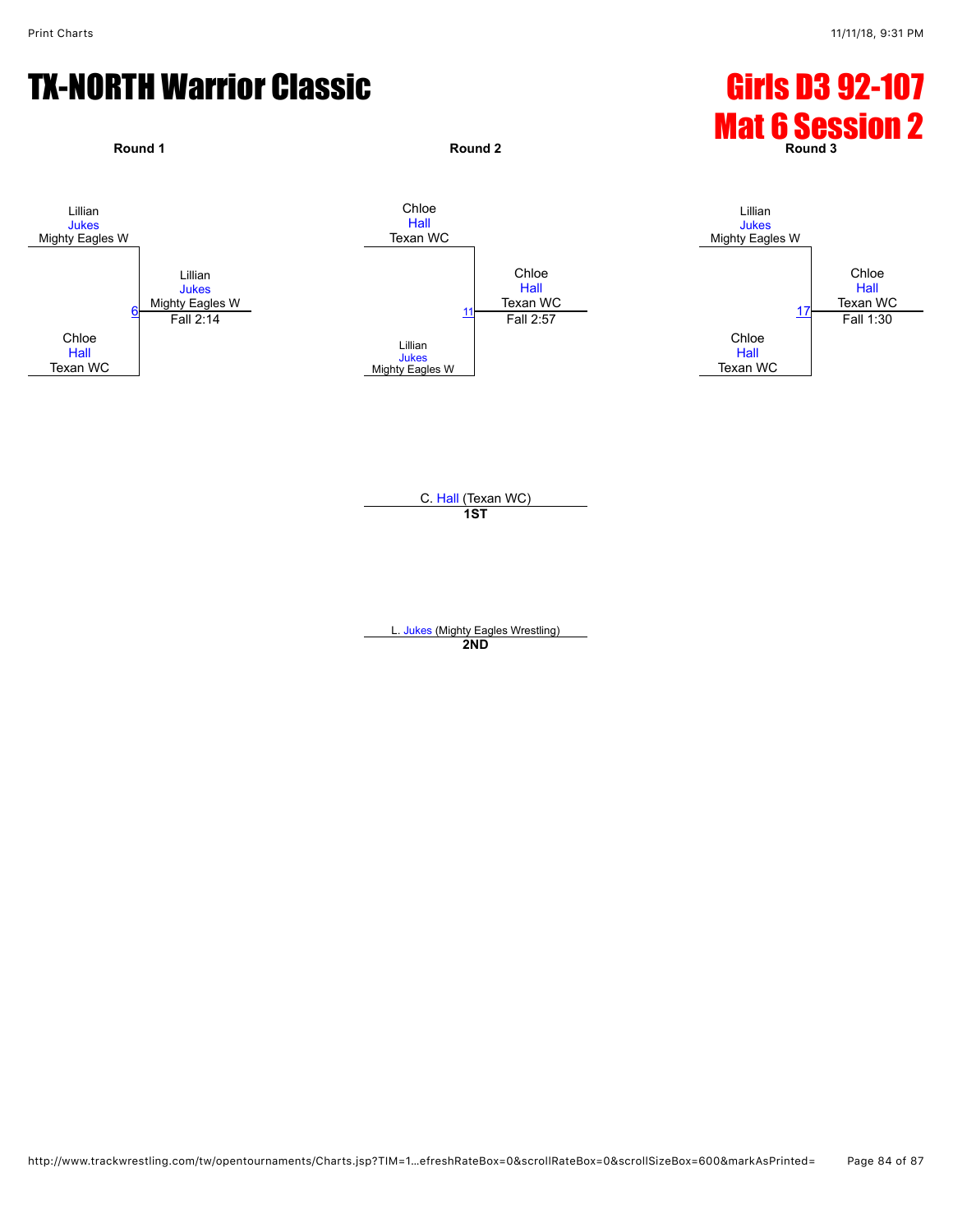## TX-NORTH Warrior Classic Girls D4 77-94



L. [Wyler](javascript:viewProfile(162181132)) (Weatherford Youth Wrestli) **4TH**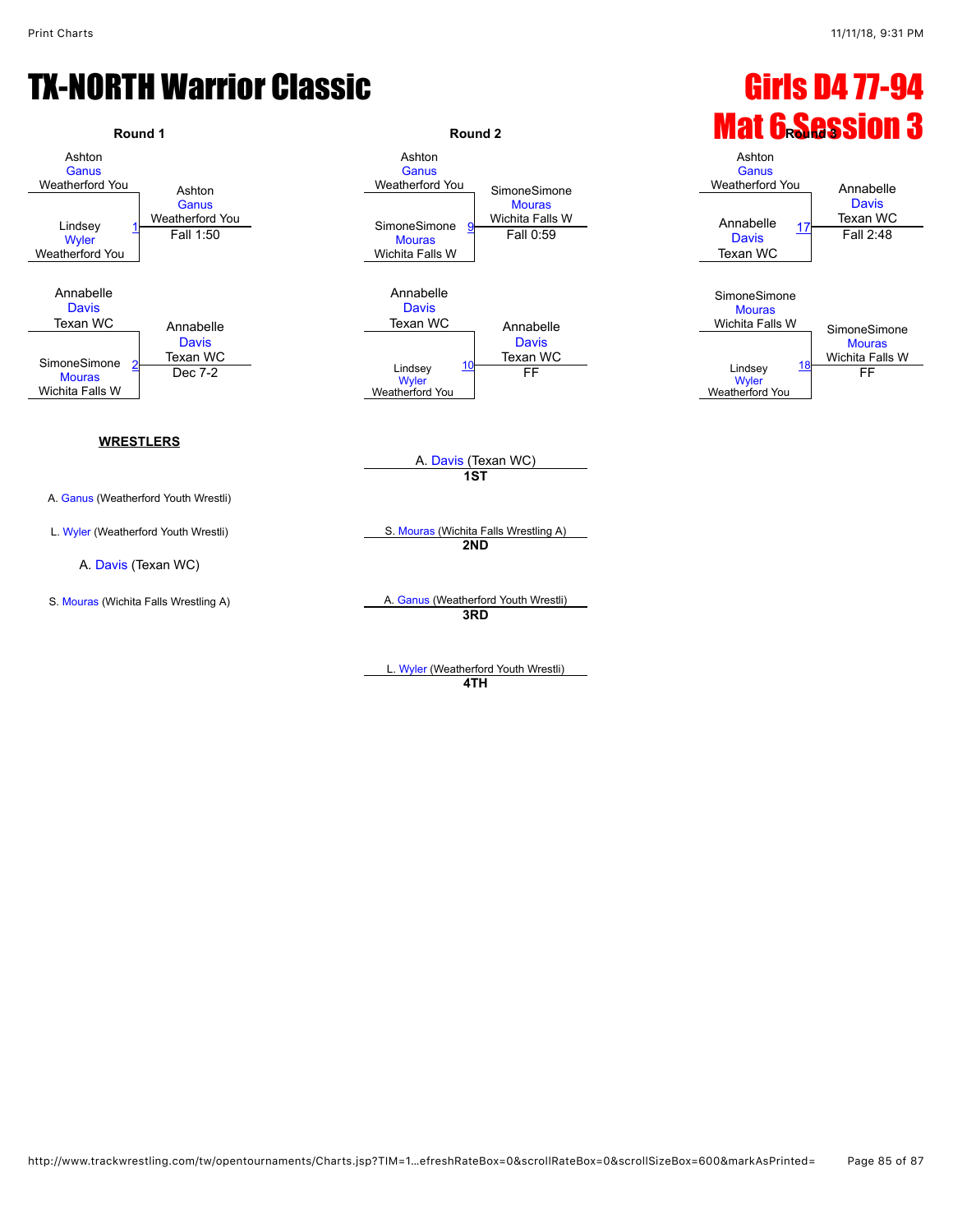## TX-NORTH Warrior Classic **Girls D4 97-110**